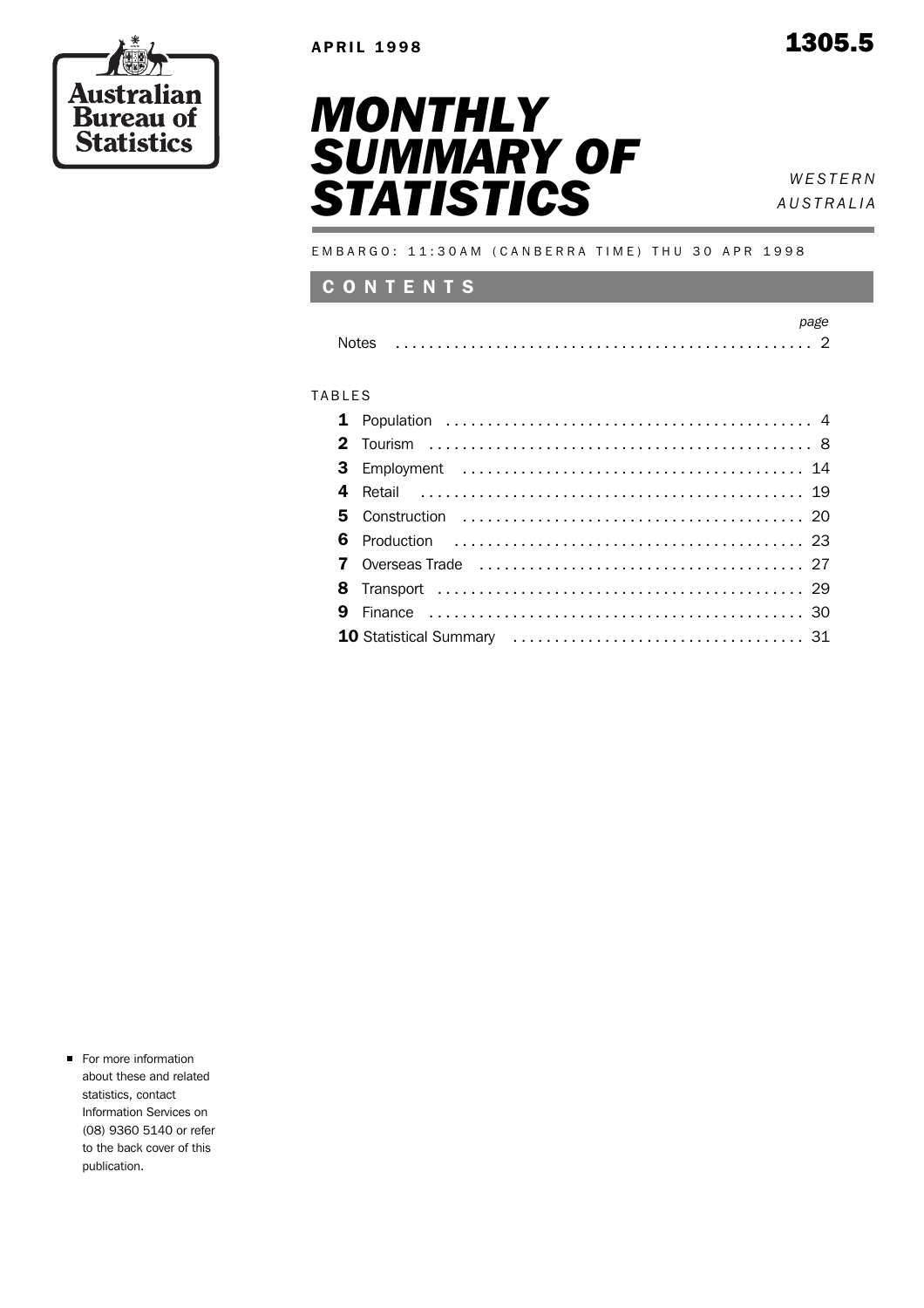|                             |                                                                                                    | <b>NOTES</b>                                                                                                                                                                                                                                                                                                                                                                                                                                                        |
|-----------------------------|----------------------------------------------------------------------------------------------------|---------------------------------------------------------------------------------------------------------------------------------------------------------------------------------------------------------------------------------------------------------------------------------------------------------------------------------------------------------------------------------------------------------------------------------------------------------------------|
| FORTHCOMING ISSUES          | <b>ISSUE</b><br>May 1998<br><b>June 1998</b>                                                       | RELEASE DATE<br>29 May 1998<br>30 June 1998                                                                                                                                                                                                                                                                                                                                                                                                                         |
|                             | <b>July 1998</b>                                                                                   | 31 July 1998                                                                                                                                                                                                                                                                                                                                                                                                                                                        |
| SYMBOLS AND OTHER<br>USAGES | n.a.<br>n.e.i.<br>n.p.<br>n.y.a.<br>$\ddot{\phantom{1}}$<br>$\ast$<br>$\mathbf{p}$<br>$\mathbf{r}$ | not available<br>not elsewhere included<br>not available for publication but included in totals where<br>applicable<br>not yet available<br>nil or rounded to zero<br>not applicable<br>subject to sampling variability too high for most practical<br>purposes<br>preliminary - figure or series subject to revision<br>figure or series revised since previous issue<br>break in continuity of series (where drawn between two<br>consecutive figures or columns) |
| INQUIRIES                   |                                                                                                    | For information about other ABS statistics and services, please refer to the<br>back of this publication.<br>For further information about these statistics, contact Information<br>Services on (08) 9360 5140.                                                                                                                                                                                                                                                     |

DAVE ROARTY ACTING REGIONAL DIRECTOR, WESTERN AUSTRALIA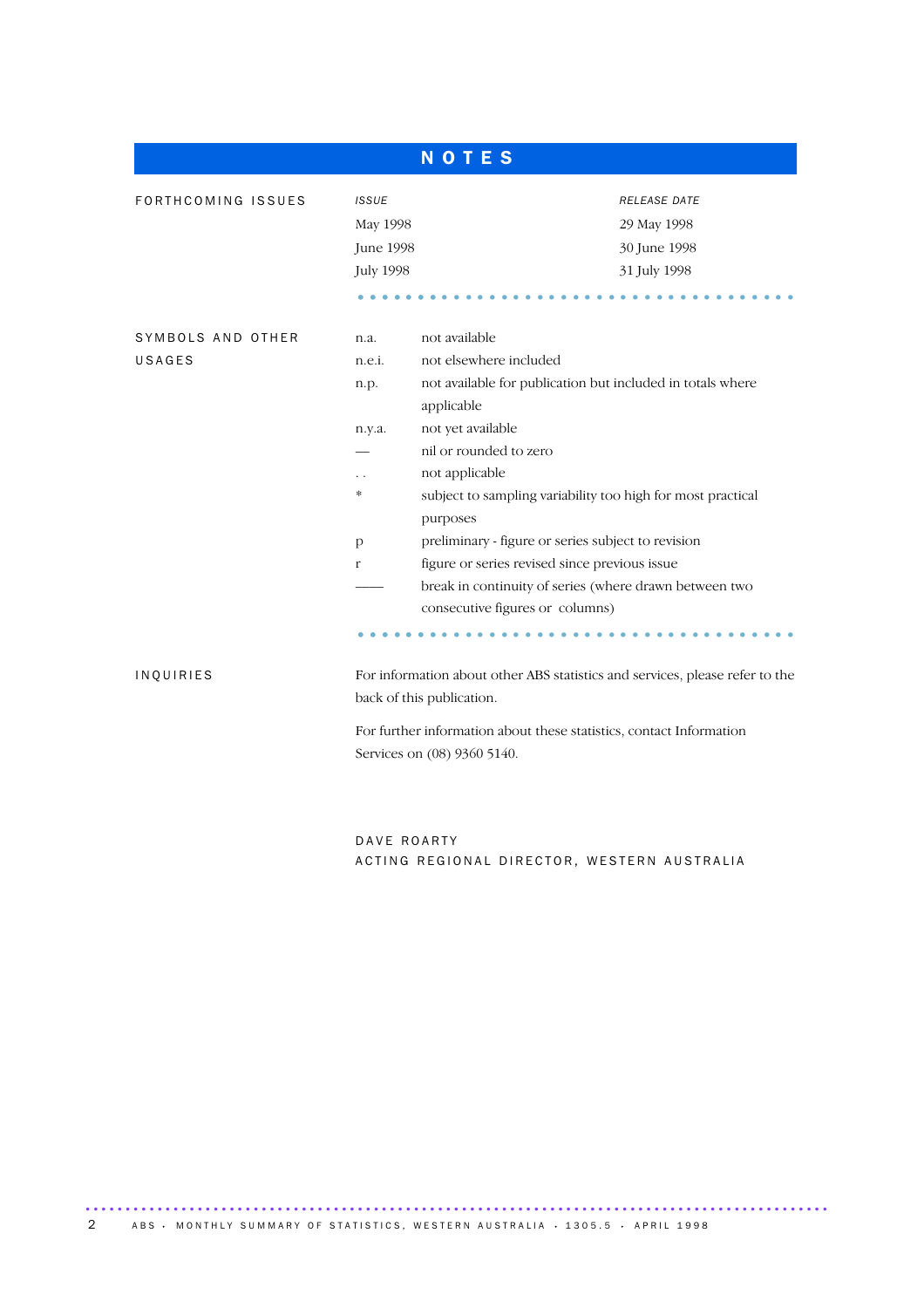## C O N T E N T S .............................................................. .

#### TABLES

Population 1.1 Estimated Resident Population ..................................... 4 1.2 Components of Population Change ..................................5 1.3 Registration of Births, Deaths, Marriages and Divorces ...................6 1.4 Rates of Births, Deaths, Marriages and Divorces ........................ 7 Tourism 2.1 Overseas Arrivals and Departures ................................... 8 2.2 Short-term Overseas Visitor Arrivals from Selected Countries ..............9 2.3 Short-term Overseas Visitor Arrivals by Air, Purpose of Journey: Holiday . . . . . 10 2.4 Short-term Overseas Resident Departures to Selected Destinations . . . . . . . . 11 2.5 Short-term Overseas Resident Departures by Air, Purpose of Journey: Holiday 12 2.6 Tourist Accomodation . . . . . . . . . . . . . . . . . . . . . . . . . . . . . . . . . . . . . . . . . . . 13 Employment 3.1 Labour Force Status: Seasonally Adjusted . . . . . . . . . . . . . . . . . . . . . . . . . . . . 14 3.2 Labour Force Status: Trend . . . . . . . . . . . . . . . . . . . . . . . . . . . . . . . . . . . . . . . 15 3.3 Average Weekly Earnings of Employees . . . . . . . . . . . . . . . . . . . . . . . . . . . . . 16 3.4 Industrial Disputes Causing Stoppage of Work . . . . . . . . . . . . . . . . . . . . . . . . 17 3.5 Employed Wage and Salary Earners by Industry and Sector . . . . . . . . . . . . . . . 18 Retail 4.1 Monthly Retail Turnover: Original Estimates . . . . . . . . . . . . . . . . . . . . . . . . . . 19 Construction 5.1 New Residential Building Approved . . . . . . . . . . . . . . . . . . . . . . . . . . . . . . . . 20 5.2 Non-Residential Building Approved . . . . . . . . . . . . . . . . . . . . . . . . . . . . . . . . . 21 5.3 Selected Housing Price Indexes: Perth . . . . . . . . . . . . . . . . . . . . . . . . . . . . . . 21 5.4 Price Index of Materials Used in Building Other Than House Building:Perth . . . 22 Production 6.1 Livestock Slaughtered . . . . . . . . . . . . . . . . . . . . . . . . . . . . . . . . . . . . . . . . . . . 23 6.2 Meat Produced . . . . . . . . . . . . . . . . . . . . . . . . . . . . . . . . . . . . . . . . . . . . . . . . 23 6.3 Wool Receivals . . . . . . . . . . . . . . . . . . . . . . . . . . . . . . . . . . . . . . . . . . . . . . . . 24 6.4 Energy Production . . . . . . . . . . . . . . . . . . . . . . . . . . . . . . . . . . . . . . . . . . . . . 25 6.5 Mineral Exploration: Expenditure by Type of Mineral Sought . . . . . . . . . . . . . 26 6.6 Mineral Production . . . . . . . . . . . . . . . . . . . . . . . . . . . . . . . . . . . . . . . . . . . . . 26 Overseas Trade 7.1 Imports by Selected Divisions . . . . . . . . . . . . . . . . . . . . . . . . . . . . . . . . . . . . . 27 7.2 Exports by Selected Divisions . . . . . . . . . . . . . . . . . . . . . . . . . . . . . . . . . . . . . 28 Transport 8.1 New Motor Vehicle Registrations . . . . . . . . . . . . . . . . . . . . . . . . . . . . . . . . . . . 29 8.2 Vehicle Registration Statistics . . . . . . . . . . . . . . . . . . . . . . . . . . . . . . . . . . . . . 29 Finance 9.1 Private New Capital Expenditure by Selected Industry Groups . . . . . . . . . . . . . 30 Statistical Summary 10.1 Statistical Summary . . . . . . . . . . . . . . . . . . . . . . . . . . . . . . . . . . . . . . . . . . . . . 31

Page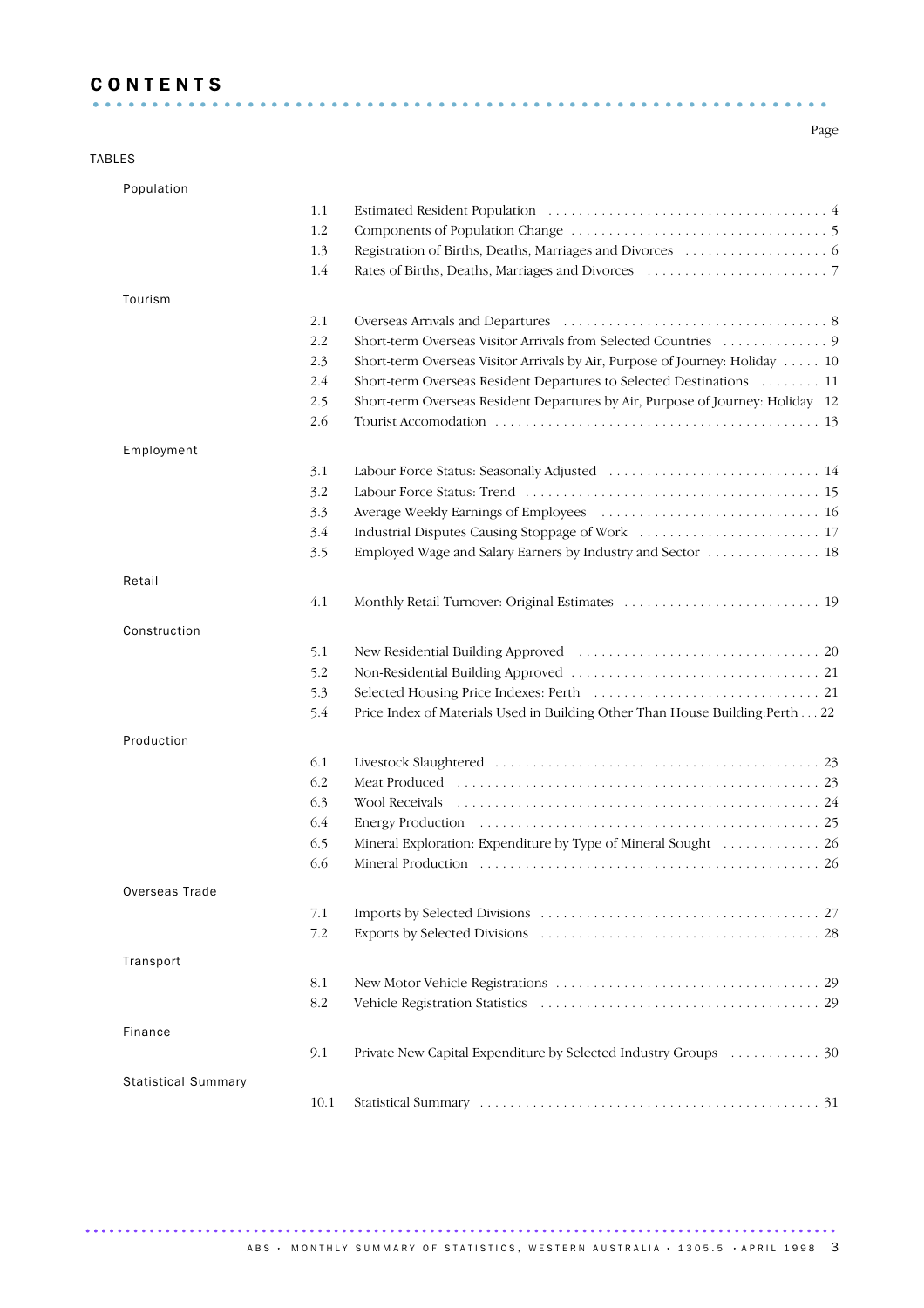|                        | Males | Females | Persons     | Mean<br>Population |
|------------------------|-------|---------|-------------|--------------------|
|                        | '000  | '000    | '000        | '000               |
|                        |       |         |             |                    |
| <b>Financial Years</b> |       |         |             |                    |
| 1994-95                | 872.0 | 861.8   | 1 733.8     | 1 7 1 8.3          |
| 1995-96                | 887.6 | 877.7   | 1 765.3     | 1 749.8            |
| 1996–97 p              | 904.4 | 893.7   | 1 7 9 8 . 1 | 1 781.8            |
| <b>Calendar years</b>  |       |         |             |                    |
| 1994                   | 863.2 | 853.4   | 1 7 1 6 . 6 | 1 703.9            |
| 1995                   | 879.6 | 869.8   | 1 749.3     | 1 7 3 3.8          |
| 1996 p                 | 896.1 | 885.9   | 1 781.9     | 1 7 6 5 . 4        |
| <b>Quarters</b>        |       |         |             |                    |
| <b>Jun 96</b>          | 887.6 | 877.7   | 1 7 6 5 . 3 |                    |
| Sep 96 p               | 891.6 | 881.5   | 1 7 7 3 . 2 |                    |
| Dec 96 p               | 896.1 | 885.9   | 1 781.9     |                    |
| Mar 97 p               | 900.4 | 890.0   | 1 790.4     | $\cdot$            |
| Jun 97 p               | 904.4 | 893.7   | 1 7 9 8 . 1 |                    |
| Sep 97 p               | 908.0 | 897.3   | 1805.4      |                    |
|                        |       |         |             |                    |

AT END OF PERIOD............

*Source:* ABS Catalogue No. 3101.0.

#### ANALYSIS OF TABLE 1.1

The estimated resident population of Western Australia at 30 September 1997 was 1,805,400, an increase of 7,300 in the September quarter and 32,200 since 30 September 1996. The annual growth rate during the twelve months to 30 September 1997 was 1.8% compared with a rate of 1.7% for the previous twelve months.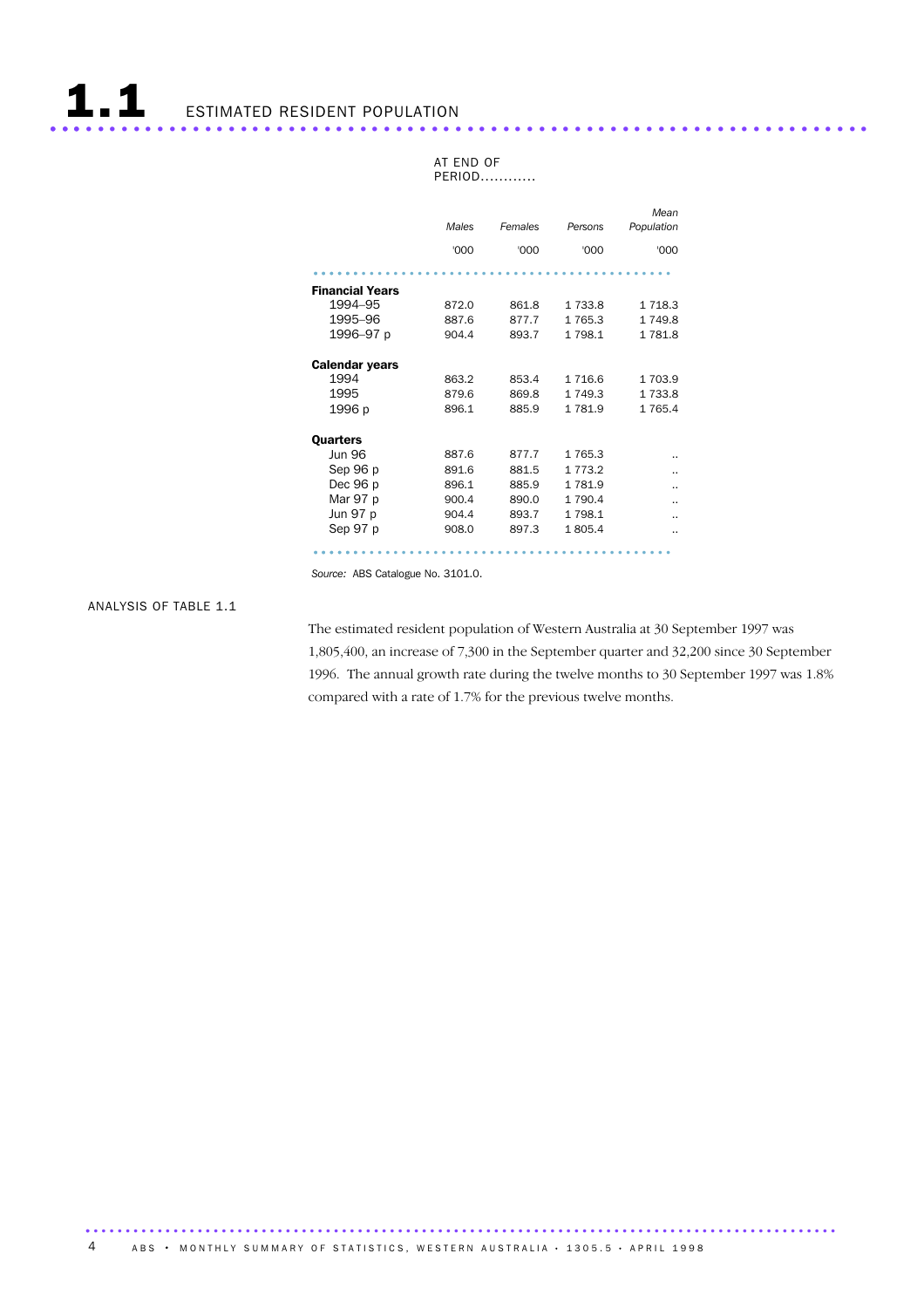|                        | Natural<br>increase | Net<br>estimated<br>overseas<br>migration(a) | Net<br>estimated<br>interstate<br>migration | Total<br>increase |
|------------------------|---------------------|----------------------------------------------|---------------------------------------------|-------------------|
|                        | '000                | '000                                         | '000                                        | '000              |
|                        |                     |                                              |                                             |                   |
| <b>Financial Years</b> |                     |                                              |                                             |                   |
| 1994–95 r              | 14.8                | 10.5                                         | 5.1                                         | 30.4              |
| 1995-96                | 14.0                | 12.3                                         | 4.1                                         | 30.4              |
| 1996-97 p              | 14.3                | 13.3                                         | 5.3                                         | 32.9              |
| <b>Calendar years</b>  |                     |                                              |                                             |                   |
| 1994 r                 | 14.6                | 8.0                                          | 4.7                                         | 27.3              |
| 1995 r                 | 14.4                | 13.0                                         | 4.5                                         | 32.0              |
| 1996 p                 | 13.8                | 12.5                                         | 5.8                                         | 32.1              |
|                        |                     |                                              |                                             |                   |
| Quarters               |                     |                                              |                                             |                   |
| <b>Jun 96</b>          | 3.6                 | 2.3                                          | 1.4                                         | 7.3               |
| Sep 96 p               | 3.1                 | 3.5                                          | 1.3                                         | 7.9               |
| Dec 96 p               | 3.4                 | 3.5                                          | 1.9                                         | 8.8               |
| Mar 97 p               | 4.0                 | 4.5                                          | 0.0                                         | 8.5               |
| Jun 97 p               | 3.8                 | 1.8                                          | 2.1                                         | 7.7               |
| Sep 97 p               | 2.9                 | 3.9                                          | 0.4                                         | 7.3               |
|                        |                     |                                              |                                             |                   |

(a) Includes an adjustment for 'category jumping'.

*Source:* ABS Catalogue No. 3101.0.

#### ANALYSIS OF TABLE 1.2

In the September quarter 1997, the population increased by 7,300 compared with an increase of 7,700 in the previous quarter. Both the natural increase and net estimated interstate migration were lower than in the June quarter 1997. However, net estimated overseas migration more than doubled to 3,900.

For the year ended 30 September 1997, the increase of 32,200 was 7.3% higher than the increase in the previous twelve months.

COMPONENTS OF POPULATION CHANGE, WESTERN AUSTRALIA



*Source:* ABS Catalogue No. 3101.0.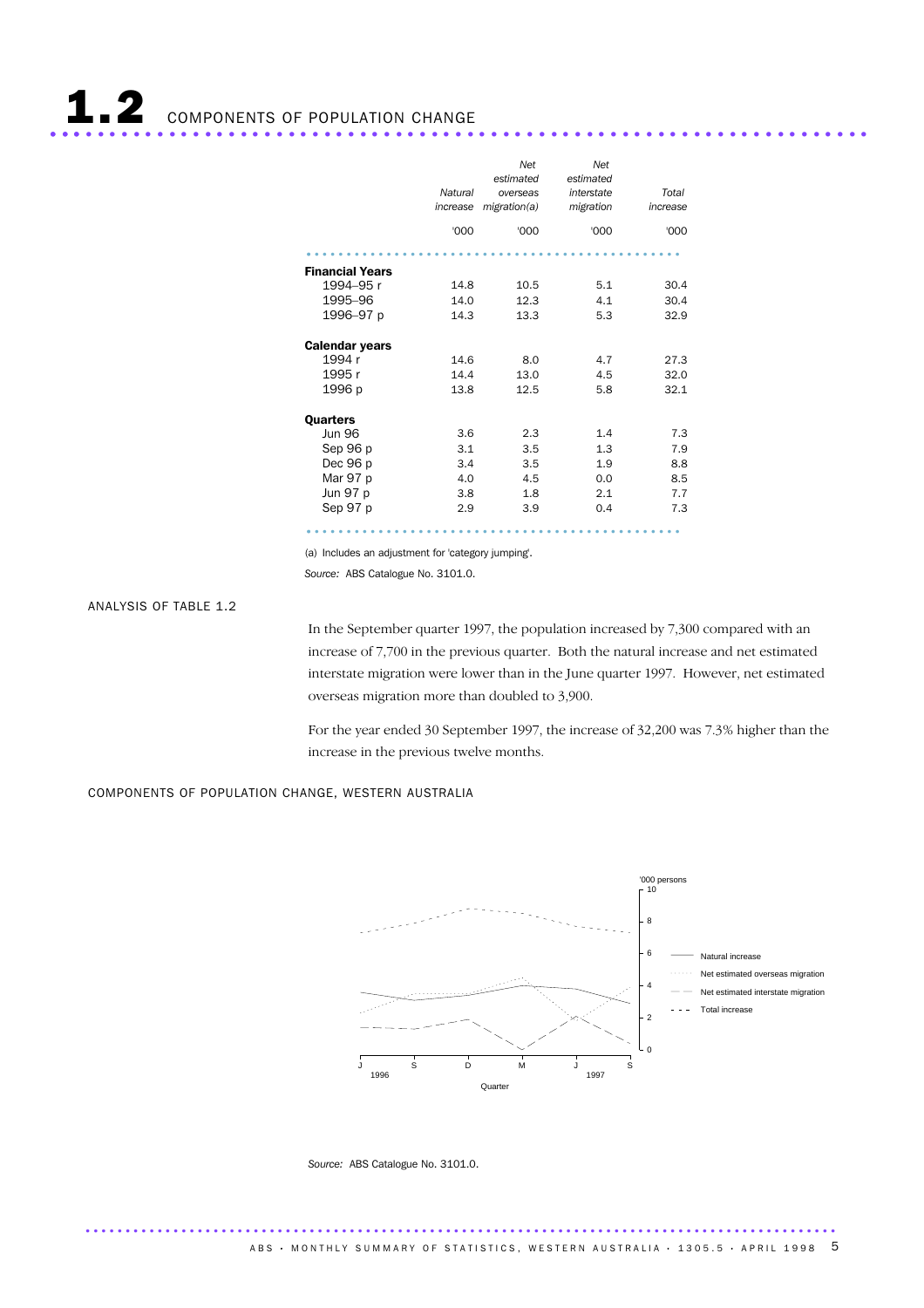|                        | Live<br><b>Births</b> | Infant<br>Deaths | Total<br>Deaths | Marriages | Divorces |
|------------------------|-----------------------|------------------|-----------------|-----------|----------|
|                        |                       |                  |                 |           |          |
| <b>Financial Years</b> |                       |                  |                 |           |          |
| 1994–95                | 25 022                | 137              | 10 261          | 10 381    | 4 9 3 0  |
| 1995-96                | 24 881                | 140              | 10 670          | 10 0 19   | 5 1 9 5  |
| 1996–97 p              | 24 840                | 130              | 10 561          | 10 372    | 4931     |
| <b>Calendar years</b>  |                       |                  |                 |           |          |
| 1994                   | 25 1 24               | 137              | 10 295          | 10 366    | 5024     |
| 1995                   | 25 122                | 128              | 10 361          | 10 404    | 5040     |
| 1996                   | 24 800                | 156              | 11 019          | 10 294    | 4959     |
| <b>Quarters</b>        |                       |                  |                 |           |          |
| <b>Jun 96</b>          | 6 288                 | 29               | 2633            | 2 4 4 9   | 1 1 6 3  |
| Sep 96                 | 6 203                 | 37               | 3094            | 1458      | 1 2 9 4  |
| Dec 96                 | 6073                  | 36               | 2 704           | 3 4 4 8   | 1 2 7 1  |
| Mar 97 p               | 6 2 9 6               | 30               | 2 3 4 3         | 2 904     | 1 2 3 3  |
| Jun 97 p               | 6 2 6 8               | 27               | 2 4 2 0         | 2 5 6 2   | 1 1 3 3  |
| Sep 97 p               | 6 1 6 6               | 27               | 3 2 2 7         | 1458      | 1 360    |
|                        |                       |                  |                 |           |          |

*Source:* ABS Catalogue No. 3101.0.

#### ANALYSIS OF TABLE 1.3

The number of live births in the September quarter 1997 fell by 102 or 1.6% on the previous quarter and was 37 or 0.6% less than the number in the same quarter of 1996.

Total deaths increased by 807 or 33.3% from the June quarter 1997, and were 133 or 4.3% higher than the number in the September quarter 1996.

Infant deaths in the September quarter 1997 remained the same as in the previous quarter, but were 27.0% lower than in the September quarter of the previous year.

The number of marriages in the September quarter 1997 fell by 43.1% (or 1,104) from the previous quarter, but was equal to the number in the same quarter of 1996.

The number of divorces increased from 1,133 in the June quarter to 1,360 in the September quarter 1997, an increase of 20.0%. The number was also 5.1% higher than in the September quarter 1996.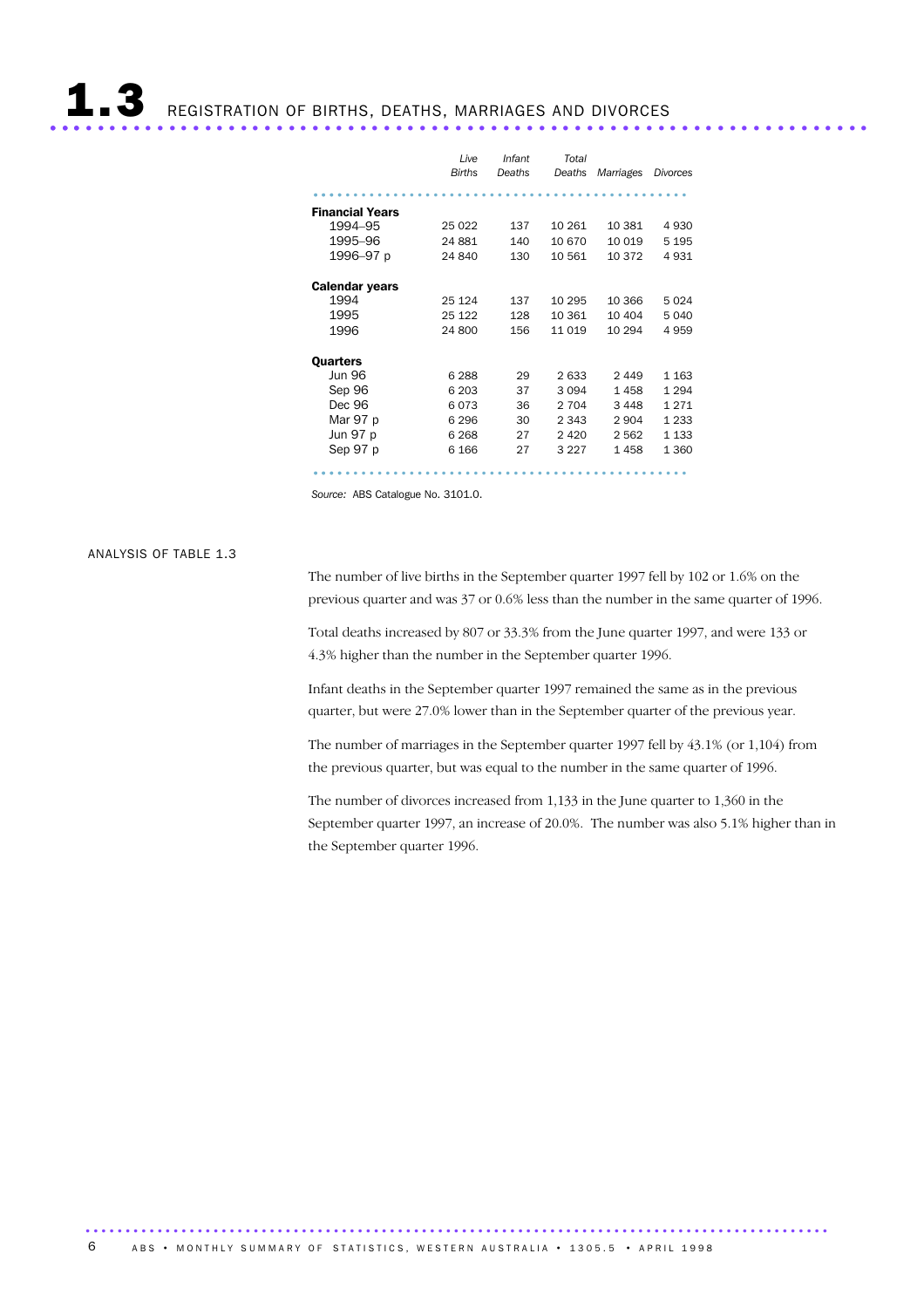**1. 4.** RATES OF BIRTHS, DEATHS, MARRIAGES AND DIVORCES

|                        | Live         | Infant | Total |                                                       |     |
|------------------------|--------------|--------|-------|-------------------------------------------------------|-----|
|                        | Births(a)(b) |        |       | Deaths(c) Deaths(a)(b) Marriages(a)(b) Divorces(a)(b) |     |
| <b>Financial Years</b> |              |        |       |                                                       |     |
| 1994-95                | 14.6         | 5.5    | 6.0   | 6.0                                                   | 2.9 |
| 1995-96                | 14.2         | 5.6    | 6.1   | 5.7                                                   | 3.0 |
| 1996-97 p              | 13.9         | 5.2    | 5.9   | 5.8                                                   | 2.8 |
| <b>Calendar years</b>  |              |        |       |                                                       |     |
| 1994                   | 14.8         | 5.5    | 6.0   | 6.1                                                   | 3.0 |
| 1995                   | 14.5         | 5.1    | 6.0   | 6.0                                                   | 2.9 |
| 1996                   | 14.0         | 6.3    | 6.2   | 5.8                                                   | 2.8 |
| Quarters               |              |        |       |                                                       |     |
| <b>Jun 96</b>          | 14.3         | 4.6    | 6.0   | 5.6                                                   | 2.6 |
| Sep 96                 | 14.0         | 6.0    | 7.0   | 3.3                                                   | 2.9 |
| Dec 96                 | 13.7         | 5.9    | 6.1   | 7.8                                                   | 2.9 |
| Mar 97 p               | 14.1         | 4.8    | 5.2   | 6.5                                                   | 2.8 |
| Jun 97 p               | 14.0         | 4.3    | 5.4   | 5.7                                                   | 2.5 |
| Sep 97 p               | 13.7         | 4.4    | 7.2   | 3.2                                                   | 3.0 |

(a) NOTE: The rates for financial and calendar years have been recalculated using the estimated resident population at 31 December and 30 June, respectively, in place of the mean resident population used in previous issues of this publication.

(b) For financial and calendar years the rate is per 1,000 estimated resident population at 31 December and 30 June, respectively. For quarters, the rate is per 1,000 of the average of the previous and current quarterly populations.

(c) Infant deaths per 1,000 live births.

*Source:* ABS Catalogue No. 3101.0.

#### ANALYSIS OF TABLE 1.4

In the September quarter 1997, the infant death rate increased marginally to 4.4 infant deaths per 1,000 live births. This was substantially lower than the rate of 6.0 in the same quarter of the previous year.

Both the crude birth rate and crude marriage rate were lower than in the June quarter 1997, and the crude death rate and crude divorce rate were higher than in the previous quarter.

In comparison to the same quarter of the previous year, the crude birth and marriage rates were lower, and the crude death and divorce rates were higher.

*For more information regarding tables on Vital statistics, please contact Carmel Ryan on (08) 9360 5385.*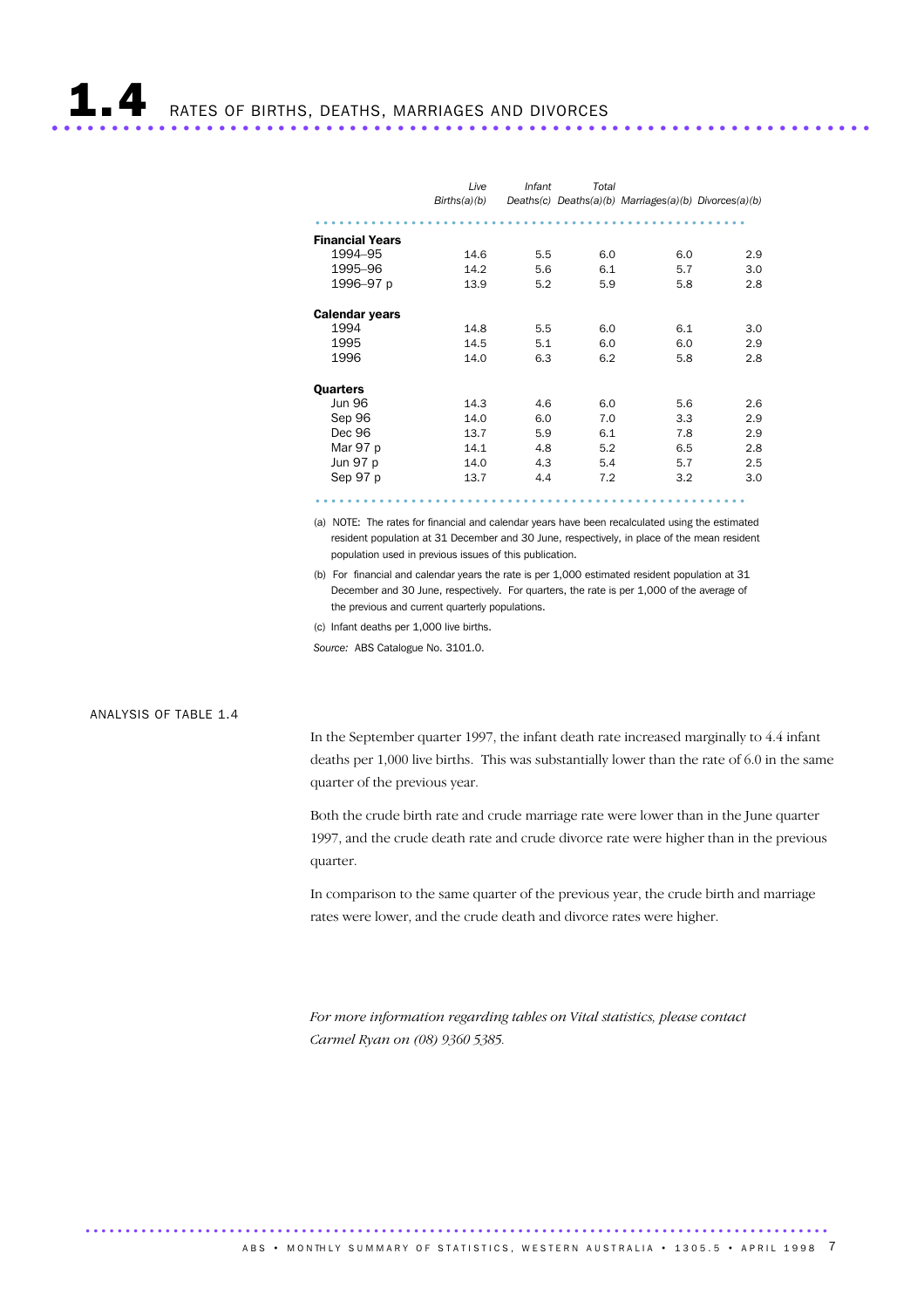|                        |                       | SHORT-TERM<br>ARRIVALS              |                             | LONG-TERM<br>ARRIVALS                      |                             |                   |
|------------------------|-----------------------|-------------------------------------|-----------------------------|--------------------------------------------|-----------------------------|-------------------|
|                        | Permanent<br>Arrivals | <b>West Australian</b><br>Residents | Overseas<br><b>Visitors</b> | <b>West Australian</b><br><b>Residents</b> | Overseas<br><b>Visitors</b> | Total<br>Arrivals |
|                        |                       |                                     |                             |                                            |                             |                   |
|                        |                       |                                     | ARRIVALS                    |                                            |                             |                   |
| <b>Financial Years</b> |                       |                                     |                             |                                            |                             |                   |
| 1994-95                | 10 380                | 289 250                             | 339 690                     | 9070                                       | 8470                        | 656 850           |
| 1995-96                | 11 3 20               | 308 110                             | 361 180                     | 8 600                                      | 10 170                      | 699 380           |
| 1996-97                | 10 520                | 334 750                             | 397 610                     | 8880                                       | 11 650                      | 763 410           |
| <b>Months</b>          |                       |                                     |                             |                                            |                             |                   |
| Oct 96                 | 940                   | 38 310                              | 34 460                      | 690                                        | 740                         | 75 130            |
| Nov 96                 | 1 0 0 0               | 25 040                              | 37 270                      | 930                                        | 480                         | 64 730            |
| Dec 96                 | 990                   | 18 980                              | 49 430                      | 1450                                       | 490                         | 71 340            |
| Jan 97                 | 900                   | 39 040                              | 29 630                      | 870                                        | 1850                        | 72 290            |
| Feb 97                 | 780                   | 21 440                              | 39 350                      | 620                                        | 2 700                       | 64 900            |
| Mar 97                 | 920                   | 24 880                              | 35 670                      | 740                                        | 590                         | 62 800            |
| Apr 97                 | 830                   | 24 030                              | 33 000                      | 580                                        | 670                         | 59 110            |
| May 97                 | 790                   | 24 280                              | 25 000                      | 540                                        | 500                         | 51 110            |
| <b>Jun 97</b>          | 760                   | 27 310                              | 28 540                      | 580                                        | 680                         | 57 850            |
| Jul 97                 | 750                   | 36 790                              | 30 820                      | 670                                        | 2 1 1 0                     | 71 140            |
| <b>Aug 97</b>          | 720                   | 33 360                              | 26 780                      | 600                                        | 690                         | 62 150            |
| Sep 97                 | 720                   | 33 830                              | 31 640                      | 650                                        | 640                         | 67 490            |
| Oct 97                 | 790                   | 43 460                              | 37810                       | 720                                        | 860                         | 83 630            |
| Nov 97                 | 950                   | 28 170                              | 37840                       | 890                                        | 620                         | 68 470            |
| Dec 97                 | 810                   | 19 980                              | 49 380                      | 1 4 4 0                                    | 590                         | 72 190            |
|                        |                       |                                     |                             |                                            |                             |                   |

|                        |                         | SHORT-TERM<br>DEPARTURES            |                             | LONG-TERM<br>DEPARTURES               |                 |                     |
|------------------------|-------------------------|-------------------------------------|-----------------------------|---------------------------------------|-----------------|---------------------|
|                        | Permanent<br>Departures | <b>West Australian</b><br>Residents | Overseas<br><b>Visitors</b> | West Australian Overseas<br>Residents | <b>Visitors</b> | Total<br>Departures |
|                        |                         |                                     | <b>DEPARTURES</b>           |                                       |                 |                     |
| <b>Financial Years</b> |                         |                                     |                             |                                       |                 |                     |
| 1994-95                | 3580                    | 292 270                             | 343 610                     | 7 5 6 0                               | 4 7 1 0         | 651 730             |
| 1995-96                | 3890                    | 305 910                             | 366 340                     | 7680                                  | 5 4 8 0         | 689 300             |
| 1996-97                | 3 6 1 0                 | 339 990                             | 389 530                     | 8 0 8 0                               | 6 180           | 747 390             |
| <b>Months</b>          |                         |                                     |                             |                                       |                 |                     |
| <b>Oct 96</b>          | 250                     | 26 830                              | 28 7 7 0                    | 500                                   | 330             | 56 680              |
| <b>Nov 96</b>          | 320                     | 24 850                              | 32 650                      | 530                                   | 590             | 58 950              |
| Dec 96                 | 310                     | 35 260                              | 42 400                      | 730                                   | 1 1 8 0         | 79880               |
| Jan 97                 | 370                     | 23 760                              | 41 050                      | 1 1 2 0                               | 500             | 66 800              |
| Feb 97                 | 280                     | 20 340                              | 36 760                      | 710                                   | 410             | 58 500              |
| Mar 97                 | 320                     | 27 960                              | 32 850                      | 730                                   | 410             | 62 270              |
| Apr 97                 | 330                     | 25 870                              | 36 390                      | 750                                   | 390             | 63 730              |
| May 97                 | 290                     | 30 520                              | 28 360                      | 630                                   | 400             | 60 210              |
| <b>Jun 97</b>          | 280                     | 29 910                              | 29 840                      | 550                                   | 640             | 61 230              |
| <b>Jul 97</b>          | 360                     | 40 0 20                             | 27 080                      | 690                                   | 710             | 68 870              |
| <b>Aug 97</b>          | 290                     | 33 010                              | 29 840                      | 700                                   | 400             | 64 250              |
| Sep 97                 | 260                     | 40 300                              | 28 2 30                     | 630                                   | 480             | 69 910              |
| Oct 97                 | 230                     | 30 750                              | 31 790                      | 530                                   | 400             | 63 700              |
| <b>Nov 97</b>          | 320                     | 28 2 8 0                            | 37 280                      | 580                                   | 730             | 67 180              |
| Dec 97                 | 300                     | 33 360                              | 40 570                      | 710                                   | 1520            | 76 460              |

................................................................ ........................

*Source*: ABS Unpublished Overseas Arrivals and Departures Table PMTR0001. Since figures have been rounded to the nearest ten, discrepancies may occur between sums of component items and totals.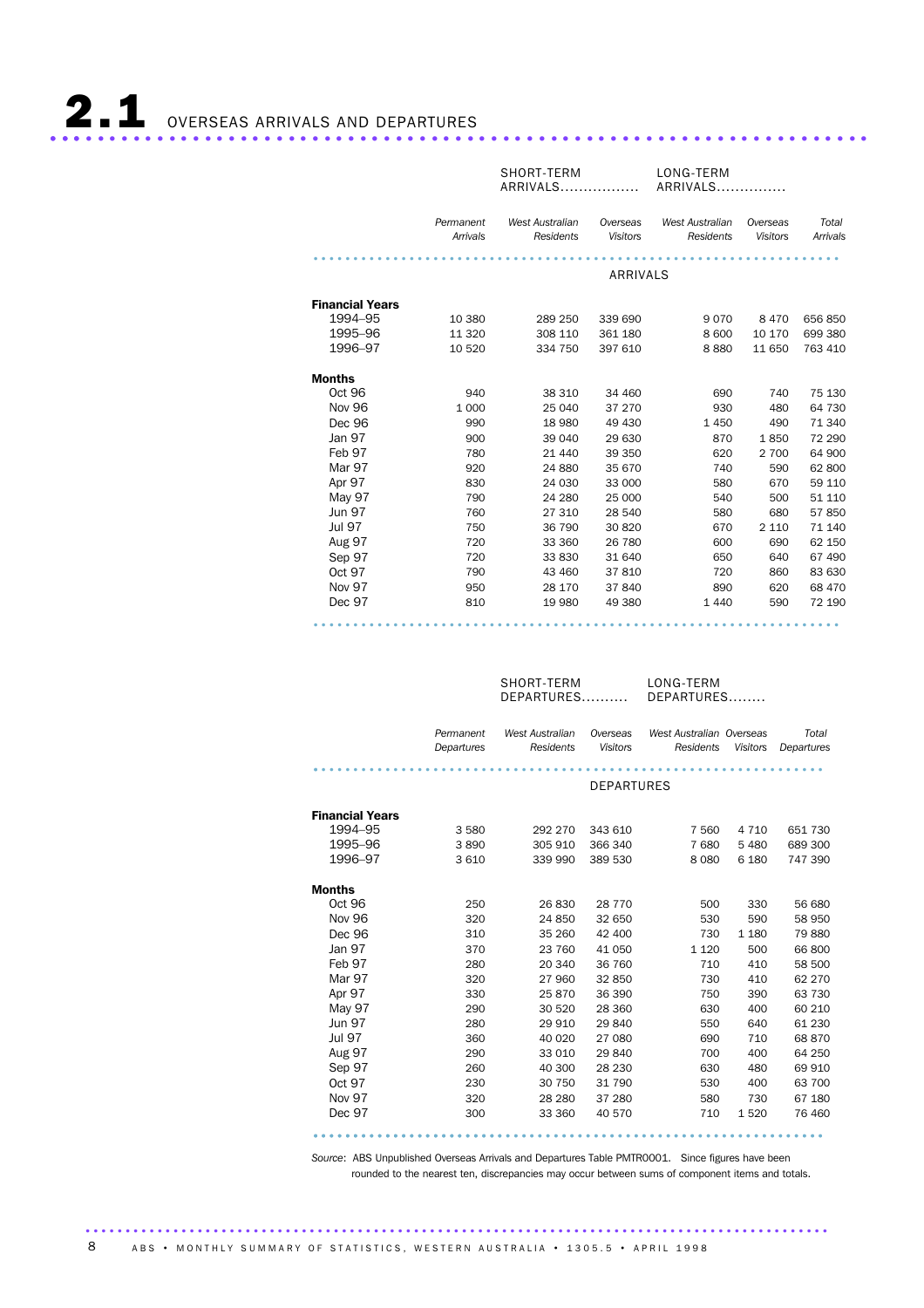#### ANALYSIS OF TABLE 2.1

Total arrivals in December 1997 were 5% higher than in the previous month and were 1% higher than in December 1996.

The number of Western Australian residents returning from short-term visits overseas fell by 29% from the previous month to 19,980 persons. This was a 5% increase over December 1996. The number of overseas visitors arriving in Western Australia for short-term visits rose by 30% on November 1997, and fell by less than 1% on December 1996 figures.

The number of residents returning to Western Australia in December 1997 after a long-term stay overseas, increased by 62% on the previous month but decreased by less than 1% on the December 1996 level. Arrivals of long-term overseas visitors decreased by 5% on November 1997, and increased by 20% on December 1996 figures.

Total departures in December 1997 rose by 14% on the previous month but were 4% lower than recorded in December 1996.

The number of short-term departures of Western Australian residents rose by 18% on November 1997, and fell by 5% on December 1996 figures. Short-term departures of overseas visitors rose by 9% on November 1997. The number of long-term departures of overseas visitors rose by 108% on November 1997 and long-term departures of Western Australian residents rose by 22% over the same period.

# 2.2 SHORT-TERM OVERSEAS VISITOR ARRIVALS FROM SELECTED COUNTRIES(a)

#### COUNTRY OF ORIGIN...............................................

*New Zealand UK & Ireland Indonesia Japan Singapore Total(b)* ....................................................... ... Financial Years<br>1994–95 1994–95 24 330 61 070 44 240 28 980 59 600 339 690 1995–96 24 200 59 220 49 260 30 120 64 690 361 180 1996–97 26 420 69 460 51 600 33 940 63 950 397 610 Months<br>Oct 96 0ct 96 2 740 5 470 4 250 2 430 4 690 34 460<br>Nov 96 1 680 9 350 3 120 2 170 7 850 37 270 9 350 3 120 2 170 7 850<br>10 090 6 840 3990 7 630 Dec 96 2 400 10 090 6 840 3 990 7 630 49 430 Jan 97 1 940 7 200 3 400 3 220 2 500 29 630 Feb 97 1 410 6 440 7 930 3 040 5 060 39 350 Mar 97 2080 8420 3400 3500 5200 35670 Apr 97 2 590 5 710 4 120 2 850 5 430 33 000<br>May 97 2 590 5 710 4 120 2 850 5 430 33 000 May 97 1880 2 510 2 910 1 270 4 770 25 000 Jun 97 2 180 3 300 4 250 1 100 9 150 28 540 Jul 97 2 090 3 070 6 730 2 560 3 880 30 820 Aug 97 2 250 3 120 2 610 4 060 3 940 26 780 Sep 97 2 560 5 240 2 350 3 190 5 800 31 640 Oct 97 3 320 8 240 3 290 2 480 6 240 37 810 Nov 97 2 350 8 840 2 670 2 650 6 920 37 840 Dec 97 2 520 12 330 3 300 3 260 8 650 49 380

....................................................... ...

(a) Comprises travellers whose intended or actual stay is less than twelve months.

(b) Total includes countries not listed in this table.

*Source:* ABS Unpublished Overseas Arrivals and Departures Table PMTR0013.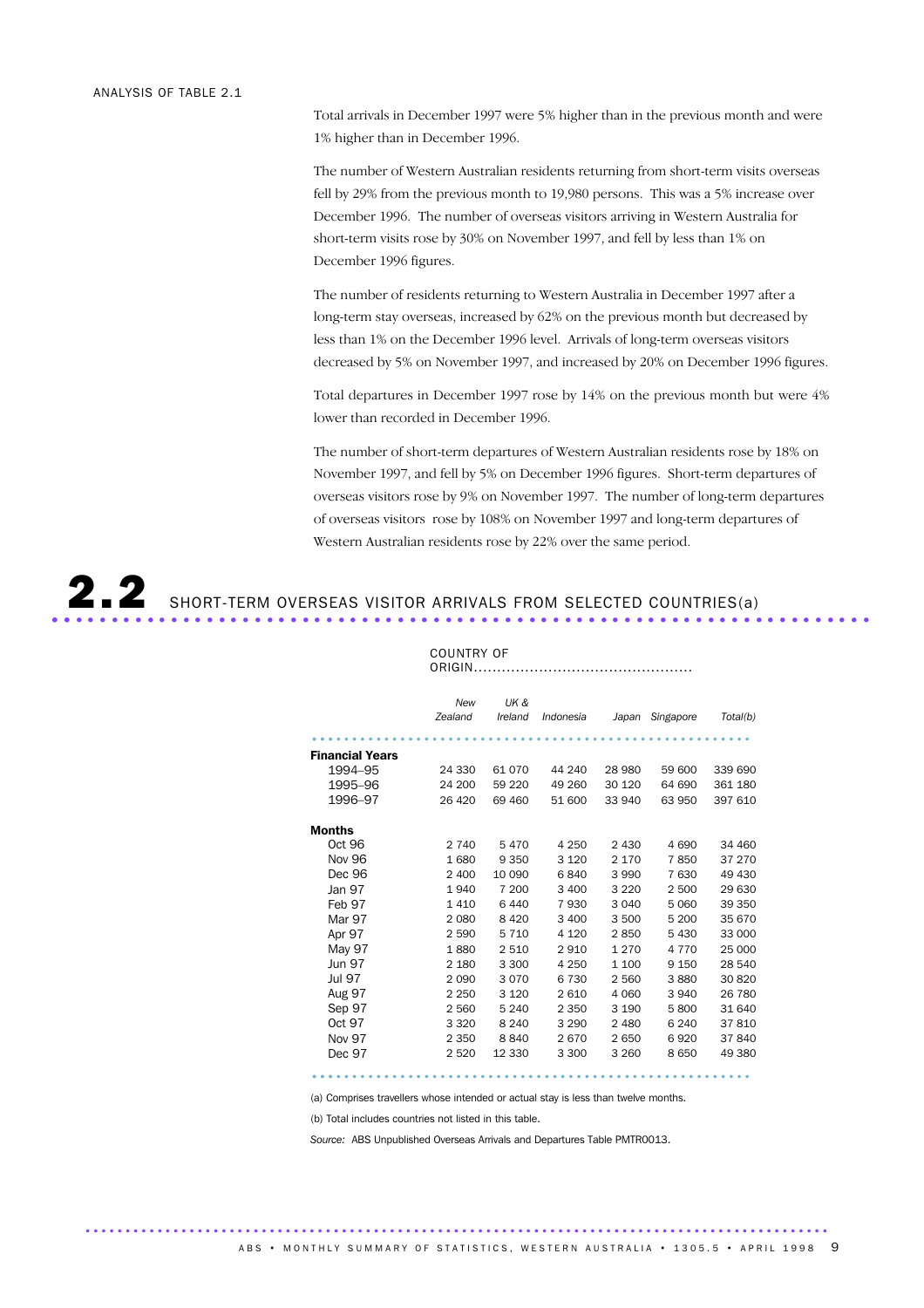The total of 49,380 short-term overseas visitor arrivals in December 1997 rose by 30% on November 1997. This was less than 1% lower than recorded in December 1996.

The number of visitors from the United Kingdom and Ireland in December 1997 increased by 3,490 or 39% on November 1997 and increased by 22% on December 1996. Short-term arrivals from Indonesia increased by 24% on November 1997, and decreased by 52% on December 1996.

# **2.3** SHORT-TERM OVERSEAS VISITOR ARRIVALS BY AIR, PURPOSE OF JOURNEY: HOLIDAY

#### COUNTRY OF ORIGIN..............................................................................

|                        | New<br>Zealand | UK&<br>Ireland | Indonesia | Japan   |         | Malaysia Singapore | Thailand | United<br><b>States</b> | Total(a) |
|------------------------|----------------|----------------|-----------|---------|---------|--------------------|----------|-------------------------|----------|
|                        |                |                |           |         |         |                    |          |                         |          |
| <b>Financial Years</b> |                |                |           |         |         |                    |          |                         |          |
| 1994-95                | 7 7 2 0        | 19 290         | 33 350    | 24 640  | 19 200  | 45 100             | 7 1 8 0  | 2 7 6 0                 | 193 880  |
| 1995-96                | 6800           | 19 0 10        | 35 610    | 23 840  | 20 800  | 47 520             | 8 7 7 0  | 3 2 5 0                 | 200 560  |
| 1996-97                | 6670           | 24 050         | 33 880    | 27870   | 23 600  | 45 350             | 10 240   | 2 5 9 0                 | 215 820  |
| Months                 |                |                |           |         |         |                    |          |                         |          |
| <b>Oct 96</b>          | 550            | 1680           | 2800      | 1810    | 2 2 8 0 | 3 4 1 0            | 1610     | 200                     | 18 580   |
| <b>Nov 96</b>          | 370            | 2 7 9 0        | 2 150     | 1680    | 2 0 1 0 | 6510               | 580      | 160                     | 20 580   |
| Dec 96                 | 610            | 3690           | 5 7 1 0   | 3 3 8 0 | 2 4 2 0 | 5840               | 1 3 3 0  | 400                     | 29 830   |
| Jan 97                 | 420            | 2930           | 1 2 9 0   | 2 5 2 0 | 570     | 960                | 500      | 280                     | 13 0 50  |
| Feb 97                 | 350            | 2610           | 5 600     | 2 7 5 0 | 2690    | 3 1 1 0            | 730      | 190                     | 22 380   |
| Mar 97                 | 570            | 3 1 1 0        | 2 2 6 0   | 2 7 7 0 | 1 1 1 0 | 3820               | 960      | 200                     | 19 150   |
| Apr 97                 | 570            | 1700           | 2 5 1 0   | 2 3 8 0 | 1860    | 3 4 4 0            | 1 1 5 0  | 150                     | 16 340   |
| May 97                 | 270            | 860            | 1920      | 1 0 0 0 | 3 4 2 0 | 3 600              | 880      | 310                     | 13 760   |
| <b>Jun 97</b>          | 760            | 1 0 0 0        | 2840      | 890     | 1 3 4 0 | 7 0 1 0            | 370      | 240                     | 16 210   |
| <b>Jul 97</b>          | 590            | 1 0 3 0        | 4 2 3 0   | 2090    | 1640    | 1840               | 580      | 180                     | 15 390   |
| <b>Aug 97</b>          | 850            | 1 0 2 0        | 1470      | 2960    | 2 6 6 0 | 2 7 4 0            | 380      | 310                     | 15 040   |
| Sep 97                 | 940            | 1 7 7 0        | 1 1 5 0   | 2 5 3 0 | 3 1 8 0 | 4 2 3 0            | 130      | 280                     | 17 170   |
| Oct 97                 | 970            | 2870           | 1 600     | 2 1 6 0 | 3 1 7 0 | 4 1 8 0            | 370      | 180                     | 19 380   |
| <b>Nov 97</b>          | 710            | 2920           | 1780      | 2 1 6 0 | 2 2 6 0 | 5 2 6 0            | 160      | 460                     | 20 080   |
| Dec 97                 | 450            | 3 9 6 0        | 2 5 8 0   | 2880    | 2 5 6 0 | 7 1 1 0            | 2 0 6 0  | 220                     | 27 340   |
|                        |                |                |           |         |         |                    |          |                         |          |

(a) Total includes countries not listed in this table.

*Source:* ABS Unpublished Overseas Arrivals and Departures Table PMTWAT31 for monthly figures and PMTR0031 for financial year figures.

#### ANALYSIS OF TABLE 2.3

The number of short-term overseas visitor arrivals for holidays in Western Australia in December 1997 rose by 36% on November 1997. There was a total of 27,340 visitors in December 1997, compared with 29,830 in December 1996.

For December 1997, there was an increase in the number of holidaymakers from Singapore of 1,850 or 35%, compared with November 1997. Holidaymakers from Thailand increased by 1,900 or 1188%. The number of holidaymakers from New Zealand decreased by 260 or 37% and by 240 persons or 52% from the United States of America.

Compared with December 1996, the number of holidaymakers from Thailand increased by 55% and by 22% from Singapore. Over the same period the number of holidaymakers from Indonesia decreased by 55% and by 15% from Japan.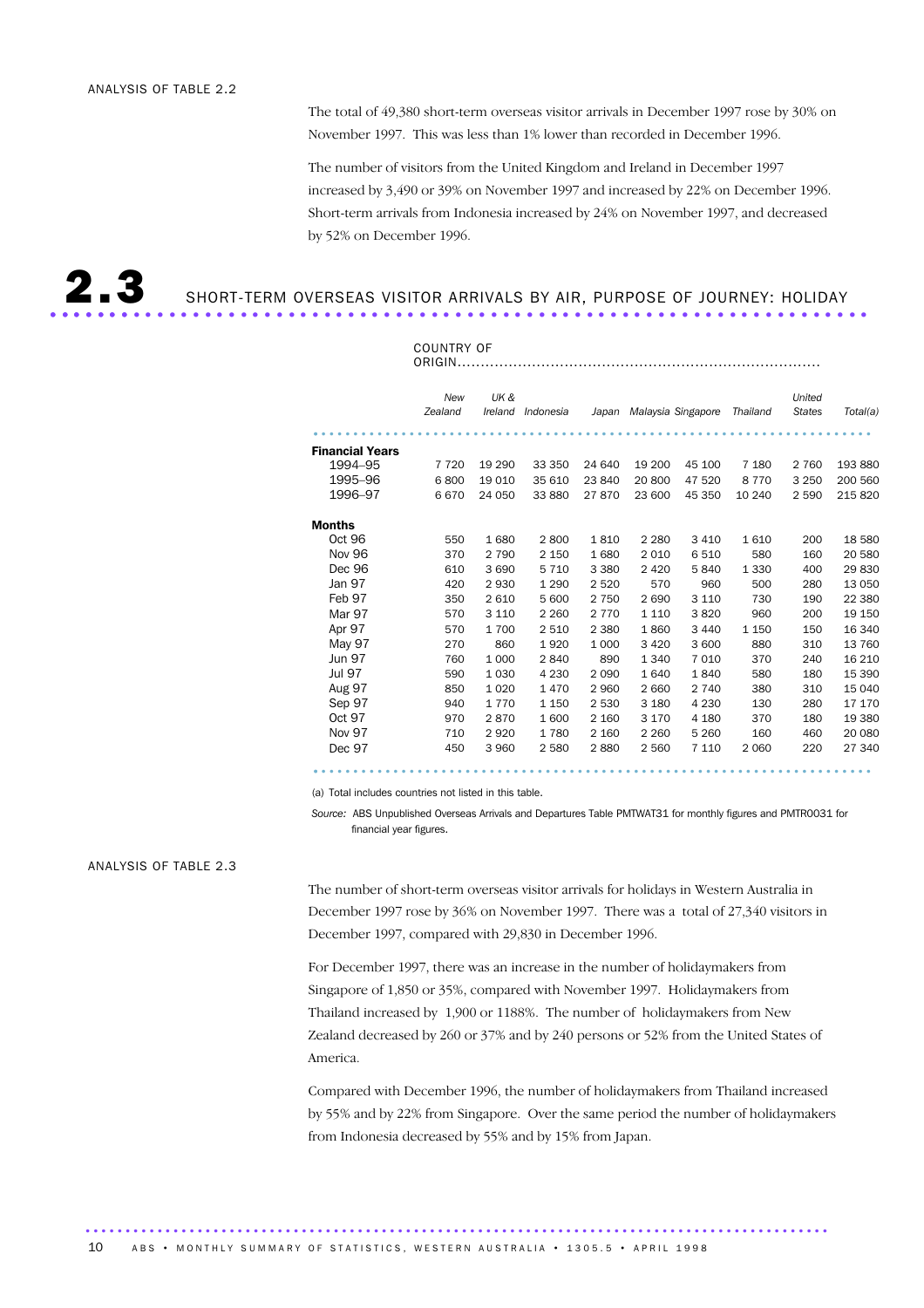#### COUNTRY OF DESTINATION........................................

| <b>Financial Years</b><br>1994-95<br>25 750<br>40 850<br>68 4 20<br>25 840<br>292 270<br>23 0 70<br>1995-96<br>25 100<br>44 070<br>68 860<br>22 780<br>29 430<br>305 910<br>1996-97<br>26 580<br>50 320<br>89 030<br>23 620<br>26 770<br>339 990<br><b>Months</b><br>Oct 96<br>3 0 9 0<br>8990<br>1890<br>1890<br>26830<br>2 1 5 0<br><b>Nov 96</b><br>7 5 9 0<br>1840<br>1830<br>2 740<br>1820<br>24 850<br>Dec 96<br>2690<br>35 260<br>4 7 9 0<br>4 9 9 0<br>7 2 3 0<br>2960<br>Jan 97<br>6 5 1 0<br>2 7 7 0<br>2 2 4 0<br>1650<br>2 0 2 0<br>23 760<br>Feb 97<br>1910<br>2 1 7 0<br>4870<br>1930<br>2 3 8 0<br>20 340<br>Mar 97<br>2 2 1 0<br>3 2 9 0<br>7630<br>1740<br>2960<br>27 960<br>Apr 97<br>5 900<br>2 3 6 0<br>3670<br>1540<br>1860<br>25870<br>6460<br>May 97<br>1 1 8 0<br>7410<br>1800<br>2 4 9 0<br>30 520<br><b>Jun 97</b><br>6 2 3 0<br>8570<br>1800<br>1840<br>29 910<br>930<br><b>Jul 97</b><br>7 3 6 0<br>10 790<br>2 7 2 0<br>40 0 20<br>2 1 1 0<br>3 1 4 0<br>Aug 97<br>1650<br>4 9 20<br>10 470<br>2 2 6 0<br>3 3 8 0<br>33 010<br>Sep 97<br>2 4 5 0<br>5 0 9 0<br>12 940<br>2 1 8 0<br>3 4 0 0<br>40 300 | New<br>Zealand | UK& | Ireland Indonesia | Malaysia | Singapore | Total(a) |
|------------------------------------------------------------------------------------------------------------------------------------------------------------------------------------------------------------------------------------------------------------------------------------------------------------------------------------------------------------------------------------------------------------------------------------------------------------------------------------------------------------------------------------------------------------------------------------------------------------------------------------------------------------------------------------------------------------------------------------------------------------------------------------------------------------------------------------------------------------------------------------------------------------------------------------------------------------------------------------------------------------------------------------------------------------------------------------------------------------------------------------|----------------|-----|-------------------|----------|-----------|----------|
|                                                                                                                                                                                                                                                                                                                                                                                                                                                                                                                                                                                                                                                                                                                                                                                                                                                                                                                                                                                                                                                                                                                                    |                |     |                   |          |           |          |
|                                                                                                                                                                                                                                                                                                                                                                                                                                                                                                                                                                                                                                                                                                                                                                                                                                                                                                                                                                                                                                                                                                                                    |                |     |                   |          |           |          |
|                                                                                                                                                                                                                                                                                                                                                                                                                                                                                                                                                                                                                                                                                                                                                                                                                                                                                                                                                                                                                                                                                                                                    |                |     |                   |          |           |          |
|                                                                                                                                                                                                                                                                                                                                                                                                                                                                                                                                                                                                                                                                                                                                                                                                                                                                                                                                                                                                                                                                                                                                    |                |     |                   |          |           |          |
|                                                                                                                                                                                                                                                                                                                                                                                                                                                                                                                                                                                                                                                                                                                                                                                                                                                                                                                                                                                                                                                                                                                                    |                |     |                   |          |           |          |
|                                                                                                                                                                                                                                                                                                                                                                                                                                                                                                                                                                                                                                                                                                                                                                                                                                                                                                                                                                                                                                                                                                                                    |                |     |                   |          |           |          |
|                                                                                                                                                                                                                                                                                                                                                                                                                                                                                                                                                                                                                                                                                                                                                                                                                                                                                                                                                                                                                                                                                                                                    |                |     |                   |          |           |          |
|                                                                                                                                                                                                                                                                                                                                                                                                                                                                                                                                                                                                                                                                                                                                                                                                                                                                                                                                                                                                                                                                                                                                    |                |     |                   |          |           |          |
|                                                                                                                                                                                                                                                                                                                                                                                                                                                                                                                                                                                                                                                                                                                                                                                                                                                                                                                                                                                                                                                                                                                                    |                |     |                   |          |           |          |
|                                                                                                                                                                                                                                                                                                                                                                                                                                                                                                                                                                                                                                                                                                                                                                                                                                                                                                                                                                                                                                                                                                                                    |                |     |                   |          |           |          |
|                                                                                                                                                                                                                                                                                                                                                                                                                                                                                                                                                                                                                                                                                                                                                                                                                                                                                                                                                                                                                                                                                                                                    |                |     |                   |          |           |          |
|                                                                                                                                                                                                                                                                                                                                                                                                                                                                                                                                                                                                                                                                                                                                                                                                                                                                                                                                                                                                                                                                                                                                    |                |     |                   |          |           |          |
|                                                                                                                                                                                                                                                                                                                                                                                                                                                                                                                                                                                                                                                                                                                                                                                                                                                                                                                                                                                                                                                                                                                                    |                |     |                   |          |           |          |
|                                                                                                                                                                                                                                                                                                                                                                                                                                                                                                                                                                                                                                                                                                                                                                                                                                                                                                                                                                                                                                                                                                                                    |                |     |                   |          |           |          |
|                                                                                                                                                                                                                                                                                                                                                                                                                                                                                                                                                                                                                                                                                                                                                                                                                                                                                                                                                                                                                                                                                                                                    |                |     |                   |          |           |          |
|                                                                                                                                                                                                                                                                                                                                                                                                                                                                                                                                                                                                                                                                                                                                                                                                                                                                                                                                                                                                                                                                                                                                    |                |     |                   |          |           |          |
|                                                                                                                                                                                                                                                                                                                                                                                                                                                                                                                                                                                                                                                                                                                                                                                                                                                                                                                                                                                                                                                                                                                                    |                |     |                   |          |           |          |
|                                                                                                                                                                                                                                                                                                                                                                                                                                                                                                                                                                                                                                                                                                                                                                                                                                                                                                                                                                                                                                                                                                                                    |                |     |                   |          |           |          |
| Oct 97<br>2 4 7 0<br>3 1 9 0<br>10870<br>2 2 6 0<br>30 750<br>1840                                                                                                                                                                                                                                                                                                                                                                                                                                                                                                                                                                                                                                                                                                                                                                                                                                                                                                                                                                                                                                                                 |                |     |                   |          |           |          |
| <b>Nov 97</b><br>8 1 0 0<br>1950<br>2840<br>2 0 6 0<br>2660<br>28 2 8 0                                                                                                                                                                                                                                                                                                                                                                                                                                                                                                                                                                                                                                                                                                                                                                                                                                                                                                                                                                                                                                                            |                |     |                   |          |           |          |
| Dec 97<br>4 5 5 0<br>6530<br>2 3 4 0<br>33 360<br>5 3 8 0<br>2 3 1 0                                                                                                                                                                                                                                                                                                                                                                                                                                                                                                                                                                                                                                                                                                                                                                                                                                                                                                                                                                                                                                                               |                |     |                   |          |           |          |

........................................................ ........................................

(a) Total includes countries not listed in this table.

*Source:* ABS Unpublished Overseas Arrivals and Departures Table PMTR0013.

ANALYSIS OF TABLE 2.4

For December 1997, short term departures of residents from WA increased by 5,080, or 18%, on November 1997. The total of 33,360 persons was 1,900 or 5% lower than recorded for December 1996. Compared with November 1997, short-term departures of residents to New Zealand and the United Kingdom and Ireland increased by 176% and 60% respectively. The number of short-term departures of residents to Indonesia fell by 19%.

SHORT-TERM ARRIVALS OF OVERSEAS VISITORS AND DEPARTURES OF RESIDENTS BY MONTH



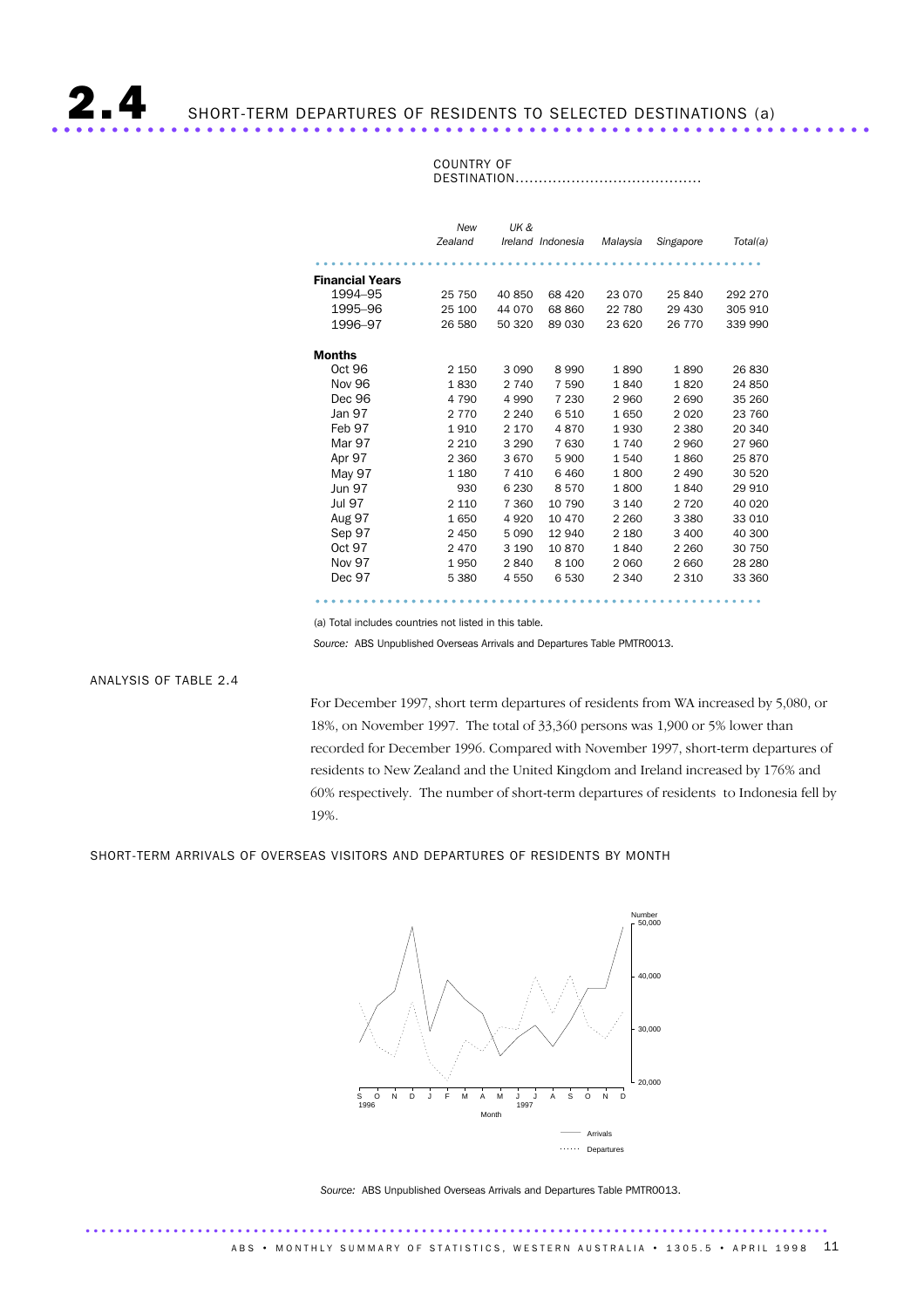#### COUNTRY OF DESTINATION.....................................................

|                        | New<br>Zealand | UK&     | Ireland Indonesia |         | Malaysia Singapore | Thailand | United<br><b>States</b> | Total (a) |
|------------------------|----------------|---------|-------------------|---------|--------------------|----------|-------------------------|-----------|
| <b>Financial Years</b> |                |         |                   |         |                    |          |                         |           |
| 1994-95                | 11 100         | 18 4 30 | 55 0 70           | 11 480  | 13 2 20            | 12 560   | 9940                    | 160 730   |
| 1995-96                | 10 120         | 18 4 20 | 53 060            | 10 430  | 15 670             | 12 750   | 9650                    | 160 120   |
| 1996-97                | 10 860         | 23 760  | 72 520            | 10 660  | 13 480             | 9 7 9 0  | 9530                    | 186 240   |
| Months                 |                |         |                   |         |                    |          |                         |           |
| Oct 96                 | 1070           | 1 7 1 0 | 7 3 3 0           | 790     | 1 3 4 0            | 1 2 5 0  | 460                     | 15 990    |
| <b>Nov 96</b>          | 640            | 950     | 6 100             | 1 0 0 0 | 1010               | 500      | 450                     | 12 6 20   |
| Dec 96                 | 1790           | 1970    | 6430              | 1510    | 1420               | 490      | 1 2 6 0                 | 18 950    |
| Jan 97                 | 1 0 6 0        | 740     | 5 2 4 0           | 830     | 900                | 560      | 500                     | 11 980    |
| Feb 97                 | 830            | 580     | 3 6 8 0           | 620     | 1 0 2 0            | 650      | 150                     | 9 2 6 0   |
| Mar 97                 | 960            | 1 2 5 0 | 6 5 20            | 650     | 2 1 5 0            | 1 1 6 0  | 840                     | 16 210    |
| Apr 97                 | 1 2 2 0        | 1960    | 4 0 8 0           | 310     | 550                | 810      | 610                     | 12 910    |
| May 97                 | 370            | 4 0 2 0 | 5 1 2 0           | 630     | 1 1 2 0            | 530      | 800                     | 15 7 20   |
| <b>Jun 97</b>          | 420            | 3 3 2 0 | 6 2 9 0           | 900     | 740                | 740      | 840                     | 16 580    |
| <b>Jul 97</b>          | 1 1 2 0        | 4 3 4 0 | 9 5 6 0           | 2 1 1 0 | 1 3 6 0            | 1 2 8 0  | 1 200                   | 25 110    |
| <b>Aug 97</b>          | 860            | 2 2 4 0 | 8650              | 910     | 2 2 7 0            | 590      | 850                     | 19 590    |
| Sep 97                 | 1 1 7 0        | 2840    | 11 260            | 780     | 1800               | 1640     | 1950                    | 25 1 20   |
| Oct 97                 | 1 2 6 0        | 1700    | 9 7 2 0           | 840     | 1 2 8 0            | 1980     | 960                     | 19 410    |
| Nov 97                 | 970            | 1 1 2 0 | 6 2 7 0           | 920     | 1 1 4 0            | 1 2 2 0  | 550                     | 14 380    |
| Dec 97                 | 1800           | 1860    | 5 3 3 0           | 1420    | 1500               | 1 1 7 0  | 770                     | 17810     |
|                        |                |         |                   |         |                    |          |                         |           |

(a) Total includes countries not listed in this table.

*Source*: ABS Unpublished Overseas Arrivals and Departures Table PMTWAT31 for monthly figures and PMTR0031 for financial year figures.

#### ANALYSIS OF TABLE 2.5

There were 17,810 short-term departures by air of Western Australian residents for holidays abroad in December 1997. This was 3,430 residents or 24% more than departed in November 1997 and 1,140 residents less than in December 1996.

For December 1997, countries which recorded an increase in the number of Western Australian short-term holidaymakers included New Zealand, Malaysia, Singapore and the United Kingdom and Ireland. Of the other popular holiday destinations for Western Australians, Indonesia and Thailand recorded decreases in the number of holidaymakers visiting since November 1997.

Indonesia continues to be the favoured short-term holiday destination for Western Australian residents, although the proportion has declined from the levels of the past few months. Of the total of 17,810 departures for December 1997, 5,330 or 30% chose Indonesia as their holiday destination.

Compared with December 1996, departures of holidaymakers decreased by 6% overall. Indonesia and the United States of America recorded decreases, by 17% and 39% respectively. Thailand recorded an increase of 139% in the number of short term visitors from Western Australia.

*For more information regarding Overseas Arrivals and Departures, please contact Carmel Ryan on (08) 9360 5385.*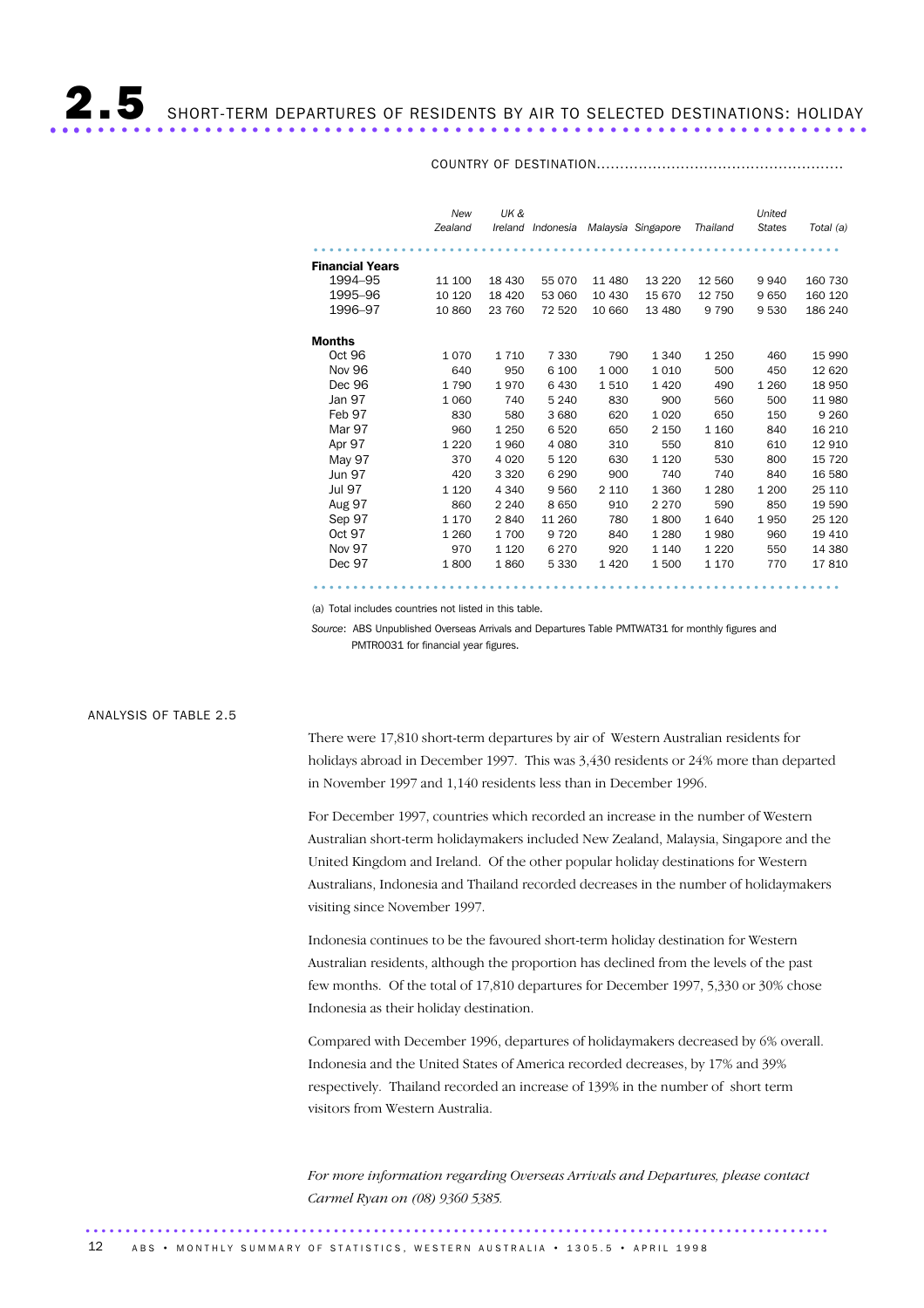#### HOTELS, MOTELS, GUEST HOUSES WITH

FACILITIES.................... CARAVAN PARKS............

|                                      | Guest<br>rooms | Room<br>occupancy<br>rates | Guest<br>arrivals | Number<br>оf<br>sites | Site<br>occupancy<br>rates | Guest<br>arrivals |
|--------------------------------------|----------------|----------------------------|-------------------|-----------------------|----------------------------|-------------------|
|                                      | Number         | %                          | '000              | Number                | %                          | '000              |
|                                      |                |                            |                   |                       |                            |                   |
| <b>Financial Years(a)</b><br>1994-95 | 14 754         | 60                         | 2 2 1 9           | 29 554                | 40                         | 1 2 3 1           |
| 1995-96                              | 15 085         | 60                         | 2 2 5 6           | 29 952                | 40                         | 1 2 9 9           |
| 1996-97                              | 18891          | 54                         | 2 4 9 5           | 30 238                | 41                         | 1 3 6 4           |
| <b>Months</b>                        |                |                            |                   |                       |                            |                   |
| Oct 96                               |                | 67                         | 232               |                       | 38                         | 116               |
| Nov 96                               |                | 61                         | 195               |                       | 36                         | 79                |
| Dec 96                               | 15 996         | 54                         | 193               | 30 105                | 40                         | 111               |
| Jan 97                               |                | 54                         | 487               |                       | 45                         | 128               |
| Feb 97                               |                | 60                         | 424               |                       | 39                         | 76                |
| Mar 97                               | 16 065         | 58                         | 474               | 30 212                | 40                         | 102               |
| Apr 97                               |                | 58                         | 193               |                       | 40                         | 105               |
| May 97                               |                | 53                         | 177               |                       | 38                         | 86                |
| <b>Jun 97</b>                        | 16 040         | 51                         | 165               | 30 238                | 41                         | 93                |
| <b>Jul 97</b>                        |                | 56                         | 193               |                       | 45                         | 143               |
| Aug 97                               |                | 56                         | 198               |                       | 46                         | 146               |
| Sep 97                               | 16 275         | 63                         | 224               | 30 205                | 45                         | 138               |
| Oct 97                               |                | 65                         | 228               |                       | 40                         | 117               |
| Nov 97                               |                | 59                         | 193               |                       | 38                         | 85                |
| Dec 97                               | 16 29 6        | 52                         | 194               | 30 0 26               | 41                         | 120               |

.........................................................

# HOLIDAY FLATS,

#### **VISITOR HOSTELS..............**

|                           | units<br>Number | Unit<br>Guest occupancy<br>rates<br>% | Unit<br>lettings<br>'000 | Bed<br>spaces<br>Number | Bed<br>occupancy<br>rates<br>% | Guest<br>nights<br>'000 |
|---------------------------|-----------------|---------------------------------------|--------------------------|-------------------------|--------------------------------|-------------------------|
|                           |                 |                                       |                          |                         |                                |                         |
| <b>Financial Years(a)</b> |                 |                                       |                          |                         |                                |                         |
| 1994-95                   | 2 4 1 9         | 57                                    | 110                      | 2834                    | 41                             | 431                     |
| 1995-96                   | 2687            | 57                                    | 134                      | 3 1 7 1                 | 43                             | 478                     |
| 1996-97                   | 2849            | 56                                    | 142                      | 3 2 5 9                 | 40                             | 465                     |
| <b>Months</b>             |                 |                                       |                          |                         |                                |                         |
| Oct 96                    |                 | 63                                    | 14                       |                         | 39                             | 38                      |
| Nov 96                    |                 | 54                                    | 12                       |                         | 41                             | 38                      |
| Dec 96                    | 2 7 9 7         | 61                                    | 13                       | 3 1 0 9                 | 41                             | 39                      |
| Jan 97                    |                 | 69                                    | 14                       |                         | 42                             | 42                      |
| Feb 97                    |                 | 55                                    | 12                       |                         | 41                             | 37                      |
| Mar 97                    | 2832            | 58                                    | 13                       | 3 2 2 4                 | 42                             | 42                      |
| Apr 97                    |                 | 57                                    | 12                       |                         | 44                             | 42                      |
| May 97                    |                 | 46                                    | 11                       |                         | 40                             | 38                      |
| <b>Jun 97</b>             | 2849            | 43                                    | 9                        | 3 2 5 9                 | 36                             | 35                      |
| <b>Jul 97</b>             |                 | 55                                    | 12                       |                         | 36                             | 37                      |
| <b>Aug 97</b>             |                 | 46                                    | 11                       |                         | 34                             | 35                      |
| Sep 97                    | 2918            | 57                                    | 14                       | 3 2 9 5                 | 37                             | 37                      |
| Oct 97                    |                 | 63                                    | 15                       |                         | 37                             | 38                      |
| <b>Nov 97</b>             |                 | 55                                    | 13                       |                         | 40                             | 40                      |
| Dec 97                    | 2988            | 59                                    | 14                       | 3 3 2 4                 | 42                             | 43                      |

(a) Number at 30 June.

*Source:* ABS Catalogue No. 8635.5.

.............................................................................................

*For more information regarding this table, please contatct Pam Prince on (08) 9360 5207.*

.............................................................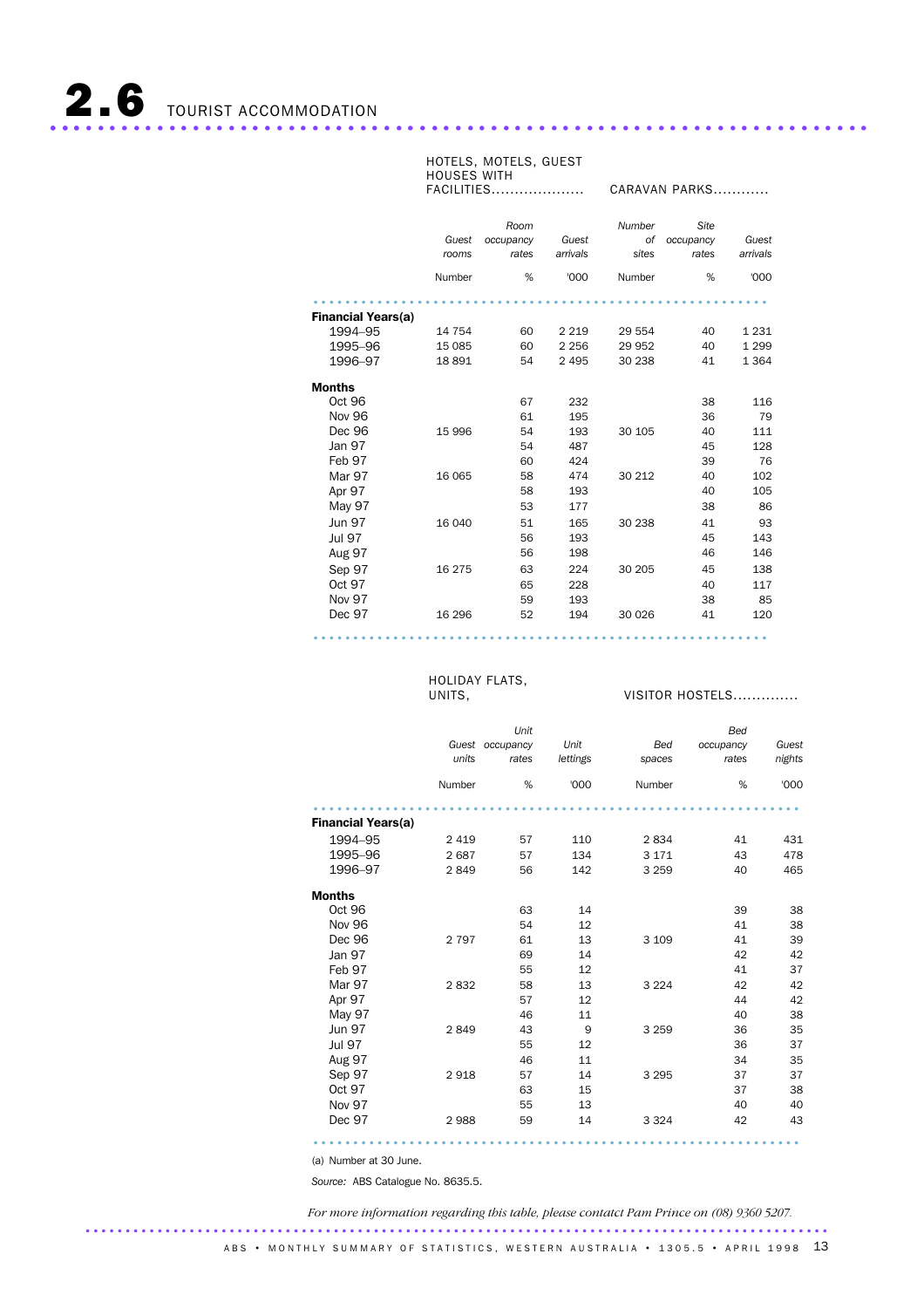3.1 LABOUR FORCE STATUS (AGED 15 YEARS AND OVER): Seasonally Adjusted ..................................................................... ....

|                | Employed<br>full-time | Total<br>employed | Total<br>unemployed | Unemployment<br>rate | Participation<br>rate |
|----------------|-----------------------|-------------------|---------------------|----------------------|-----------------------|
|                |                       |                   |                     |                      |                       |
|                | '000                  | '000              | '000                | %                    | %                     |
| <b>Males</b>   |                       |                   |                     |                      |                       |
| Jan 97         | 434.2                 | 491.8             | 37.2                | 7.0                  | 76.6                  |
| Feb 97         | 435.1                 | 490.3             | 38.0                | 7.2                  | 76.3                  |
| Mar 97         | 433.4                 | 490.0             | 37.4                | 7.1                  | 76.1                  |
| Apr 97         | 434.8                 | 490.4             | 36.7                | 7.0                  | 75.9                  |
| May 97         | 436.2                 | 492.1             | 37.6                | 7.1                  | 76.1                  |
| Jun 97         | 437.5                 | 495.3             | 38.2                | 7.2                  | 76.5                  |
| <b>Jul 97</b>  | 438.4                 | 491.7             | 39.4                | 7.4                  | 76.0                  |
| <b>Aug 97</b>  | 440.5                 | 497.4             | 38.9                | 7.3                  | 76.6                  |
| Sep 97         | 442.2                 | 497.1             | 39.9                | 7.4                  | 76.6                  |
| Oct 97         | 439.9                 | 498.7             | 33.6                | 6.3                  | 75.8                  |
| <b>Nov 97</b>  | 443.7                 | 501.7             | 38.2                | 7.1                  | 76.7                  |
| Dec 97         | 445.5                 | 502.7             | 38.7                | 7.1                  | 76.8                  |
| Jan 98         | 447.0                 | 503.0             | 37.2                | 6.9                  | 76.5                  |
| Feb 98         | 441.0                 | 500.2             | 36.3                | 6.8                  | 75.9                  |
| Mar 98         | 443.0                 | 499.9             | 37.9                | 7.0                  | 75.9                  |
| <b>Females</b> |                       |                   |                     |                      |                       |
| Jan 97         | 193.4                 | 363.7             | 32.3                | 8.1                  | 56.7                  |
| Feb 97         | 190.3                 | 364.1             | 31.8                | 8.0                  | 56.6                  |
| Mar 97         | 189.2                 | 360.3             | 31.1                | 7.9                  | 55.9                  |
| Apr 97         | 190.8                 | 358.0             | 31.3                | 8.0                  | 55.5                  |
| May 97         | 192.0                 | 356.9             | 26.2                | 6.8                  | 54.5                  |
| Jun 97         | 188.0                 | 358.2             | 27.7                | 7.2                  | 54.8                  |
| <b>Jul 97</b>  | 196.7                 | 362.7             | 26.9                | 6.9                  | 55.2                  |
| Aug 97         | 195.7                 | 363.2             | 28.6                | 7.3                  | 55.4                  |
| Sep 97         | 199.4                 | 374.3             | 25.4                | 6.3                  | 56.4                  |
| Oct 97         | 196.6                 | 367.1             | 26.6                | 6.7                  | 55.5                  |
| <b>Nov 97</b>  | 197.7                 | 365.7             | 26.7                | 6.8                  | 55.2                  |
| Dec 97         | 197.6                 | 364.5             | 29.1                | 7.4                  | 55.3                  |
| Jan 98         | 201.8                 | 367.5             | 29.2                | 7.4                  | 55.7                  |
| Feb 98         | 195.4                 | 372.1             | 28.9                | 7.2                  | 56.2                  |
| Mar 98         | 202.7                 | 371.0             | 28.0                | 7.0                  | 55.8                  |
| Persons        |                       |                   |                     |                      |                       |
| Jan 97         | 627.6                 | 855.4             | 69.5                | 7.5                  | 66.6                  |
| Feb 97         | 625.4                 | 854.4             | 69.8                | 7.5                  | 66.4                  |
| Mar 97         | 622.6                 | 850.4             | 68.5                | 7.5                  | 65.9                  |
| Apr 97         | 625.7                 | 848.4             | 68.0                | 7.4                  | 65.6                  |
| May 97         | 628.2                 | 849.0             | 63.8                | 7.0                  | 65.3                  |
| Jun 97         | 625.5                 | 853.5             | 65.9                | 7.2                  | 65.6                  |
| Jul 97         | 635.1                 | 854.4             | 66.3                | 7.2                  | 65.6                  |
| Aug 97         | 636.3                 | 860.6             | 67.5                | 7.3                  | 66.0                  |
| Sep 97         | 641.6                 | 871.4             | 65.3                | 7.0                  | 66.5                  |
| Oct 97         | 636.5                 | 865.8             | 60.2                | 6.5                  | 65.6                  |
| Nov 97         | 641.4                 | 867.4             | 64.9                | 7.0                  | 65.9                  |
| Dec 97         | 643.1                 | 867.2             | 67.8                | 7.2                  | 66.0                  |
| Jan 98         | 648.8                 | 870.5             | 66.4                | 7.1                  | 66.0                  |
| Feb 98         | 636.4                 | 872.3             | 65.2                | 7.0                  | 66.0                  |
| Mar 98         | 645.7                 | 870.8             | 65.9                | 7.0                  | 65.8                  |

*Source:* ABS Catalogue No. 6202.0.

#### ANALYSIS OF TABLE 3.1

The seasonally adjusted unemployment rate remained at 7.0% in March 1998.

The seasonally adjusted number of persons unemployed increased by 700 to 65,900, while the number of persons employed decreased by 1,500 to 870,800.

.......................................................... ..

Western Australia's seasonally adjusted participation rate for March 1998 fell 0.2 percentage points to 65.8%, and continues to be the highest of all the States.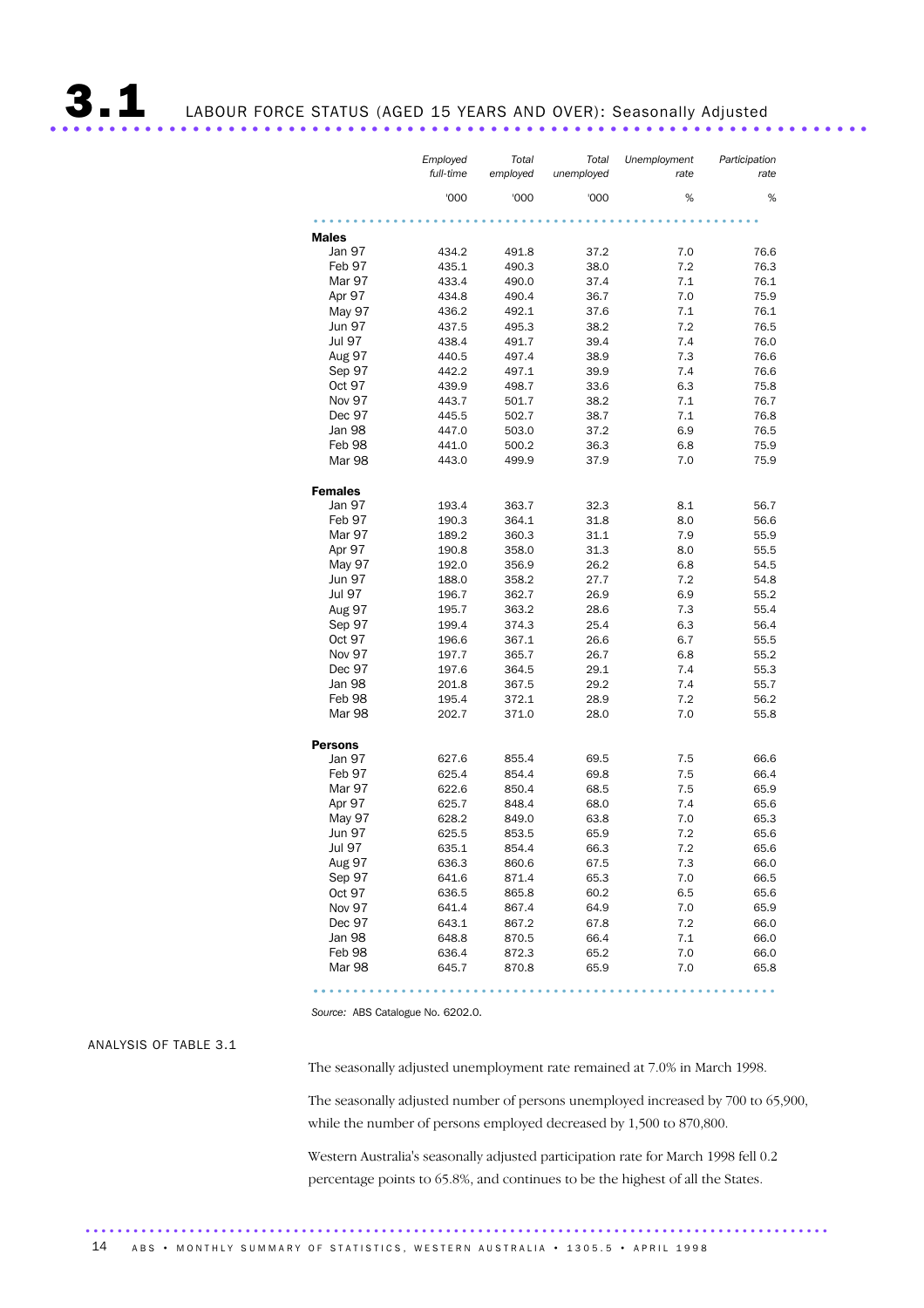|                  | Employed<br>full-time | Total<br>employed | unemployed   | Total Unemployment Participation<br>rate | rate         |
|------------------|-----------------------|-------------------|--------------|------------------------------------------|--------------|
|                  | '000                  | '000              | '000         | %                                        | %            |
|                  |                       |                   |              |                                          |              |
| <b>Males</b>     |                       |                   |              |                                          |              |
| Jan 97           | 432.3                 | 487.5             | 38.9         | 7.4                                      | 76.2         |
| Feb 97           | 433.5                 | 489.3             | 37.9         | 7.2                                      | 76.2         |
| Mar 97           | 434.4                 | 490.7             | 37.3         | 7.1                                      | 76.2         |
| Apr 97           | 435.4                 | 491.6             | 37.4         | 7.1                                      | 76.2         |
| May 97           | 436.4                 | 492.4             | 37.8         | 7.1                                      | 76.2         |
| Jun 97           | 437.5                 | 493.2             | 38.2         | 7.2                                      | 76.2         |
| <b>Jul 97</b>    | 438.6                 | 494.4             | 38.4         | 7.2                                      | 76.3         |
| <b>Aug 97</b>    | 439.9                 | 496.1             | 38.4         | 7.2                                      | 76.4         |
| Sep 97           | 441.3                 | 497.8             | 38.1         | 7.1                                      | 76.4         |
| Oct 97           | 442.5                 | 499.4             | 37.8         | 7.0                                      | 76.5         |
| <b>Nov 97</b>    | 443.4                 | 500.7             | 37.4         | 7.0                                      | 76.5         |
| Dec 97<br>Jan 98 | 443.9                 | 501.4             | 37.3         | 6.9                                      | 76.4         |
| Feb 98           | 444.1<br>444.1        | 501.7             | 37.3<br>37.3 | 6.9                                      | 76.3         |
| Mar 98           | 443.8                 | 501.6<br>501.4    | 37.3         | 6.9<br>6.9                               | 76.2<br>76.1 |
|                  |                       |                   |              |                                          |              |
| <b>Females</b>   |                       |                   |              |                                          |              |
| Jan 97           | 193.8                 | 363.5             | 30.9         | 7.8                                      | 56.5         |
| Feb 97           | 192.2                 | 362.2             | 31.1         | 7.9                                      | 56.3         |
| Mar 97           | 190.8                 | 360.5             | 30.7         | 7.9                                      | 55.9         |
| Apr 97           | 190.2                 | 359.1             | 29.9         | 7.7                                      | 55.4         |
| May 97           | 190.7                 | 358.8             | 28.8         | 7.4                                      | 55.1         |
| <b>Jun 97</b>    | 192.2                 | 360.2             | 27.8         | 7.2                                      | 55.1         |
| <b>Jul 97</b>    | 194.0                 | 362.5             | 27.0         | 6.9                                      | 55.2         |
| <b>Aug 97</b>    | 195.7                 | 364.8             | 26.7         | 6.8                                      | 55.4         |
| Sep 97           | 197.0                 | 366.5             | 26.7         | 6.8                                      | 55.5         |
| Oct 97           | 197.8                 | 367.4             | 27.1         | 6.9                                      | 55.6         |
| Nov 97           | 198.2                 | 367.6             | 27.5         | 7.0                                      | 55.6         |
| Dec 97           | 198.5                 | 367.7             | 28.0         | 7.1                                      | 55.6         |
| Jan 98           | 198.9                 | 368.3             | 28.4         | 7.2                                      | 55.7         |
| Feb 98           | 199.5                 | 369.1             | 28.7         | 7.2                                      | 55.7         |
| Mar 98           | 199.9                 | 369.6             | 29.1         | 7.3                                      | 55.8         |
| <b>Persons</b>   |                       |                   |              |                                          |              |
| Jan 97           | 626.2                 | 851.0             | 69.7         | 7.6                                      | 66.3         |
| Feb 97           | 625.6                 | 851.5             | 69.0         | 7.5                                      | 66.2         |
| Mar 97           | 625.2                 | 851.1             | 68.1         | 7.4                                      | 66.0         |
| Apr 97           | 625.6                 | 850.7             | 67.3         | 7.3                                      | 65.8         |
| May 97           | 627.1                 | 851.2             | 66.6         | 7.3                                      | 65.6         |
| Jun 97           | 629.7                 | 853.3             | 66.0         | 7.2                                      | 65.6         |
| <b>Jul 97</b>    | 632.6                 | 856.9             | 65.5         | 7.1                                      | 65.7         |
| Aug 97           | 635.7                 | 860.9             | 65.0         | 7.0                                      | 65.8         |
| Sep 97           | 638.3                 | 864.4             | 64.8         | 7.0                                      | 65.9         |
| Oct 97           | 640.3                 | 866.8             | 64.8         | 7.0                                      | 66.0         |
| <b>Nov 97</b>    | 641.6                 | 868.2             | 64.9         | 7.0                                      | 66.0         |
| Dec 97           | 642.4                 | 869.2             | 65.3         | 7.0                                      | 65.9         |
| Jan 98           | 643.0                 | 870.0             | 65.7         | 7.0                                      | 65.9         |
| Feb 98           | 643.5                 | 870.7             | 66.0         | 7.0                                      | 65.9         |
| Mar 98           | 643.7                 | 871.1             | 66.4         | 7.1                                      | 65.9         |

(a) Trend estimates for the previous six months have been revised.

*Source:* ABS Catalogue No. 6202.0.

.............................................................................................

#### ANALYSIS OF TABLE 3.2

The trend estimate of the unemployment rate increased by 0.1 percentage point to 7.1%.

*For more information regarding these tables, please contact Sharon Morrison on (08) 9360 5900.*

........................................................ ..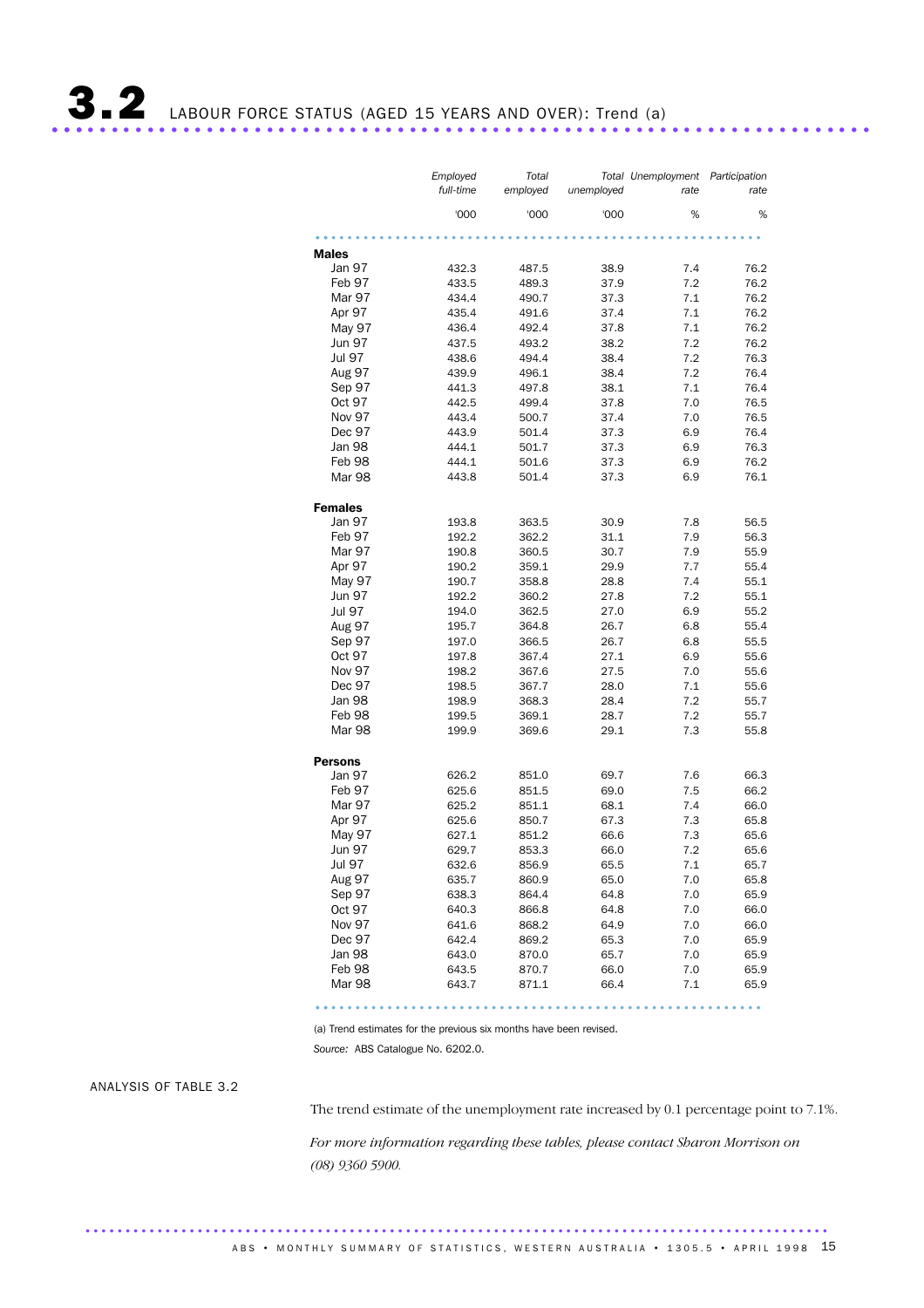**3.3** AVERAGE WEEKLY EARNINGS OF EMPLOYEES : Trend .............................

|                           | <b>FULL TIME</b><br>ADULTS |                   | <b>ALL</b><br>PERSONS |
|---------------------------|----------------------------|-------------------|-----------------------|
|                           | Ordinary time<br>earnings  | Total<br>earnings | Total<br>earnings     |
|                           | \$                         | \$                | \$                    |
|                           |                            |                   |                       |
| <b>Males</b><br>16 Aug 96 | 747.00                     | 806.30            | 689.40                |
| 15 Nov 96                 | 744.60                     | 804.60            | 690.00                |
| 21 Feb 97                 | 748.40                     | 809.30            | 695.30                |
| 16 May 97                 | 759.30                     | 819.80            | 704.20                |
| 16 Aug 97                 | 772.20                     | 830.60            | 712.40                |
| 21 Nov 97                 | 784.80                     | 839.80            | 719.70                |
| <b>Females</b>            |                            |                   |                       |
| 16 Aug 96                 | 584.10                     | 596.20            | 412.80                |
| 15 Nov 96                 | 585.90                     | 598.50            | 415.00                |
| 21 Feb 97                 | 587.90                     | 600.30            | 417.40                |
| 16 May 97                 | 592.90                     | 604.80            | 418.90                |
| 16 Aug 97                 | 599.60                     | 611.10            | 419.30                |
| 21 Nov 97                 | 605.50                     | 616.60            | 418.40                |
| <b>Persons</b>            |                            |                   |                       |
| 16 Aug 96                 | 688.00                     | 730.10            | 552.40                |
| 15 Nov 96                 | 688.20                     | 731.30            | 554.30                |
| 21 Feb 97                 | 691.20                     | 734.80            | 559.40                |
| 16 May 97                 | 698.30                     | 741.10            | 562.90                |
| 16 Aug 97                 | 707.50                     | 748.30            | 563.60                |
| 21 Nov 97                 | 716.90                     | 755.10            | 562.60                |
|                           |                            |                   |                       |

*Source:* ABS Catalogue No. 6302.0.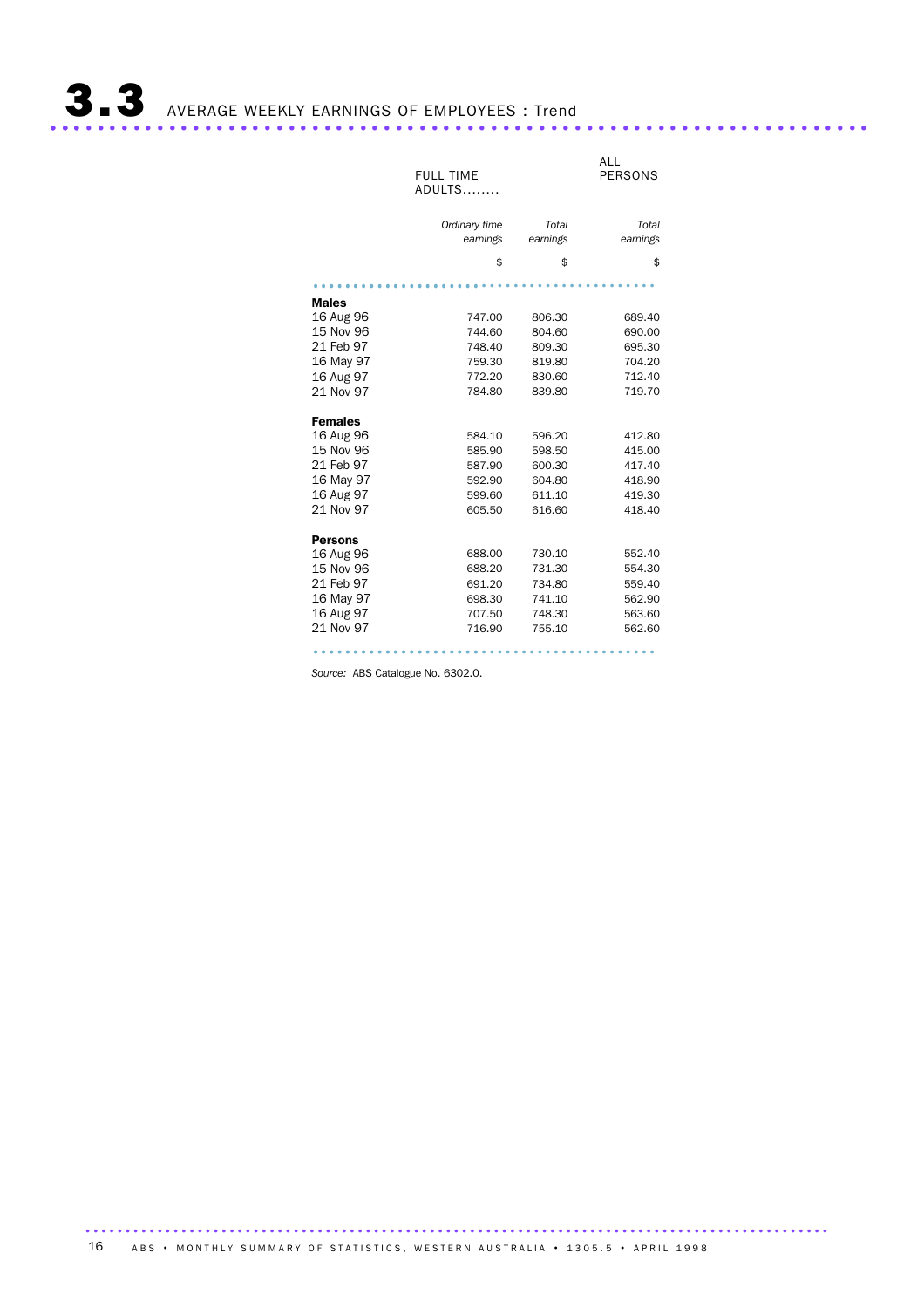3.4 INDUSTRIAL DISPUTES CAUSING STOPPAGE OF WORK ...............................

#### WORKERS INVOLVED..................

|                      | Number of<br><b>Disputes</b> | Directly | Indirectly | Total | Working<br>days lost |
|----------------------|------------------------------|----------|------------|-------|----------------------|
|                      | Number                       | '000     | '000       | '000  | '000                 |
|                      |                              |          |            |       |                      |
| <b>Calendar Year</b> |                              |          |            |       |                      |
| 1994                 | 82                           | 15.7     | 0.2        | 15.9  | 27.4                 |
| 1995                 | 70                           | 99.7     | 0.0        | 99.7  | 101.6                |
| 1996                 | 54                           | 36.2     | 0.0        | 36.2  | 47.3                 |
| 1997                 | 71                           | 30.9     | 0.9        | 31.7  | 60.1                 |
| <b>Months</b>        |                              |          |            |       |                      |
| <b>Oct 96</b>        | 6                            | 3.0      | 0.0        | 3.0   | 1.6                  |
| <b>Nov 96</b>        | 8                            | 1.3      | 0.0        | 1.3   | 0.8                  |
| Dec 96               | $\overline{2}$               | 0.2      | 0.0        | 0.2   | 0.1                  |
| Jan 97               | $\overline{4}$               | 1.3      | 0.1        | 1.4   | 15.5                 |
| Feb 97               | 5                            | 1.3      | 0.0        | 1.3   | 2.4                  |
| Mar 97               | $\mathbf{1}$                 | 0.1      | 0.0        | 0.1   | 0.1                  |
| Apr 97               | $\overline{7}$               | 16.9     | 0.3        | 17.2  | 20.2                 |
| May 97               | 9                            | 6.4      | 0.1        | 6.5   | 9.8                  |
| <b>Jun 97</b>        | 6                            | 4.9      | 0.0        | 4.9   | 3.7                  |
| Jul 97               | 10                           | 1.5      | 0.0        | 1.5   | 0.8                  |
| Aug 97               | 5                            | 0.5      | 0.0        | 0.5   | 0.8                  |
| Sep 97               | 10                           | 1.8      | 0.0        | 1.8   | 1.6                  |
| Oct 97               | 6                            | 2.2      | 0.0        | 2.2   | 1.0                  |
| <b>Nov 97</b>        | 13                           | 1.8      | 0.0        | 1.8   | 3.4                  |
| Dec 97               | 9                            | 0.4      | 0.0        | 0.4   | 0.4                  |
| Jan 98               | 6                            | 0.8      | 0.0        | 0.8   | 2.3                  |
|                      |                              |          |            |       |                      |

*Source:* Industrial Disputes, Unpublished Data.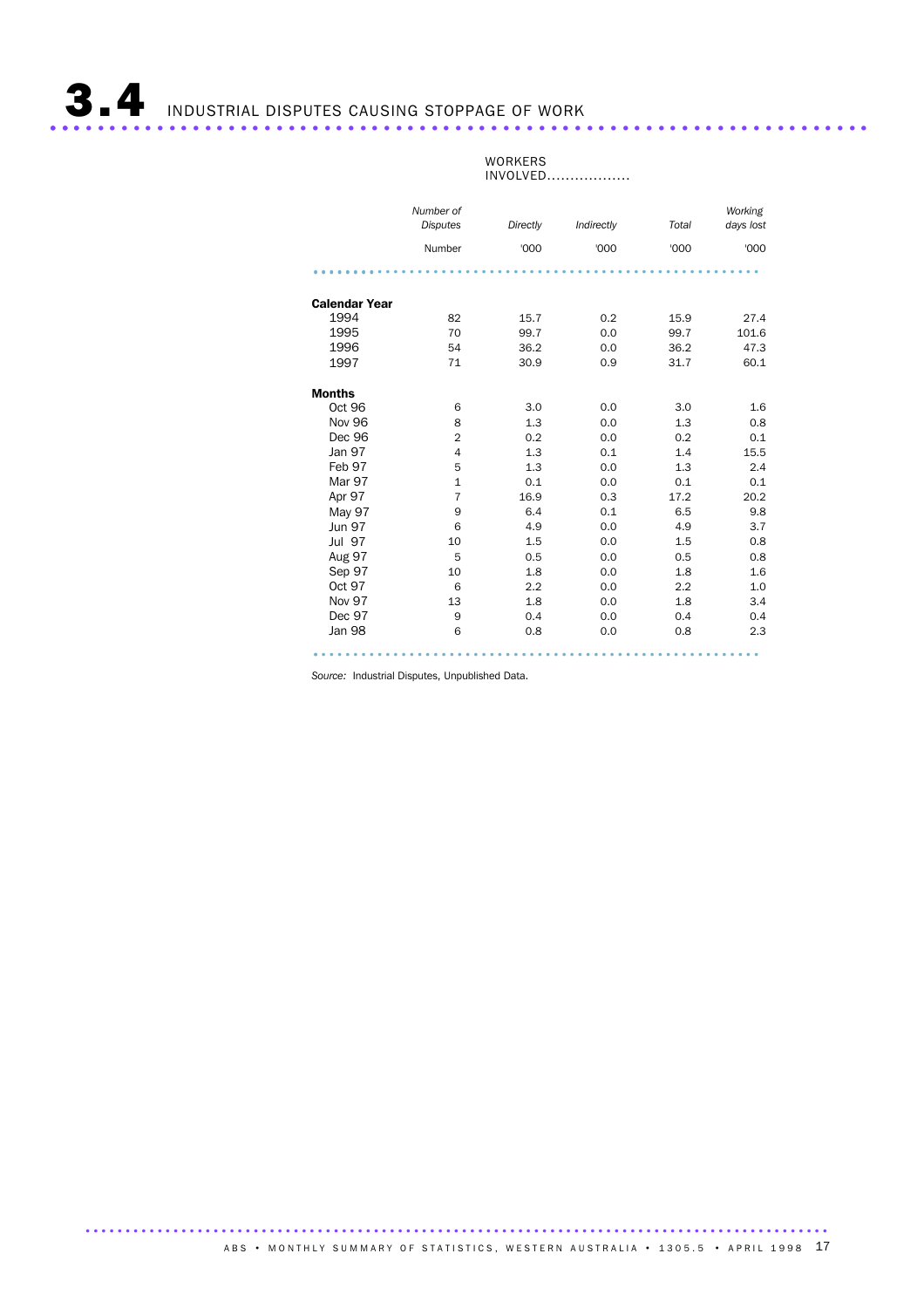NUMBER OF EMPLOYEES........................... GROSS EARNINGS

|                                       | May<br>1996 | Aug<br>1996 | Nov<br>1996 | Feb<br>1997 | May<br>1997 | Aug<br>1997 | Sept qtr<br>1997 |
|---------------------------------------|-------------|-------------|-------------|-------------|-------------|-------------|------------------|
|                                       | '000        | '000        | '000        | '000        | '000        | '000        | \$m              |
|                                       |             |             |             |             |             |             |                  |
| Industry                              |             |             |             |             |             |             |                  |
| Mining                                | 29.8        | 29.7        | 29.2        | 28.9        | 30.1        | 29.3        | 493.5            |
| Manufacturing                         | 69.9        | 74.6        | 69.0        | 74.0        | 67.7        | 69.1        | 626.2            |
| Electricity, gas and water supply     | 6.7         | 6.9         | 6.9         | 7.0         | 7.0         | 6.8         | 82.3             |
| Construction                          | 31.6        | 30.5        | 32.4        | 29.8        | 34.2        | 31.4        | 338.1            |
| Wholesale trade                       | 43.1        | 44.1        | 45.1        | 43.3        | 45.7        | 39.7        | 321.8            |
| Retail trade                          | 105.0       | 108.7       | 116.9       | 104.0       | 108.2       | 105.8       | 471.4            |
| Accommodation, cafes & restaurants    | 32.7        | 34.0        | 37.1        | 37.9        | 37.0        | 38.9        | 190.0            |
| Transport and storage                 | 24.0        | 23.3        | 21.8        | 23.5        | 25.2        | 23.6        | 236.6            |
| Communication services                | 11.0        | 10.5        | 10.1        | 10.4        | 10.1        | 9.8         | 102.0            |
| Finance & insurance                   | 19.3        | 16.1        | 18.6        | 23.4        | 24.6        | 24.0        | 209.8            |
| Property & business services          | 79.9        | 83.3        | 67.4        | 85.6        | 87.2        | 89.2        | 606.4            |
| Government administration and defence | 31.4        | 31.1        | 32.2        | 32.9        | 31.5        | 30.6        | 268.9            |
| Education                             | 57.0        | 59.3        | 65.4        | 59.9        | 63.7        | 63.3        | 472.9            |
| Health & community services           | 76.7        | 73.0        | 72.4        | 67.9        | 67.9        | 70.2        | 471.3            |
| Cultural & recreational services      | $*16.1$     | 9.7         | 9.2         | 16.5        | 15.3        | 18.3        | 85.7             |
| Personal & other services             | 28.0        | 25.9        | 29.3        | 26.9        | 23.2        | 23.0        | 147.0            |
| All industries (a)                    | 663.6       | 662.1       | 664.4       | 673.6       | 680.1       | 674.5       | 5 136.6          |
| Sector                                |             |             |             |             |             |             |                  |
| Private                               | 510.5       | 515.6       | 515.5       | 528.3       | 534.0       | 530.0       | 3846.5           |
| Public                                | 153.1       | 146.5       | 149.0       | 145.3       | 146.1       | 144.5       | 1 2 9 0.1        |
|                                       |             |             |             |             |             | .           |                  |

|                                       |       |       |       | Full-time Part-time Persons Full-time Part-time Persons |       |       |
|---------------------------------------|-------|-------|-------|---------------------------------------------------------|-------|-------|
|                                       | '000  | '000  | '000  | '000                                                    | '000  | '000  |
|                                       |       |       |       |                                                         |       |       |
| Industry                              |       |       |       |                                                         |       |       |
| Mining                                | 29.3  | 0.8   | 30.1  | 28.4                                                    | 0.9   | 29.3  |
| Manufacturing                         | 60.5  | 7.2   | 67.7  | 62.8                                                    | 6.4   | 69.1  |
| Electricity, gas and water supply     | 6.8   | 0.2   | 7.0   | 6.6                                                     | 0.2   | 6.8   |
| Construction                          | 31.3  | 2.9   | 34.2  | 29.1                                                    | 2.3   | 31.4  |
| Wholesale trade                       | 34.7  | 11.0  | 45.7  | 28.8                                                    | 11.0  | 39.7  |
| Retail trade                          | 48.9  | 59.3  | 108.2 | 46.6                                                    | 59.2  | 105.8 |
| Accommodation, cafes & restaurants    | 13.4  | 23.7  | 37.0  | 17.9                                                    | 21.0  | 38.9  |
| Transport and storage                 | 21.0  | 4.2   | 25.2  | 20.1                                                    | 3.5   | 23.6  |
| Communication services                | 8.8   | 1.3   | 10.1  | 8.4                                                     | 1.5   | 9.8   |
| Finance & insurance                   | 18.4  | 6.3   | 24.6  | 17.4                                                    | 6.6   | 24.0  |
| Property & business services          | 57.2  | 30.0  | 87.2  | 55.0                                                    | 34.2  | 89.2  |
| Government administration and defence | 25.3  | 6.2   | 31.5  | 25.1                                                    | 5.5   | 30.6  |
| Education                             | 39.1  | 24.6  | 63.7  | 39.7                                                    | 23.6  | 63.3  |
| Health & community services           | 31.2  | 36.6  | 67.9  | 32.8                                                    | 37.4  | 70.2  |
| Cultural & recreational services      | 6.4   | 8.9   | 15.3  | 5.8                                                     | 12.5  | 18.3  |
| Personal & other services             | 16.5  | 6.7   | 23.2  | 15.0                                                    | 8.0   | 23.0  |
| All industries (a)                    | 450.2 | 230.0 | 680.1 | 440.8                                                   | 233.7 | 674.5 |
| Sector                                |       |       |       |                                                         |       |       |
| Private                               | 343.3 | 190.8 | 534.0 | 334.5                                                   | 195.5 | 530.0 |
| Public                                | 106.9 | 39.2  | 146.1 | 106.3                                                   | 38.2  | 144.5 |
|                                       |       |       |       |                                                         |       |       |

(a) Includes employees of government agencies classified to Agriculture, Forestry and Fishing.

.............................................................................................

*Source:* ABS Catalogue No. 6248.0.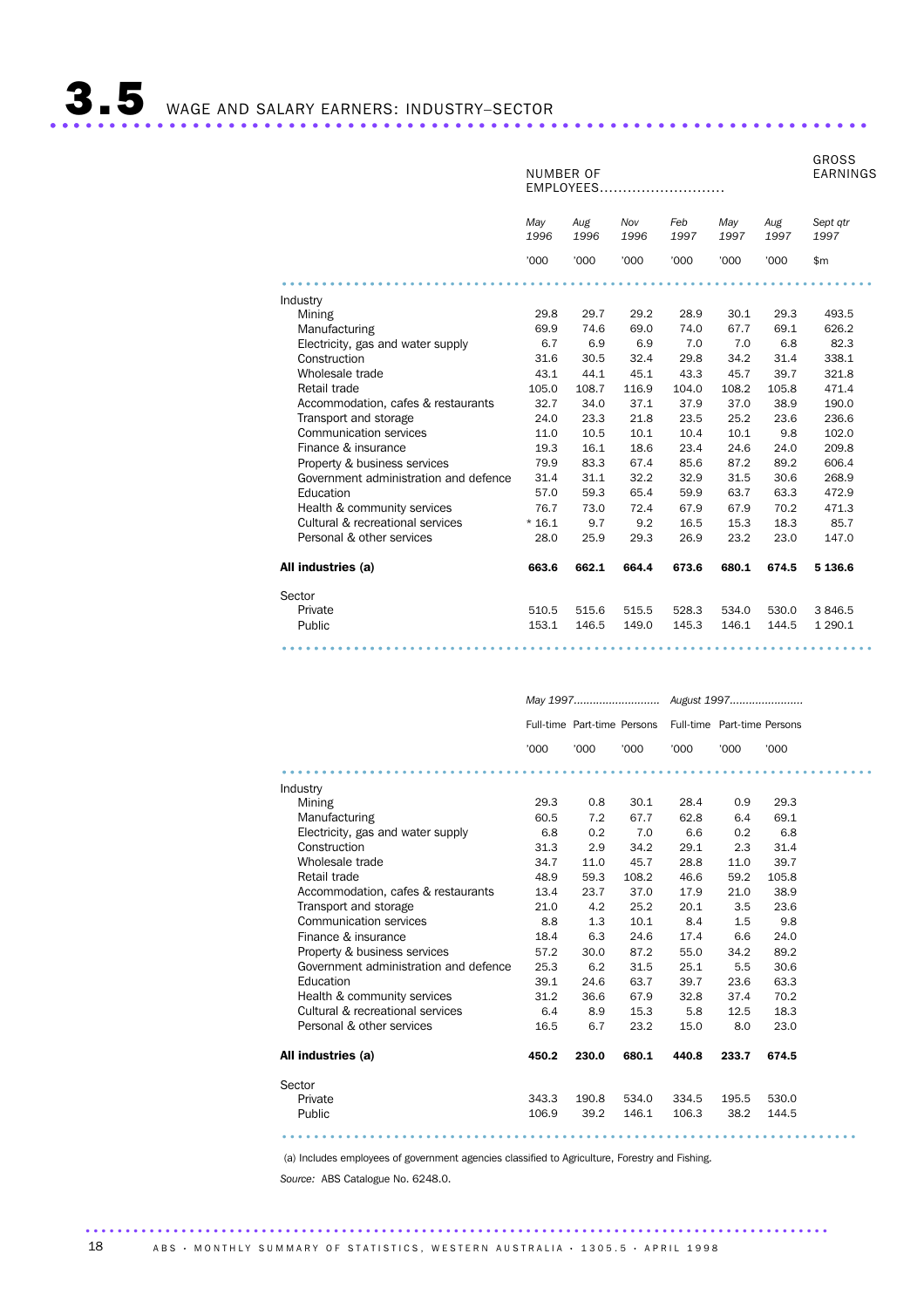|               |              |            | Clothing   | Other       |              |
|---------------|--------------|------------|------------|-------------|--------------|
|               |              | Department | and        | household   | Recreational |
|               | Food         | stores     | soft goods | goods       | goods        |
|               | \$m          | \$m        | \$m        | \$m         | \$m          |
|               |              |            |            |             |              |
| Months        |              |            |            |             |              |
| Mar 97        | 467.0        | 89.1       | 56.7       | 157.1       | 50.1         |
| Apr 97        | 426.1        | 88.5       | 59.0       | 165.0       | 58.2         |
| May 97        | 454.4        | 107.0      | 65.2       | 174.2       | 59.1         |
| <b>Jun 97</b> | 417.5        | 81.2       | 53.2       | 163.1       | 55.3         |
| <b>Jul 97</b> | 445.1        | 95.3       | 50.2       | 167.8       | 59.6         |
| <b>Aug 97</b> | 445.8        | 87.5       | 45.2       | 170.1       | 56.3         |
| Sep 97        | 437.8        | 94.7       | 44.3       | 173.3       | 57.6         |
| Oct 97        | 478.5        | 104.8      | 53.8       | 182.4       | 60.4         |
| Nov 97        | 464.4        | 110.3      | 50.8       | r 190.3     | 60.2         |
| Dec 97        | r 546.4      | 188.3      | 70.6       | r 227.9     | 86.5         |
| <b>Jan 98</b> | r 503.8      | 87.6       | 54.0       | 184.5       | r 56.4       |
| Feb 98        | 451.5        | 72.9       | 42.6       | 156.5       | 52.1         |
|               |              |            |            |             |              |
|               |              |            |            |             |              |
|               |              |            |            |             |              |
|               | Hospitality  |            |            | Seasonally  | Trend        |
|               | and services | Other      | Total      | adjusted    | estimates    |
|               | \$m          | \$m        | \$m        | \$m         | \$m          |
|               |              |            |            |             |              |
|               |              |            |            |             |              |
| <b>Months</b> |              |            |            |             |              |
| Mar 97        | 160.0        | 87.4       | 1 0 67.4   | 1 1 1 9 . 1 | 1 1 1 5 . 1  |
| Apr 97        | 161.8        | 101.4      | 1 0 6 0.1  | 1 104.7     | 1 1 1 4.9    |
| May 97        | 163.1        | 103.2      | 1 1 2 6.2  | 1 1 1 5.6   | 1 1 1 4 . 3  |
| <b>Jun 97</b> | 157.9        | 91.2       | 1 0 1 9.4  | 1 104.6     | 1 1 1 4 .9   |
| <b>Jul 97</b> | 173.4        | r 105.8    | 1 097.2    | 1 111.3     | 1 1 1 7.6    |
| Aug 97        | r 171.8      | r 103.7    | r 1 080.6  | r 1 137.0   | 1 1 2 2.1    |
| Sep 97        | 171.9        | r 111.6    | r 1091.5   | r 1 126.8   | 1 1 2 5.8    |
| <b>Oct 97</b> | r 171.1      | r 113.1    | 1 1 64.2   | r 1 130.8   | 1 1 2 7 . 8  |
| Nov 97        | 168.3        | r 109.4    | r 1 153.7  | r 1 124.1   | 1 1 28.8     |
| Dec 97        | 193.1        | 151.7      | r 1 464.4  | r 1 120.2   | 1 1 2 9.5    |
| Jan 98        |              |            |            |             |              |
|               | r 155.0      | r 96.4     | r 1 137.8  | r 1 141.1   | 1 1 3 0 . 3  |
| Feb 98        | 145.0        | 87.0       | 1 007.6    | 1 1 2 9.6   | 1 130.2      |

*Source:* ABS Catalogue No. 8501.0.

#### MONTHLY RETAIL TURNOVER, WESTERN AUSTRALIA

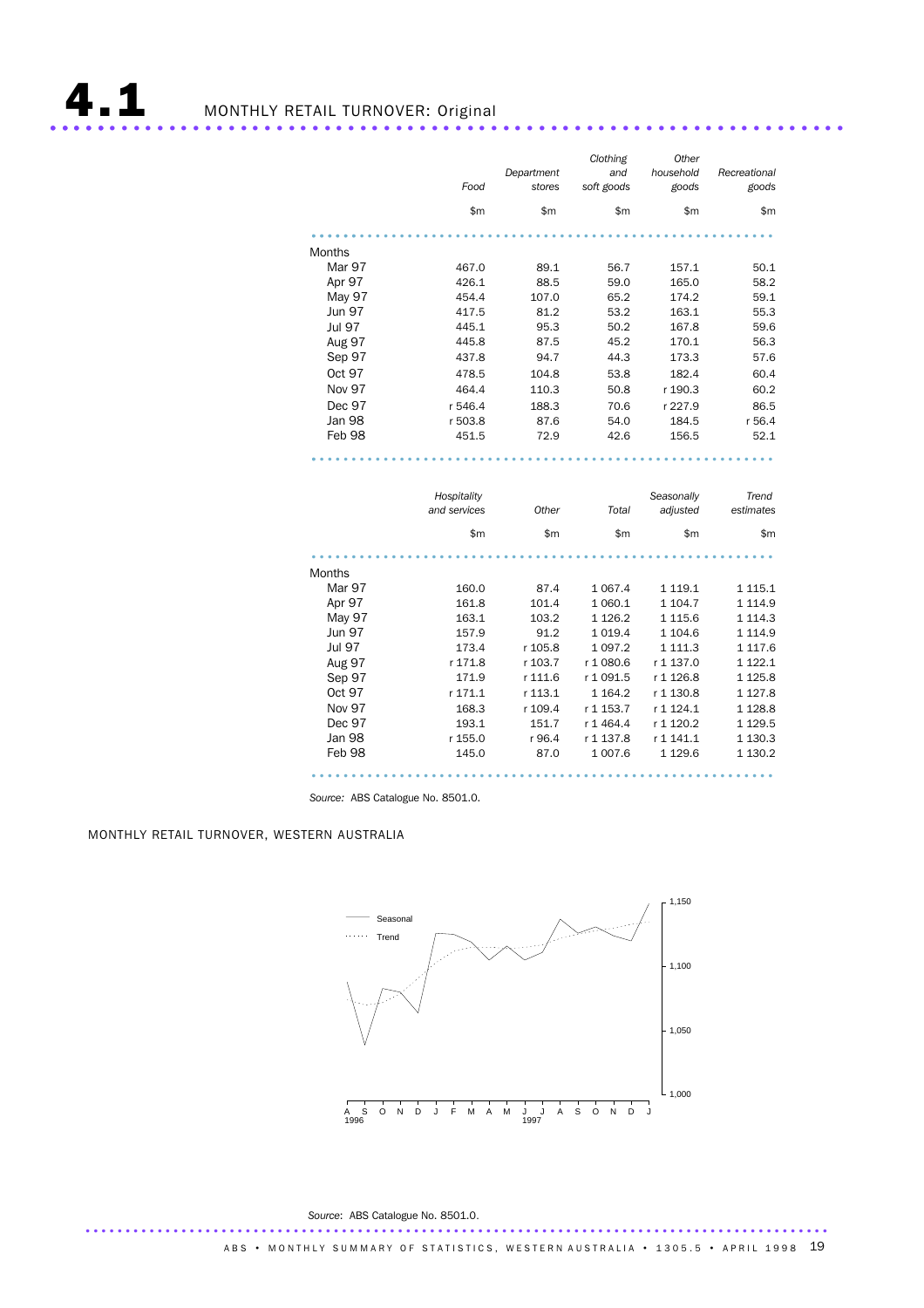5.1 NEW RESIDENTIAL BUILDING APPROVED ..................................................................... ...

|                        | <b>HOUSES</b>     |             | OTHER RESIDENTIAL<br>BUILDINGS |       | <b>TOTAL</b><br>$(a)$ |           |
|------------------------|-------------------|-------------|--------------------------------|-------|-----------------------|-----------|
|                        | Dwelling<br>Units | Value       | Dwelling<br>Units              | Value | Dwelling<br>Units     | Value     |
|                        | No.               | \$m         | No.                            | \$m\$ | No.                   | \$m       |
| <b>Financial years</b> |                   |             |                                |       |                       |           |
| 1994-95                | 16 207            | 1 3 5 4 . 3 | 6 1 0 5                        | 420.3 | 22 4 27               | 1 774.6   |
| 1995-96                | 12 211            | 1 1 48.3    | 3527                           | 272.3 | 15853                 | 1 4 2 0.7 |
| 1996-97                | 13 633            | 1 3 4 9 . 1 | 2013                           | 175.7 | 15 7 43               | 1524.7    |
| <b>Months</b>          |                   |             |                                |       |                       |           |
| Dec 96                 | 1035              | 102.4       | 194                            | 18.1  | 1 2 4 2               | 120.5     |
| Jan 97                 | 1034              | 103.4       | 135                            | 15.6  | 1 1 8 2               | 119.0     |
| Feb 97                 | 803               | 80.2        | 238                            | 21.1  | 1 0 4 7               | 101.3     |
| Mar 97                 | 1039              | 108.7       | 165                            | 17.1  | 1 2 1 6               | 125.8     |
| Apr 97                 | 1456              | 143.8       | 163                            | 15.4  | 1626                  | 159.2     |
| May 97                 | 1376              | 140.5       | 195                            | 16.8  | 1576                  | 157.3     |
| <b>Jun 97</b>          | 1 1 5 1           | 120.6       | 103                            | 9.6   | 1 2 5 4               | 130.2     |
| <b>Jul 97</b>          | 1 2 8 3           | 129.8       | 223                            | 17.4  | 1531                  | 147.2     |
| Aug 97                 | 1 2 2 5           | 125.1       | 132                            | 10.0  | 1373                  | 135.0     |
| Sep 97                 | 1 2 1 6           | 129.0       | 95                             | 10.3  | 1 3 2 8               | 139.3     |
| Oct 97                 | 1 3 2 3           | 136.4       | 183                            | 14.2  | 1508                  | 150.6     |
| Nov 97                 | 1 3 5 5           | 142.2       | 184                            | 12.4  | 1541                  | 154.6     |
| Dec 97                 | 1 2 1 4           | 123.4       | 171                            | 11.7  | 1412                  | 135.2     |
| Jan 98                 | 976               | 105.1       | 178                            | 17.2  | 1 1 5 5               | 122.3     |
| Feb 98                 | 1 1 6 5           | 120.6       | 278                            | 18.6  | 1444                  | 139.2     |
|                        |                   |             |                                |       |                       |           |

(a) Includes conversions.

*Source*: ABS Catalogue No. 8731.5.

NEW HOUSES APPROVED, WESTERN AUSTRALIA



*Source:* ABS Catalogue No. 8731.5.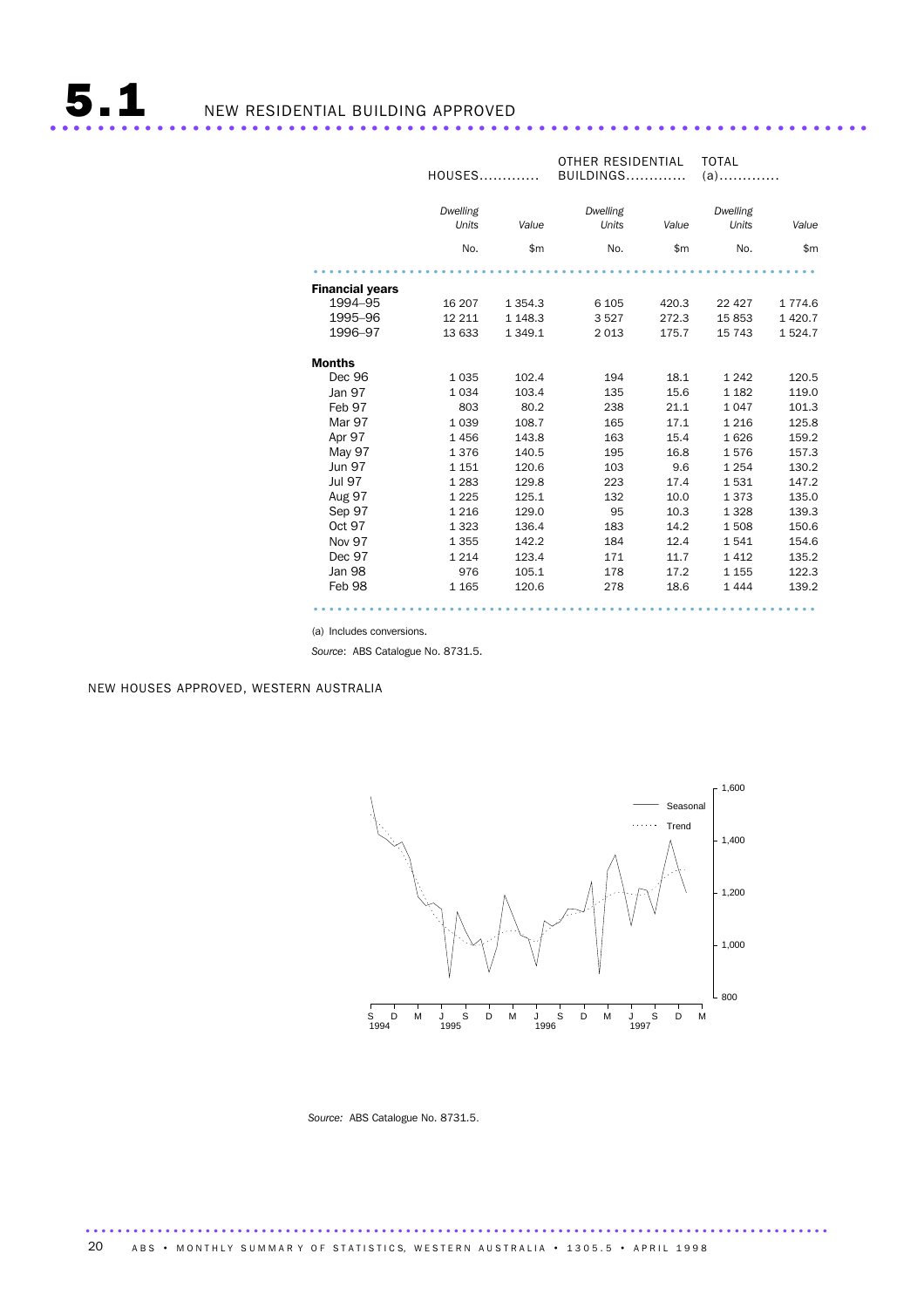|                        | Private | Public | Total   |
|------------------------|---------|--------|---------|
|                        | \$m     | \$m    | \$m     |
|                        |         |        |         |
| <b>Financial Years</b> |         |        |         |
| 1994-95                | 580.9   | 147.3  | 728.2   |
| 1995-96                | 692.0   | 111.1  | 803.1   |
| 1996-97                | 774.3   | 430.1  | 1 204.4 |
|                        |         |        |         |
| <b>Months</b>          |         |        |         |
| Dec 96                 | 39.0    | 7.4    | 46.4    |
| Jan 97                 | 31.7    | 35.0   | 66.7    |
| Feb 97                 | 73.6    | 44.2   | 117.8   |
| Mar 97                 | 68.3    | 22.1   | 90.4    |
| Apr 97                 | 72.7    | 6.1    | 78.8    |
| May 97                 | 63.1    | 83.3   | 146.4   |
| <b>Jun 97</b>          | 46.3    | 7.8    | 54.1    |
| <b>Jul 97</b>          | 71.2    | 34.1   | 105.3   |
| Aug 97                 | 51.8    | 29.6   | 81.4    |
| Sep 97                 | 54.3    | 2.2    | 56.5    |
| Oct 97                 | 64.6    | 33.7   | 98.3    |
| <b>Nov 97</b>          | 70.5    | 8.9    | 79.4    |
| Dec 97                 | 57.3    | 13.0   | 70.3    |
| Jan 98                 | 46.3    | 11.3   | 57.6    |
| Feb 98                 | 59.8    | 9.3    | 69.1    |
|                        |         |        |         |

*Source:* ABS Catalogue No. 8731.5.

*For more information regarding Building Approvals, please contact Phil Smythe on (08) 9360 5932.*

5.3 SELECTED HOUSING PRICE INDEXES: PERTH ..................................................................... ...

|                        | Materials used in<br>house building | Established<br>homes | Project<br>homes |
|------------------------|-------------------------------------|----------------------|------------------|
|                        |                                     |                      |                  |
| <b>Financial Years</b> |                                     |                      |                  |
| 1994-95                | 112.7                               | 109.0                | 100.0            |
| 1995-96                | 114.8                               | 108.2                | 101.6            |
| 1996-97                | 115.3                               | 109.2                | 101.3            |
|                        |                                     |                      |                  |
| Quarters               |                                     |                      |                  |
| Sep 96                 | 115.0                               | 108.0                | 101.5            |
| Dec 96                 | 115.0                               | 107.5                | 101.4            |
| Mar 97                 | 115.3                               | 110.4                | 101.2            |
| <b>Jun 97</b>          | 115.8                               | 110.9                | 101.2            |
| Sep 97                 | 116.0                               | 112.2                | 101.3            |
| Dec 97                 | 115.8                               | 112.8                | 101.4            |

.............................................. .

Base of each index: 1989–90 = 100.0.

*Source*: ABS Catalogue Nos. 6408.0 and 6416.0.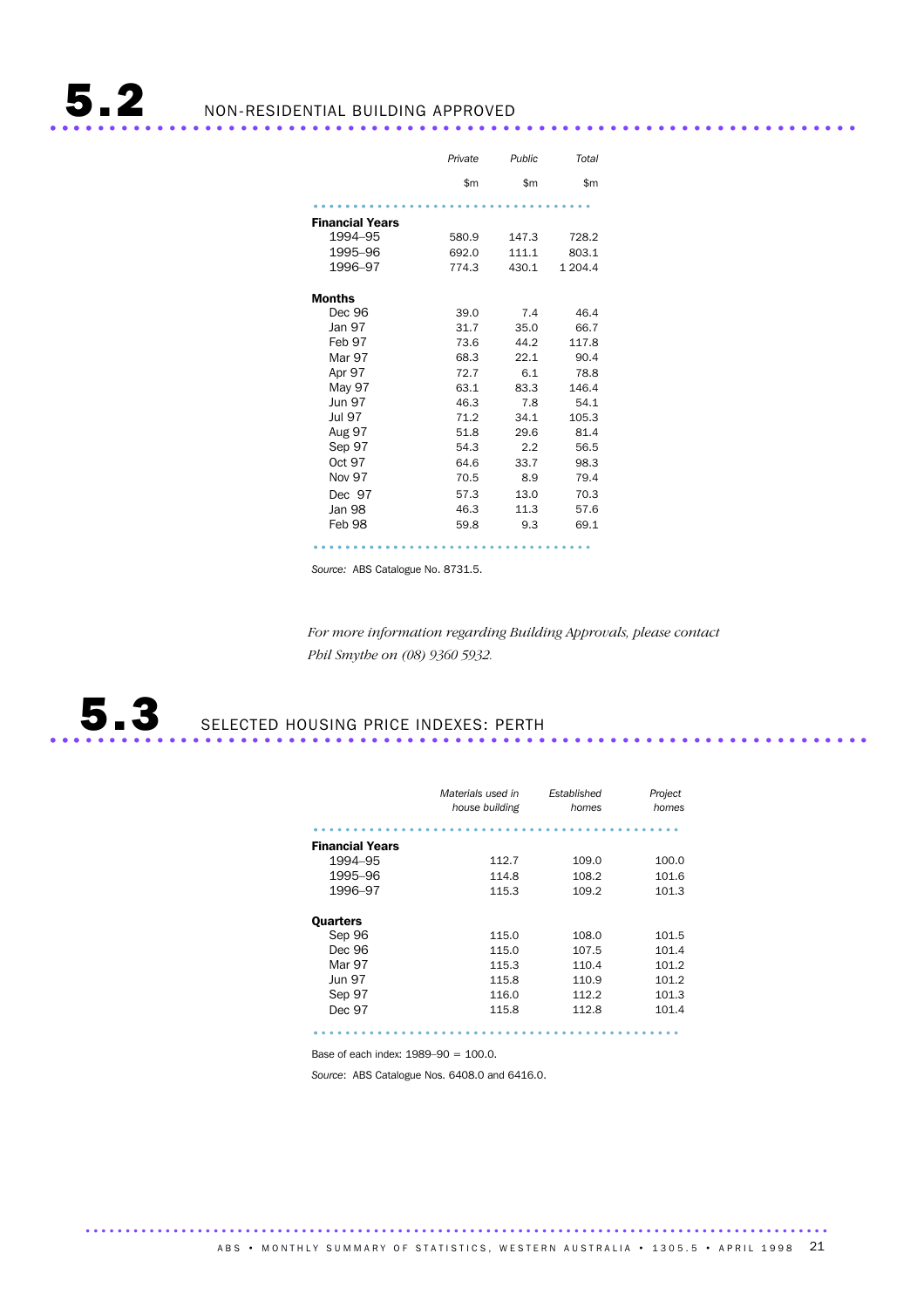#### SPECIAL **SERIES.................**

|                        | All groups | Electrical<br>materials | Mechanical<br>services | Plumbing |
|------------------------|------------|-------------------------|------------------------|----------|
|                        |            |                         |                        |          |
| <b>Financial years</b> |            |                         |                        |          |
| 1994-95                | 110.1      | 107.3                   | 106.8                  | 114.4    |
| 1995-96                | 113.2      | 113.0                   | 112.3                  | 120.1    |
| 1996-97                | 114.6      | 110.6                   | 113.3                  | 119.2    |
|                        |            |                         |                        |          |
| <b>Ouarters</b>        |            |                         |                        |          |
| Sep 96                 | 114.0      | 111.0                   | 114.0                  | 117.5    |
| Dec 96                 | 114.3      | 109.7                   | 113.0                  | 117.8    |
| Mar 97                 | 114.9      | 110.7                   | 113.2                  | 119.9    |
| Jun 97                 | 115.2      | 111.0                   | 112.9                  | 121.6    |
| Sep 97                 | 115.3      | 111.0                   | 113.1                  | 124.7    |
| Dec 97                 | 114.8      | 109.9                   | 113.3                  | 124.9    |
|                        |            |                         |                        |          |

#### SELECTED MAJOR BUILDING MATERIALS...................

|                        | Structural<br>timber | Clay<br>bricks | Ready mixed<br>concrete | Structural<br>steel | Aluminium<br>windows |
|------------------------|----------------------|----------------|-------------------------|---------------------|----------------------|
|                        |                      |                |                         |                     |                      |
|                        |                      |                |                         |                     |                      |
| <b>Financial years</b> |                      |                |                         |                     |                      |
| 1994–95                | 110.6                | 118.0          | 117.8                   | 103.6               | 112.5                |
| 1995–96                | 109.3                | 120.7          | 115.0                   | 107.5               | 118.1                |
| 1996-97                | 106.6                | 124.1          | 120.1                   | 113.9               | 117.0                |
|                        |                      |                |                         |                     |                      |
|                        |                      |                |                         |                     |                      |
| <b>Ouarters</b>        |                      |                |                         |                     |                      |
| Sep 96                 | 106.8                | 123.5          | 119.6                   | 109.9               | 116.4                |
| Dec 96                 | 105.6                | 123.6          | 119.5                   | 113.4               | 116.4                |
| Mar 97                 | 106.9                | 123.6          | 121.0                   | 116.1               | 116.4                |
| <b>Jun 97</b>          | 107.2                | 125.5          | 120.1                   | 116.1               | 118.8                |
| Sep 97                 | 107.2                | 127.4          | 118.8                   | 116.1               | 118.8                |
| Dec 97                 | 107.4                | 127.4          | 117.2                   | 116.1               | 118.8                |
|                        |                      |                |                         |                     |                      |

Base of each index 1989–90 = 100.0.

*Source:* ABS Catalogue No. 6407.0.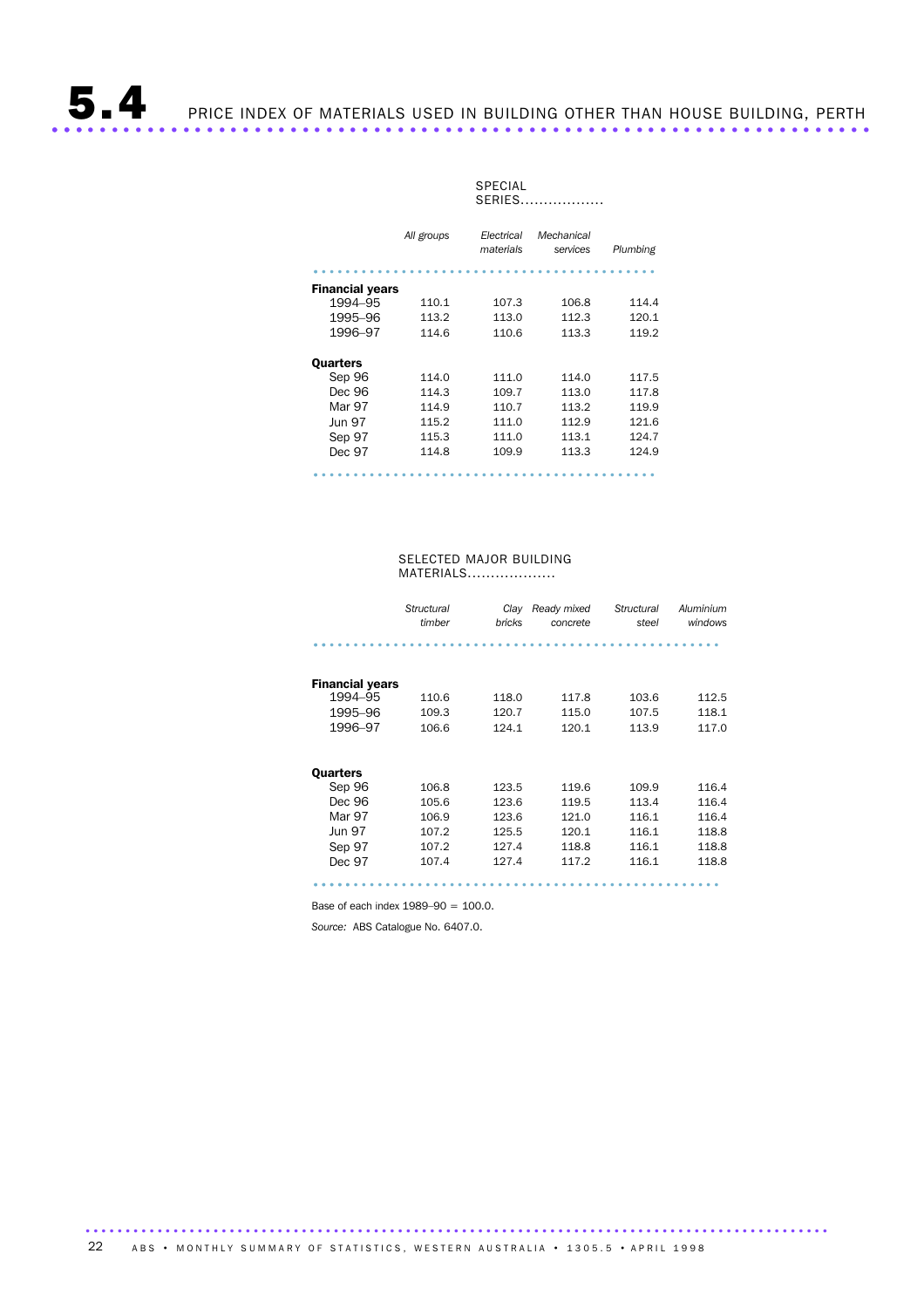6.1 LIVESTOCK SLAUGHTERED ('000) ..................................................................... ...

|                                   | CATTLE              |         |                     |                          | 0THER   |         |      |  |
|-----------------------------------|---------------------|---------|---------------------|--------------------------|---------|---------|------|--|
|                                   | Bulls,<br>bullocks. | Cows.   | Total<br>(excluding |                          |         |         |      |  |
|                                   | steers              | heifers | calves)             | Calves                   | Sheep   | Lambs   | Pigs |  |
|                                   |                     |         |                     |                          |         |         |      |  |
| <b>Financial Years</b><br>1994-95 | 244                 | 186     | 430                 | 4                        | 3 0 8 8 | 1 4 6 4 | 604  |  |
| 1995-96                           | 218                 | 182     | 400                 | 3                        | 2833    | 1594    | 563  |  |
| 1996-97p                          | 192                 | 214     | 407                 | 6                        | 2635    | 2081    | 550  |  |
| <b>Months</b>                     |                     |         |                     |                          |         |         |      |  |
| Dec 96 p                          | 21                  | 20      | 41                  |                          | 223     | 128     | 47   |  |
| Jan 97 p                          | 20                  | 21      | 41                  |                          | 207     | 124     | 43   |  |
| Feb 97 p                          | 16                  | 21      | 38                  |                          | 211     | 179     | 46   |  |
| Mar 97 p                          | 14                  | 18      | 32                  |                          | 227     | 175     | 50   |  |
| Apr 97 p                          | 14                  | 16      | 30                  | -                        | 214     | 198     | 45   |  |
| May 97 p                          | 14                  | 17      | 31                  | $\mathbf{1}$             | 238     | 228     | 49   |  |
| Jun 97 p                          | 13                  | 15      | 28                  | $\overline{a}$           | 118     | 140     | 53   |  |
| Jul 97 p                          | 14                  | 18      | 32                  | $\mathbf{1}$             | 137     | 154     | 47   |  |
| Aug 97 p                          | 14                  | 18      | 32                  | $\overline{\phantom{0}}$ | 212     | 154     | 45   |  |
| Sep 97 p                          | 18                  | 19      | 37                  | $\overline{\phantom{0}}$ | 282     | 221     | 45   |  |
| Oct 97p                           | 21                  | 22      | 43                  | $\overline{\phantom{0}}$ | 327     | 219     | 43   |  |
| Nov 97p                           | 20                  | 19      | 39                  |                          | 278     | 175     | 42   |  |
| Dec 97p                           | 19                  | 23      | 42                  | $\overline{a}$           | 216     | 133     | 44   |  |
| Jan 98 p                          | 16                  | 28      | 44                  | $\overline{a}$           | 263     | 117     | 41   |  |
| Feb 98 p                          | 16                  | 26      | 42                  | $\mathbf{1}$             | 252     | 134     | 48   |  |

*Source:* ABS Catalogue No. 7215.0.

6.2 MEAT PRODUCED (a)(Tonnes Carcass Weight) .....................................................................

|                        | Beef    | Veal | Mutton  | Lamb    | Pigmeat |
|------------------------|---------|------|---------|---------|---------|
|                        |         |      |         |         |         |
| <b>Financial Years</b> |         |      |         |         |         |
| 1994-95                | 97 140  | 250  | 61868   | 22 359  | 37 109  |
| 1995-96                | 94 859  | 213  | 57 428  | 28 139  | 35 341  |
| 1996-97p               | 91 369  | 319  | 52 164  | 35 701  | 38 837  |
| Months                 |         |      |         |         |         |
| Dec 96p                | 8942    | 28   | 4 4 2 9 | 2 2 1 1 | 3 2 5 6 |
| Jan 97p                | 9 1 0 3 | 25   | 3 9 8 0 | 2 1 6 6 | 3 0 9 0 |
| Feb 97p                | 8 3 2 3 | 23   | 4016    | 3 0 9 5 | 3 3 0 5 |
| Mar 97p                | 7 201   | 23   | 4 7 1 8 | 2975    | 3570    |
| Apr 97p                | 6474    | 20   | 4 4 1 6 | 3 3 6 6 | 3 1 4 4 |
| May 97p                | 6836    | 40   | 4570    | 3959    | 3729    |
| Jun 97p                | 6 187   | 24   | 2 2 9 2 | 2 5 9 1 | 3888    |
| Jul 97p                | 7 3 6 7 | 27   | 2 7 6 1 | 2819    | 3072    |
| Aug 97p                | 7 277   | 23   | 4416    | 2575    | 2939    |
| Sep 97p                | 8 7 4 4 | 27   | 6090    | 3992    | 3 0 1 4 |
| Oct 97p                | 10 077  | 26   | 6978    | 3933    | 2812    |
| Nov 97p                | 9 2 4 9 | 23   | 5895    | 3 1 6 4 | 2654    |
| Dec 97p                | 9665    | 26   | 4 4 8 8 | 2416    | 2 7 2 4 |
| Jan 98 p               | 9934    | 22   | 5432    | 2 1 7 0 | 2 2 8 5 |
| Feb 98 p               | 9 4 1 1 | 23   | 5044    | 2427    | 3 100   |

(a) Red meat is shown in carcass weight and excludes offal.

.............................................................................................

*Source:* ABS Catalogue No. 7215.0.

*For more information regarding these tables, please contact Peter Hodgson on (08) 9360 5180.*

................................................ ..................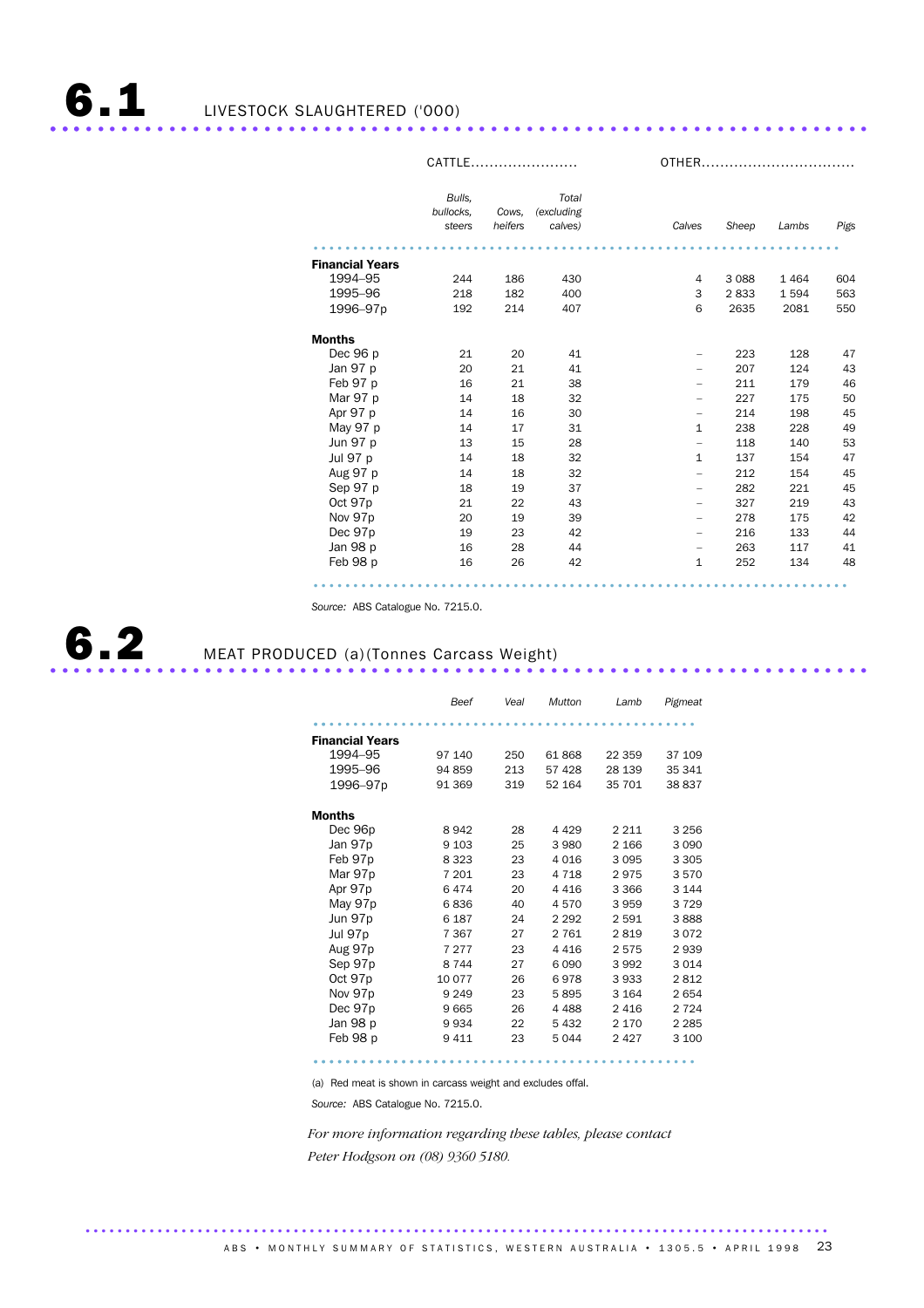### RECEIVALS OF TAXABLE WOOL BY BROKERS

AND DEALERS(a)........... EXPORT OF LIVE SHEEP...................

|                        |              |         | <b>Quantity</b> | Gross Value | Gross Weight |
|------------------------|--------------|---------|-----------------|-------------|--------------|
|                        | <b>Bales</b> | Tonnes  | '000            | \$'000      | '000t        |
|                        |              |         |                 |             |              |
| <b>Financial Years</b> |              |         |                 |             |              |
| 1994-95                | 972837       | 172 575 | 3 871.4         | 127 974     | 193.3        |
| 1995-96                | 931 048      | 165 842 | 4 690.6         | 181 069     | 232.3        |
| 1996-97p               | 909 768      | 161 708 | 3 7 4 7 .5      | 136 613     | 188.5        |
| <b>Months</b>          |              |         |                 |             |              |
| Dec 96 p               | 35 865       | 6 2 7 4 | 274.1           | 9 3 6 5     | 13.9         |
| Jan 97p                | 63 003       | 11 221  | 354.4           | 12 4 25     | 19.2         |
| Feb 97p                | 84 524       | 14 989  | 368.6           | 13 0 7 7    | 18.8         |
| Mar 97p                | 85 467       | 15 239  | 387.0           | 14 2 26     | 19.1         |
| Apr 97p                | 78 123       | 13834   | 70.4            | 2 6 9 3     | 3.4          |
| May 97p                | 44 266       | 7801    | 323.5           | 12 095      | 16.1         |
| Jun 97p                | 37 431       | 6675    | 264.6           | 10 595      | 12.0         |
| Jul 97p                | 63 294       | 11 270  | 230.8           | 9 3 8 0     | 11.6         |
| Aug 97p                | 89 212       | 15839   | 113.2           | 4 7 5 5     | 6.1          |
| Sep 97p                | 79 735       | 14 211  | 291.4           | 10891       | 14.3         |
| Oct 97p                | 129 168      | 22 898  | 336.3           | 13 209      | 17.7         |
| Nov 97p                | 80 635       | 14 263  | 241.4           | 9 7 7 8     | 12.6         |
| Dec 97p                | 42 501       | 7 3 6 4 | r 314.1         | 12 640      | 17.1         |
| Jan 98p                | n.y.a.       | n.y.a.  | 205.8           | 7371        | r9.4         |
| Feb 98p                | n.y.a.       | n.y.a.  | 233.6           | 8913        | 11.5         |
|                        |              |         |                 |             |              |

(a) *Source:* National Council of Wool Selling Brokers.

*Source:* ABS FASTTRACCS Service.

*For more information regarding this table, please contact Peter Hodgson on (08) 9360 5180*.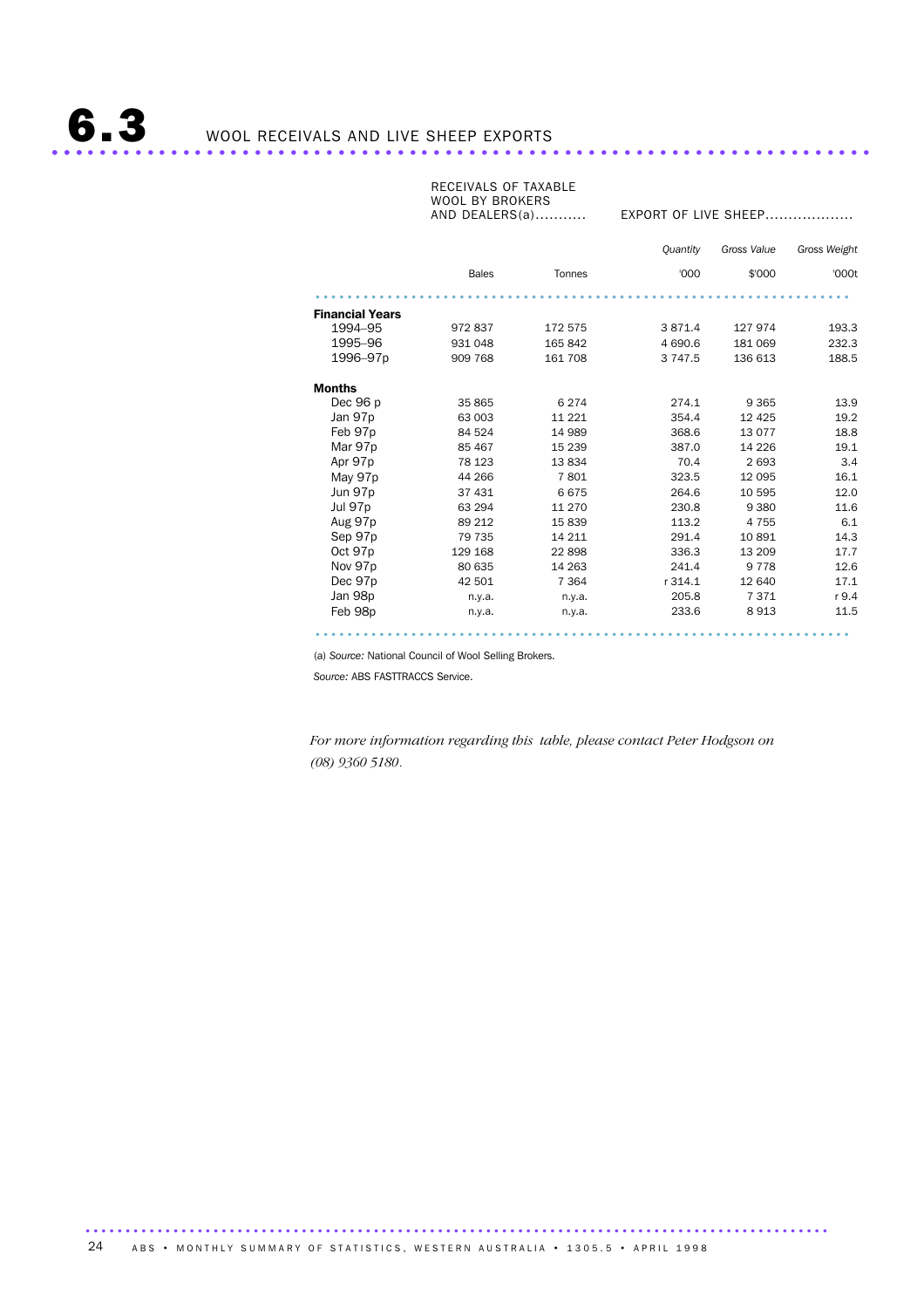|                        | Coal(a)     | Electricity<br>generated | Gas for<br>distribution(b) | Crude<br>oil(c)(d) | Natural<br>gas(d) |
|------------------------|-------------|--------------------------|----------------------------|--------------------|-------------------|
|                        | '000 tonnes | million kWh              | million MJ                 | mega-litres        | million $m3$      |
|                        |             |                          |                            |                    |                   |
| <b>Financial Years</b> |             |                          |                            |                    |                   |
| 1994-95                | 5882        | 16 756                   | 186 658                    | 12 680             | 15 7 14           |
| 1995-96                | 5897        | 17 422                   | 181 710                    | 9676               | 16 766            |
| 1996-97                | 5 5 5 7     | 16 693                   | 204 256                    | 16 350             | 16 7 13           |
| <b>Months</b>          |             |                          |                            |                    |                   |
| Oct 96                 | 517         | 1412                     | 15 558                     |                    |                   |
| <b>Nov 96</b>          | 584         | 1 3 2 8                  | 17457                      |                    |                   |
| Dec 96                 | 446         | 1401                     | 17883                      | 4475               | 4516              |
| Jan 97                 | 448         | 1463                     | 17659                      |                    |                   |
| Feb 97                 | 469         | 1 3 6 2                  | 15 408                     |                    |                   |
| Mar 97                 | 561         | 1 3 3 1                  | 17 201                     | 3 7 5 0            | 4 1 3 0           |
| Apr 97                 | 407         | 1 3 0 2                  | 17 147                     |                    |                   |
| May 97                 | 393         | 1 3 1 5                  | 18 506                     |                    |                   |
| <b>Jun 97</b>          | 470         | 1 4 0 4                  | 17 594                     | 3 9 3 8            | 3952              |
| <b>Jul 97</b>          | 413         |                          |                            |                    |                   |
| <b>Aug 97</b>          | 482         |                          |                            |                    |                   |
| Sep 97                 | 522         | 4 2 7 1                  | 56 580                     | 4589               | 4633              |
| Oct 97                 | 484         |                          |                            |                    |                   |
| Nov 97                 | 580         |                          |                            |                    |                   |
| Dec 97                 | 464         | 4 1 5 5                  | 58 095                     | 4 4 6 5            | 4676              |

(a) *Source:* Department of Minerals and Energy.

(b) Available for issue through mains.

(c) Includes condensate.

(d) *Source:* Australian Bureau of Agriculture and Resource Economics.

*For more information regarding these tables, please contact Pam Prince on (08) 9360 5207.*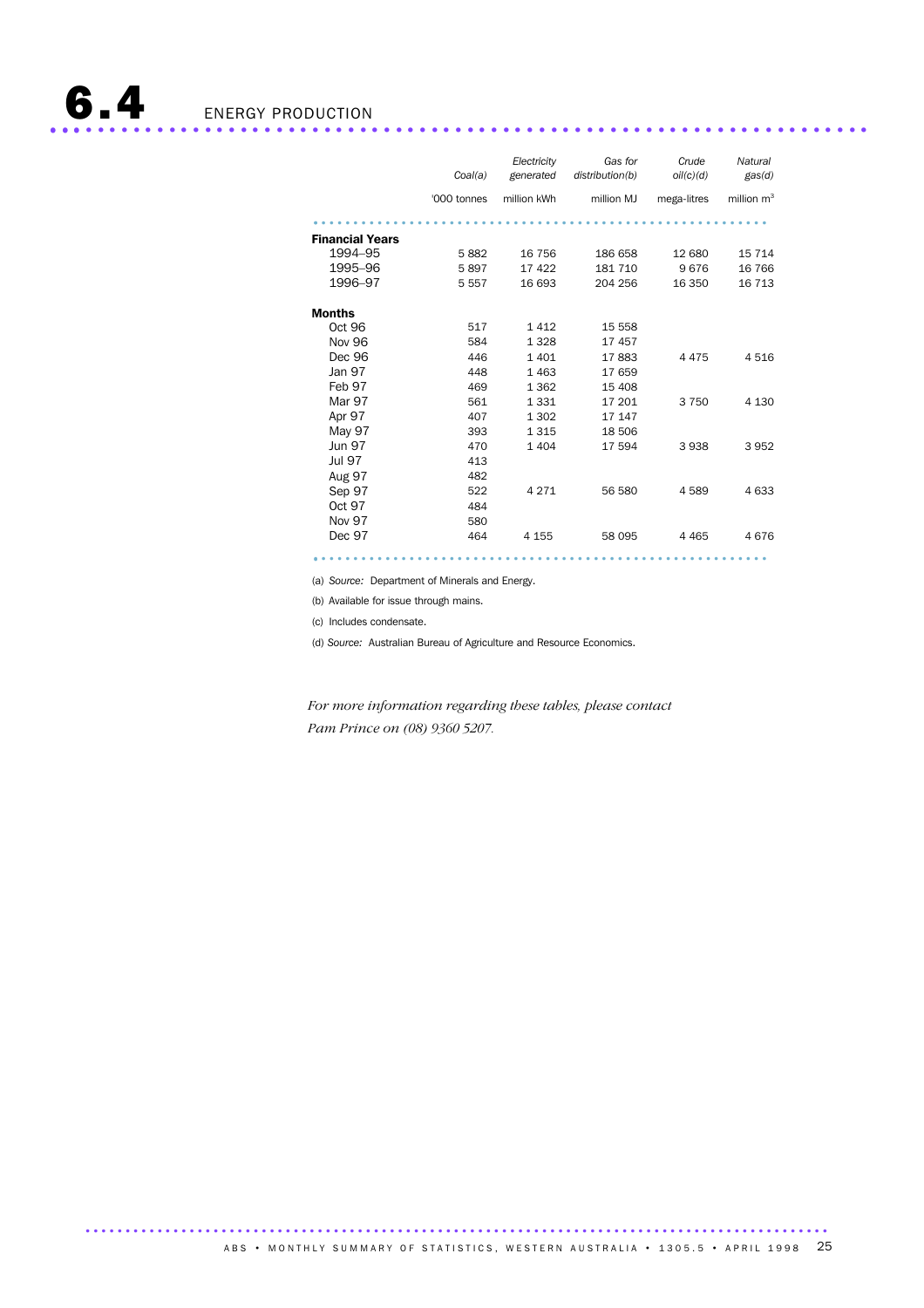# $\n **6.5.**\n **MINERAL EXPLORATION: EXPENDITIVE BY TYPE OF MINERAL SOLUTION**$

|                        | <b>METALLIC</b><br>MINERALS |       |       |          | NON-METALLIC<br>MINERALS |                   |  |
|------------------------|-----------------------------|-------|-------|----------|--------------------------|-------------------|--|
|                        | Base<br>metals(a)           | Gold  | Other | Diamonds | Other                    | Total<br>minerals |  |
|                        | \$m                         | \$m   | \$m\$ | \$m\$    | \$m                      | \$m\$             |  |
|                        |                             |       |       |          |                          |                   |  |
| <b>Financial Years</b> |                             |       |       |          |                          |                   |  |
| 1994-95                | 58.8                        | 379.4 | 17.9  | 35.2     | 5.6                      | 495.5             |  |
| 1995-96                | 89.0                        | 367.8 | 6.9   | 33.8     | 6.0                      | 519.5             |  |
| 1996-97                | 88.1                        | 531.7 | n.a.  | 38.6     | n.a.                     | 704.7             |  |
| <b>Quarters</b>        |                             |       |       |          |                          |                   |  |
| Sep 96                 | 23.6                        | 120.2 | 0.8   | 8.8      | 1.4                      | 162.8             |  |
| Dec 96                 | 20.1                        | 147.9 | n.a.  | 11.5     | n.a.                     | 187.7             |  |
| Mar 97                 | 17.4                        | 108.1 | 1.1   | 7.5      | 0.4                      | 144.2             |  |
| <b>Jun 97</b>          | 27.0                        | 155.5 | 1.4   | 10.8     | 1.2                      | 210.0             |  |
| Sep 97                 | 28.1                        | 138.2 | 0.5   | 8.3      | 0.1                      | 182.7             |  |
| Dec 97                 | 31.4                        | 109.6 | 0.5   | 9.5      | 1.2                      | 162.3             |  |
|                        |                             |       |       |          |                          | .                 |  |

(a) Includes copper, lead, zinc, silver, nickel and cobalt.

*Source:* ABS Catalogue No. 8412.0.



|                        | Iron ore    | Bauxite     | Gold   | <i><u><b>Ilmenite</b></u></i> | Nickel      | Diamonds    |
|------------------------|-------------|-------------|--------|-------------------------------|-------------|-------------|
|                        | '000 tonnes | '000 tonnes | tonnes | '000 tonnes                   | '000 tonnes | '000 carats |
|                        |             |             |        |                               |             |             |
| <b>Financial Years</b> |             |             |        |                               |             |             |
| 1994–95                | 132 743     | 26 852      | 187.3  | 1631                          | 94          | 43 590      |
| 1995-96                | 143 489     | 28 250      | 206.5  | 1871                          | 105         | 42 566      |
| 1996-97                | 150 711     | 27 466      | 226.7  | 1910                          | 115         | 37 1 20     |
| Quarters               |             |             |        |                               |             |             |
| Dec 96                 | 37 576      | 6 7 3 4     | 57.2   | 472                           | 29          | 9450        |
| Mar 97                 | 35 864      | 6 7 2 2     | 56.0   | 484                           | 28          | 7 0 3 6     |
| <b>Jun 97</b>          | 38 667      | 7 1 4 4     | 59.7   | 490                           | 30          | 9 3 9 9     |
| Sep 97                 | 38 917      | 7 1 4 8     | 59.0   | r 538                         | 33          | 10 4 23     |
| Dec 97                 | 41 052      | 7 0 3 8     | 63.2   | 536                           | 33          | 13 3 17     |
|                        |             |             |        |                               |             |             |

*Source*: Australian Bureau of Agricultural and Resource Economics.

.............................................................................................

*For more information regarding these tables, please contact Pam Prince on (08) 9360 5207.*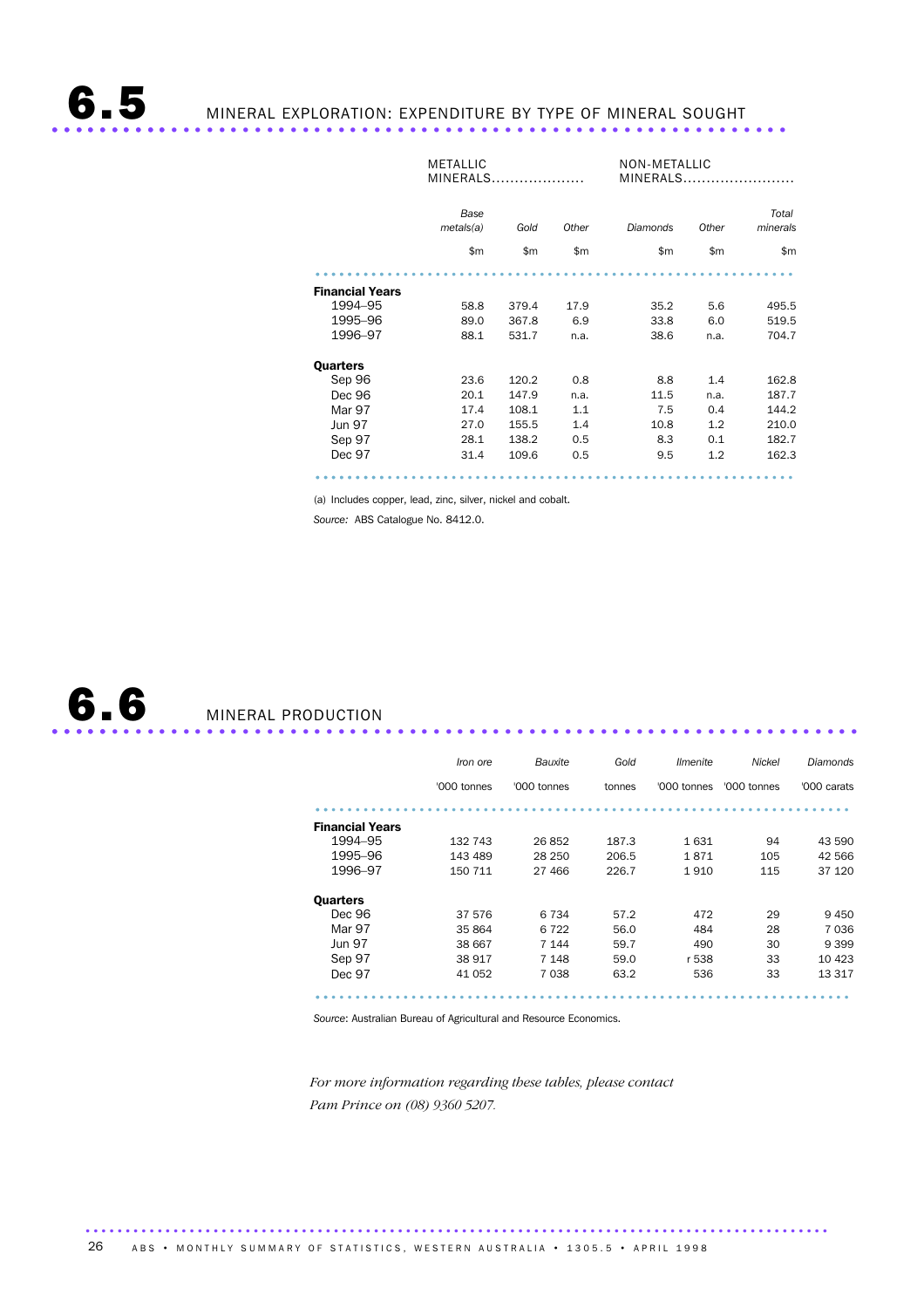|                        | 33<br>Petroleum.<br>petroleum<br>products, etc | 71<br>Power<br>generating<br>machinery and<br>equipment | 72<br>Machinery<br>specialised<br>for particular<br>industries | 74<br>General<br>industrial<br>machinery and<br>equipment | 78<br>Road<br>vehicles |
|------------------------|------------------------------------------------|---------------------------------------------------------|----------------------------------------------------------------|-----------------------------------------------------------|------------------------|
|                        | \$m                                            | \$m                                                     | \$m                                                            | $\mathsf{m}$                                              | \$m\$                  |
| <b>Financial Years</b> |                                                |                                                         |                                                                |                                                           |                        |
| 1994-95                | 823.8                                          | 203.1                                                   | 436.9                                                          | 308.0                                                     | 802.1                  |
| 1995-96                | 768.9                                          | 356.1                                                   | 510.3                                                          | 345.7                                                     | 794.5                  |
| 1996-97                | 1 0 1 0.4                                      | 309.8                                                   | 696.9                                                          | 420.8                                                     | 811.6                  |
| <b>Months</b>          |                                                |                                                         |                                                                |                                                           |                        |
| Jan 97                 | 109.8                                          | 24.7                                                    | 49.4                                                           | 50.4                                                      | 61.3                   |
| Feb 97                 | 118.0                                          | 13.9                                                    | 45.3                                                           | 35.7                                                      | 57.4                   |
| Mar 97                 | 36.2                                           | 16.3                                                    | 59.5                                                           | 36.5                                                      | 63.4                   |
| Apr 97                 | 44.4                                           | 18.6                                                    | 55.9                                                           | 64.9                                                      | 66.7                   |
| May 97                 | 85.2                                           | 29.1                                                    | 43.1                                                           | 35.1                                                      | 75.2                   |
| <b>Jun 97</b>          | 70.2                                           | 18.5                                                    | 31.4                                                           | 25.9                                                      | 58.3                   |
| <b>Jul 97</b>          | 71.9                                           | 15.7                                                    | 61.0                                                           | 42.8                                                      | 87.8                   |
| <b>Aug 97</b>          | 61.1                                           | 30.8                                                    | 58.4                                                           | 35.4                                                      | 76.1                   |
| Sep 97                 | 90.2                                           | 20.6                                                    | 40.9                                                           | 48.2                                                      | 86.2                   |
| Oct 97                 | 70.7                                           | 14.0                                                    | 42.4                                                           | 55.0                                                      | 100.2                  |
| Nov 97                 | 80.9                                           | 23.6                                                    | 31.4                                                           | 69.7                                                      | 87.4                   |
| Dec 97                 | 94.6                                           | 15.0                                                    | 79.5                                                           | 54.9                                                      | 94.1                   |
| <b>Jan 98</b>          | 54.4                                           | 25.9                                                    | 60.1                                                           | 53.0                                                      | 87.9                   |
| Feb 98                 | 61.8                                           | 20.8                                                    | 35.0                                                           | 45.7                                                      | 74.9                   |
| Mar 98                 | 52.6                                           | 16.6                                                    | 57.4                                                           | 49.1                                                      | 91.2                   |
|                        |                                                |                                                         |                                                                |                                                           |                        |

*Source:* ABS FASTTRACCS Service.

IMPORTS BY SELECTED DIVISION



 *Source:* ABS FASTTRACCS Service.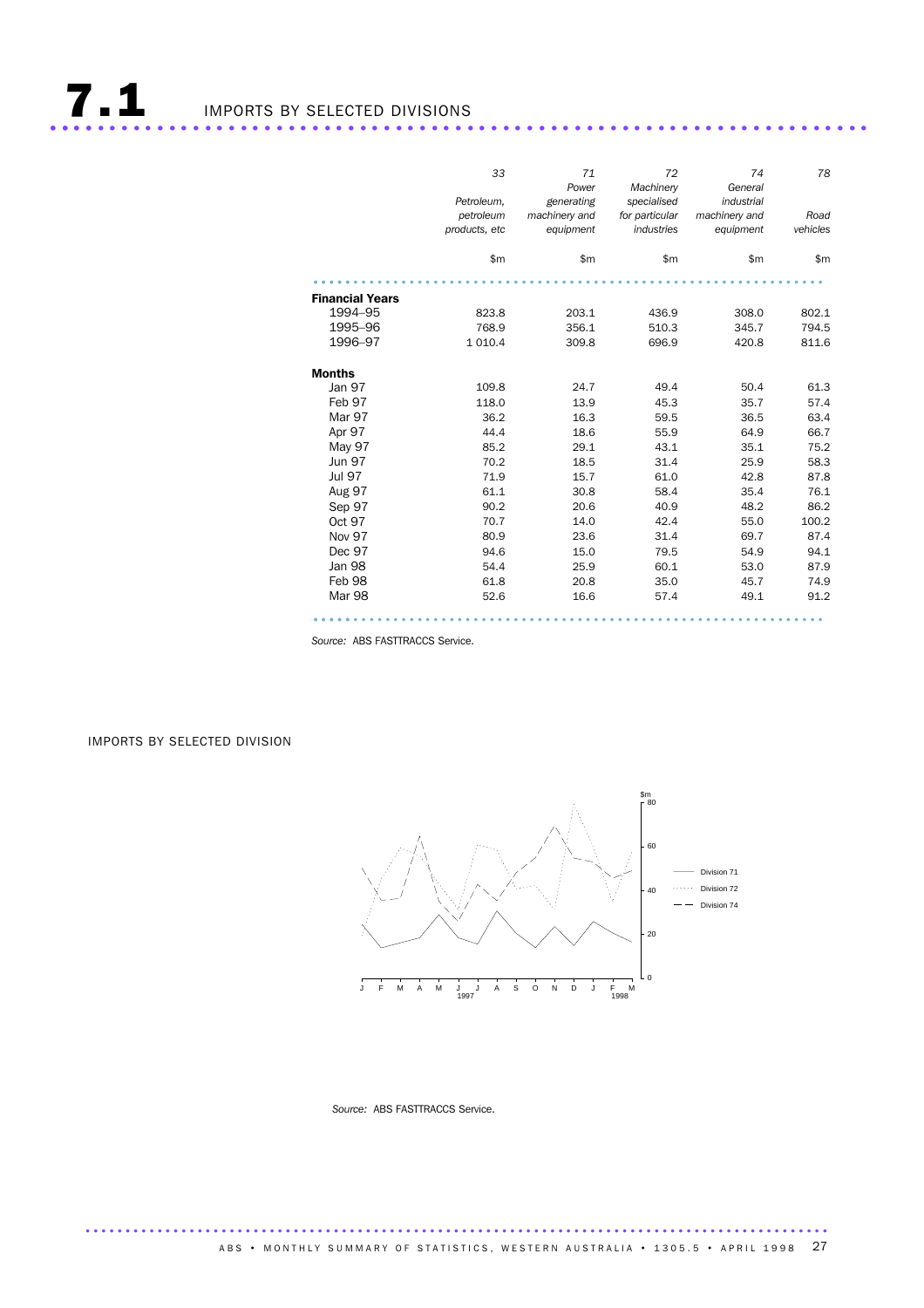7.2 EXPORTS BY SELECTED DIVISIONS ..................................................................... ....

|                        | 03            | 04           | 26<br>Textile fibres | 28                   | 33            |
|------------------------|---------------|--------------|----------------------|----------------------|---------------|
|                        | Fish.         | Cereals      | and waste            | <b>Metalliferous</b> | Petroleum.    |
|                        | crustaceans.  | and cereal   | (excluding yarn      | ores and             | petroleum     |
|                        | molluscs, etc | preparations | or fabric)           | metal scrap          | products etc. |
|                        | \$m           | \$m          | \$m                  | \$m                  | \$m\$         |
|                        |               |              |                      |                      |               |
| <b>Financial Years</b> |               |              |                      |                      |               |
| 1994-95                | 408.6         | 1 1 5 4 . 3  | 733.8                | 3 0 9 4 .0           | 1544.4        |
| 1995-96                | 364.2         | 1874.9       | 692.6                | 3 2 2 1.8            | 1586.0        |
| 1996-97                | 371.3         | 1 667.7      | 646.1                | 3 5 9 1.4            | 1942.5        |
| <b>Months</b>          |               |              |                      |                      |               |
| Dec 96                 | 45.6          | 177.9        | 64.2                 | 271.5                | 151.9         |
| <b>Jan 97</b>          | 34.8          | 201.3        | 37.2                 | 280.4                | 177.8         |
| Feb 97                 | 27.1          | 146.7        | 42.8                 | 275.6                | 168.1         |
| Mar 97                 | 48.8          | 207.2        | 51.9                 | 321.2                | 113.0         |
| Apr 97                 | 56.0          | 158.3        | 44.4                 | 312.8                | 167.8         |
| May 97                 | 49.0          | 120.8        | 58.8                 | 354.4                | 151.2         |
| <b>Jun 97</b>          | 41.4          | 104.6        | 51.3                 | 337.2                | 155.9         |
| <b>Jul 97</b>          | 33.2          | 94.9         | 58.0                 | 324.8                | 209.8         |
| <b>Aug 97</b>          | 15.3          | 73.5         | 48.6                 | 368.1                | 180.2         |
| Sep 97                 | 12.1          | 103.9        | 42.2                 | 352.8                | 209.7         |
| Oct 97                 | 8.4           | 139.0        | 68.4                 | 310.7                | 238.6         |
| <b>Nov 97</b>          | 17.8          | 116.7        | 80.2                 | 365.7                | 174.5         |
| Dec 97                 | 49.1          | 196.4        | 67.4                 | 397.1                | 174.6         |
| <b>Jan 98</b>          | 34.0          | 211.3        | 51.6                 | 304.5                | 135.0         |
| Feb 98                 | 20.3          | 146.5        | 48.8                 | 316.3                | 165.0         |
|                        |               |              |                      |                      |               |

*Source:* ABS FASTTRACCS Service.

EXPORTS BY SELECTED DIVISION



 *Source:* ABS FASTTRACCS Service.

*For further information regarding these tables, please contact Neil Griffin on (08) 9360 5918.*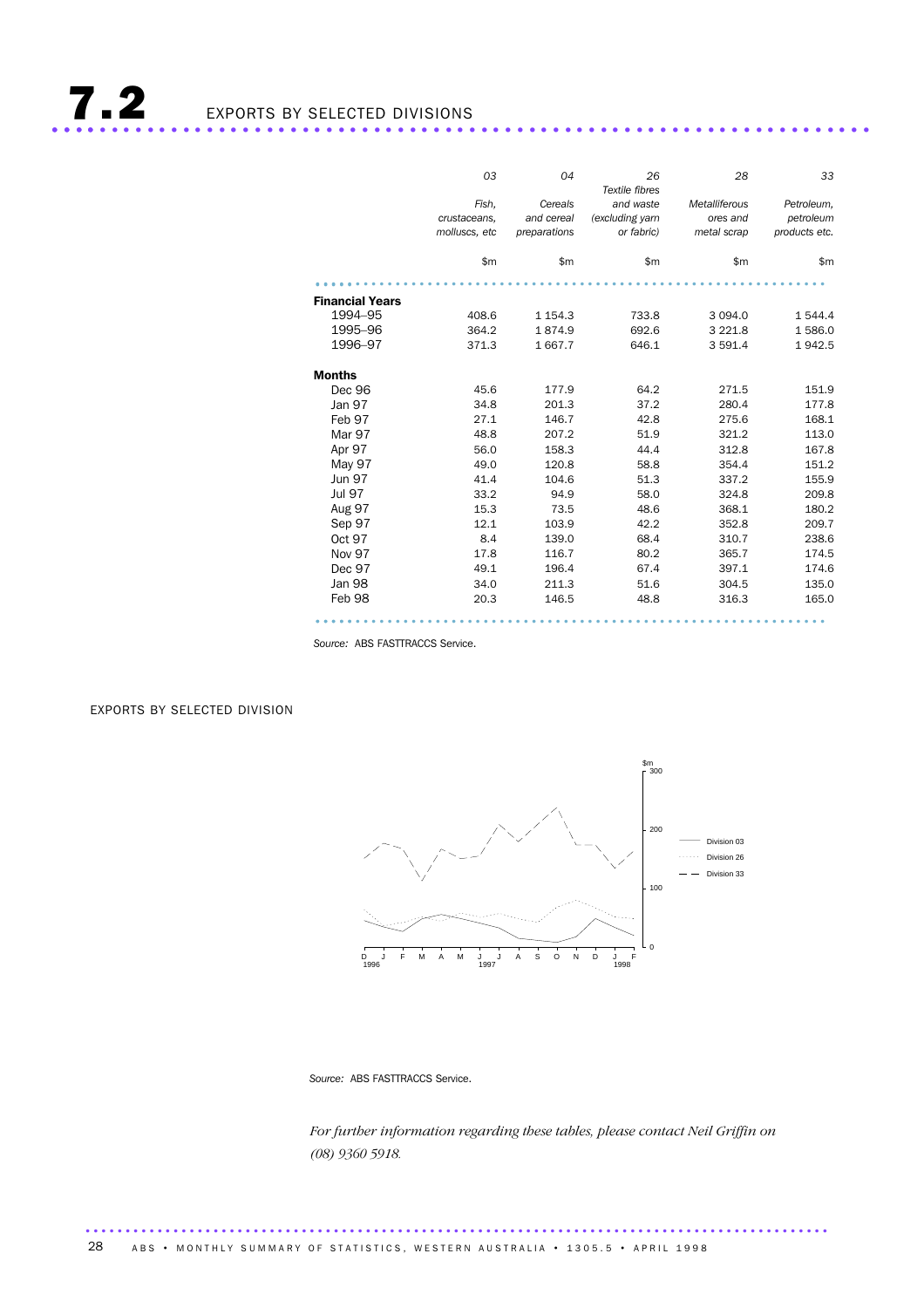

#### WESTERN AUSTRALIA....................................

#### PERTH STATISTICAL DIVISION...............

|                        | Passenger<br>vehicles | Light<br>commercial<br>vehicles | <b>Trucks</b><br>and<br>buses | Total(b) | Motorcycles<br>and<br>scooters | Total(b) | Motorcycles<br>and<br>scooters |
|------------------------|-----------------------|---------------------------------|-------------------------------|----------|--------------------------------|----------|--------------------------------|
| <b>Financial Years</b> |                       |                                 |                               |          |                                |          |                                |
| 1994-95                | 52 094                | 10 693                          | 2 1 6 8                       | 64 955   | 2 3 5 5                        | 52 167   | 1655                           |
| 1995-96                | 51 319                | 10838                           | 2 3 2 4                       | 64 481   | 2 4 4 1                        | 51 514   | 1648                           |
| 1996-97 p              | 56 984                | 10828                           | 2 2 0 7                       | 70 019   | 2692                           | 54 721   | 1837                           |
| <b>Months</b>          |                       |                                 |                               |          |                                |          |                                |
| Dec 96                 | 4861                  | 859                             | 181                           | 5901     | 228                            | 4584     | 159                            |
| Jan 97                 | 4 4 3 6               | 802                             | 129                           | 5 3 6 7  | 196                            | 4 2 2 2  | 136                            |
| Feb 97                 | 4 7 6 0               | 989                             | 186                           | 5935     | 205                            | 4587     | 126                            |
| Mar 97                 | 4 1 6 7               | 874                             | 161                           | 5 2 0 2  | 213                            | 3966     | 153                            |
| Apr 97                 | 4670                  | 960                             | 221                           | 5851     | 188                            | 4478     | 115                            |
| May 97                 | 5072                  | 909                             | 183                           | 6 1 6 4  | 234                            | 5089     | 162                            |
| <b>Jun 97</b>          | 5 2 6 7               | 1 2 5 4                         | 207                           | 6728     | 238                            | 5063     | 173                            |
| <b>Jul 97</b>          | 5 4 0 9               | 905                             | 173                           | 6487     | 185                            | 5 1 5 1  | 114                            |
| <b>Aug 97</b>          | 5 0 0 0               | 756                             | 181                           | 5937     | 208                            | 4 7 9 2  | 133                            |
| Sep 97                 | 5 3 3 9               | 786                             | 149                           | 6 2 9 7  | 196                            | 4977     | 129                            |
| Oct 97                 | 6 3 3 4               | 934                             | 220                           | 7488     | 436                            | 5832     | 352                            |
| Nov 97                 | 5 4 3 5               | 923                             | 175                           | 6533     | 290                            | 5 0 6 6  | 189                            |
| Dec 97                 | 5844                  | 946                             | 187                           | 6977     | 300                            | 5 3 5 6  | 180                            |
| Jan 98                 | 4860                  | 845                             | 158                           | 5863     | 232                            | 4 4 3 7  | 168                            |
| Feb 98                 | 5 1 4 3               | 956                             | 191                           | 6 2 9 0  | 258                            | 4 7 6 3  | 166                            |

.....................................................................

(a) Excludes plant and equipment, caravans and trailers. (b) Excludes motor cycles.

*Source:* Unpublished New Motor Vehicle Registrations (9303.5.40.001).

# 8.2 **VEHICLE REGISTRATION STATISTICS** (a) ..................................................................... .

#### PASSENGER VEHICLES............ OTHER

VEHICLES............. TOTAL................

|               | Original | Trend   | Original | Trend   | Original | Trend   |
|---------------|----------|---------|----------|---------|----------|---------|
| <b>Months</b> |          |         |          |         |          |         |
| Dec 96        | 4861     | 4 7 1 0 | 1040     | 1038    | 5 9 0 1  | 5766    |
| Jan 97        | 4 4 3 6  | 4 7 2 6 | 931      | 1083    | 5 3 6 7  | 5802    |
| Feb 97        | 4 7 6 0  | 4 7 6 1 | 1 1 7 5  | 1 1 9 4 | 5935     | 5959    |
| Mar 97        | 4 1 6 7  | 4813    | 1035     | 1056    | 5 20 2   | 5925    |
| Apr 97        | 4670     | 4874    | 1 1 8 1  | 1 1 7 7 | 5851     | 5987    |
| May 97        | 5072     | 4953    | 1092     | 1 0 0 4 | 6 1 6 4  | 6058    |
| <b>Jun 97</b> | 5 2 6 7  | 5 0 5 2 | 1 2 5 4  | 1 1 5 2 | 6521     | 6 1 4 9 |
| Jul 97        | 5 4 0 9  | 5 1 7 9 | 1078     | 1 1 0 1 | 6487     | 6 2 7 1 |
| <b>Aug 97</b> | 5 0 0 0  | 5 3 0 8 | 937      | 1 0 6 4 | 5937     | 6 3 9 9 |
| Sep 97        | 5 3 3 9  | 5411    | 958      | 1095    | 6 2 9 7  | 6509    |
| Oct 97        | 6 3 3 4  | 5488    | 1 1 5 4  | 1 1 4 9 | 7488     | 6 5 9 6 |
| <b>Nov 97</b> | 5 4 3 5  | 5 5 3 7 | 1098     | 1065    | 6 5 3 3  | 6659    |
| Dec 97        | 5844     | 5 5 5 6 | 1 1 3 3  | 1 1 1 7 | 6977     | 6694    |
| Jan 98        | 4860     | 5 5 5 0 | 1 0 0 3  | 1 2 3 0 | 5863     | 6 7 1 0 |
| Feb 98        | 5 1 4 3  | 5 4 3 5 | 1 1 4 7  | 1 1 7 6 | 6 2 9 0  | 6612    |

.........................................................

(a) Excludes motorcycles, plant and equipment, caravans and trailers.

.............................................................................................

*Source:* Unpublished New Motor Vehicle Registrations (9303.5.40.001).

*For more information regarding these tables, please contact Cheryl Smith on*

 *(08) 9360 5242.*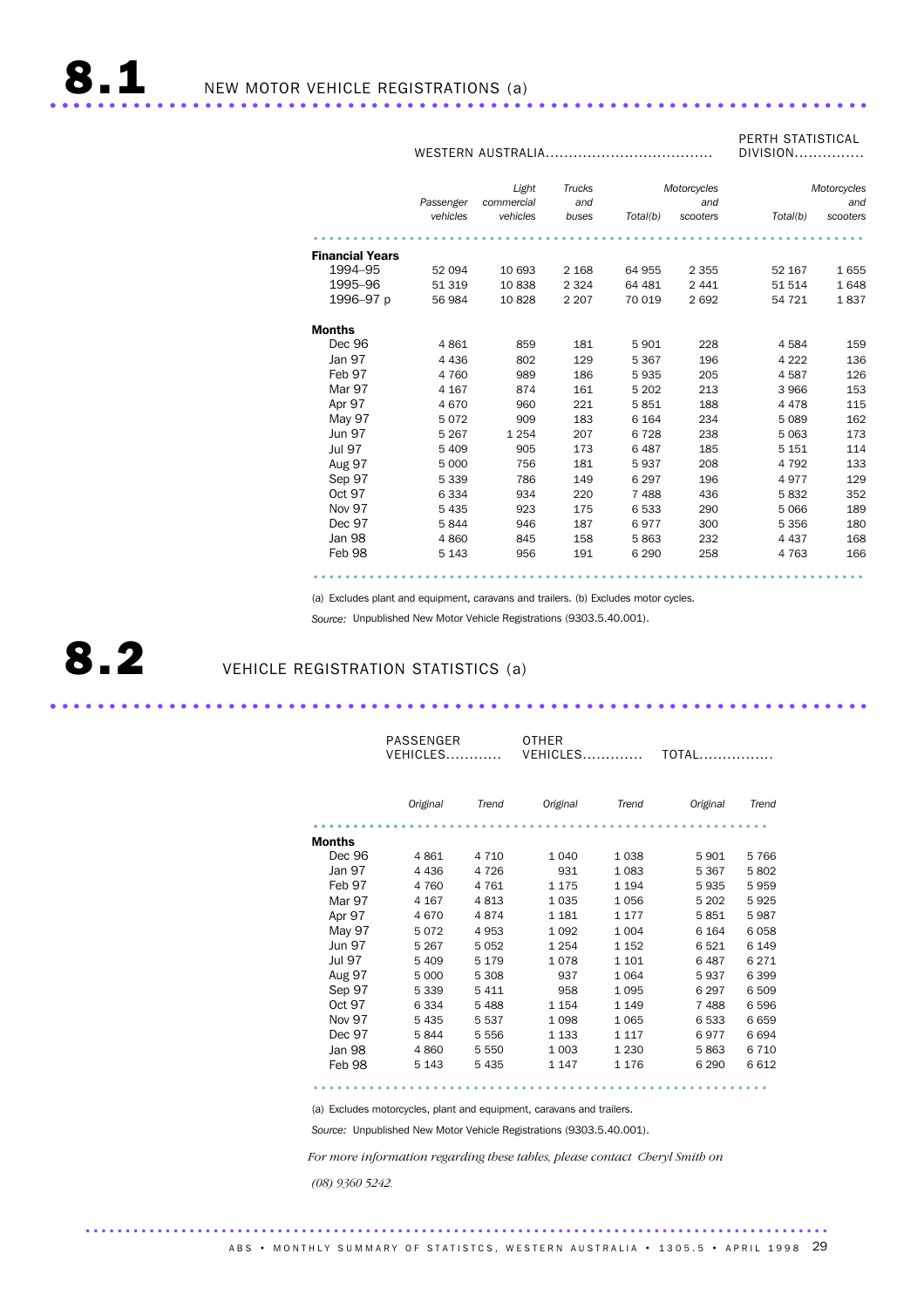|                        |         | SELECTED INDUSTRY |                                 |          | TOTAL.                 |  |
|------------------------|---------|-------------------|---------------------------------|----------|------------------------|--|
|                        | Mining  | Manufacturing     | Other<br>selected<br>industries | Original | Seasonally<br>adjusted |  |
| <b>Financial Years</b> |         |                   |                                 |          |                        |  |
| 1995-96                | 4 2 8 5 | 1 0 4 6           | 2575                            | 7907     | 7899                   |  |
| 1996-97                | 4 1 5 8 | 625               | 1834                            | 6617     | 6635                   |  |
| <b>Quarters</b>        |         |                   |                                 |          |                        |  |
| Sep 96                 | 865     | 162               | 505                             | 1532     | 1 7 1 6                |  |
| Dec 96                 | 1 0 6 3 | 166               | 581                             | 1810     | 1600                   |  |
| Mar 97                 | 1 0 6 3 | 145               | 323                             | 1531     | 1661                   |  |
| <b>Jun 97</b>          | 1 1 6 8 | 153               | 424                             | 1745     | 1657                   |  |
| Sep 97                 | 1 1 9 0 | 194               | 426                             | 1810     | 2017                   |  |
| Dec 97                 | 1487    | 334               | 587                             | 2408     | 2 1 3 3                |  |
|                        |         |                   |                                 |          |                        |  |

*Source:* ABS Catalogue No. 5646.0.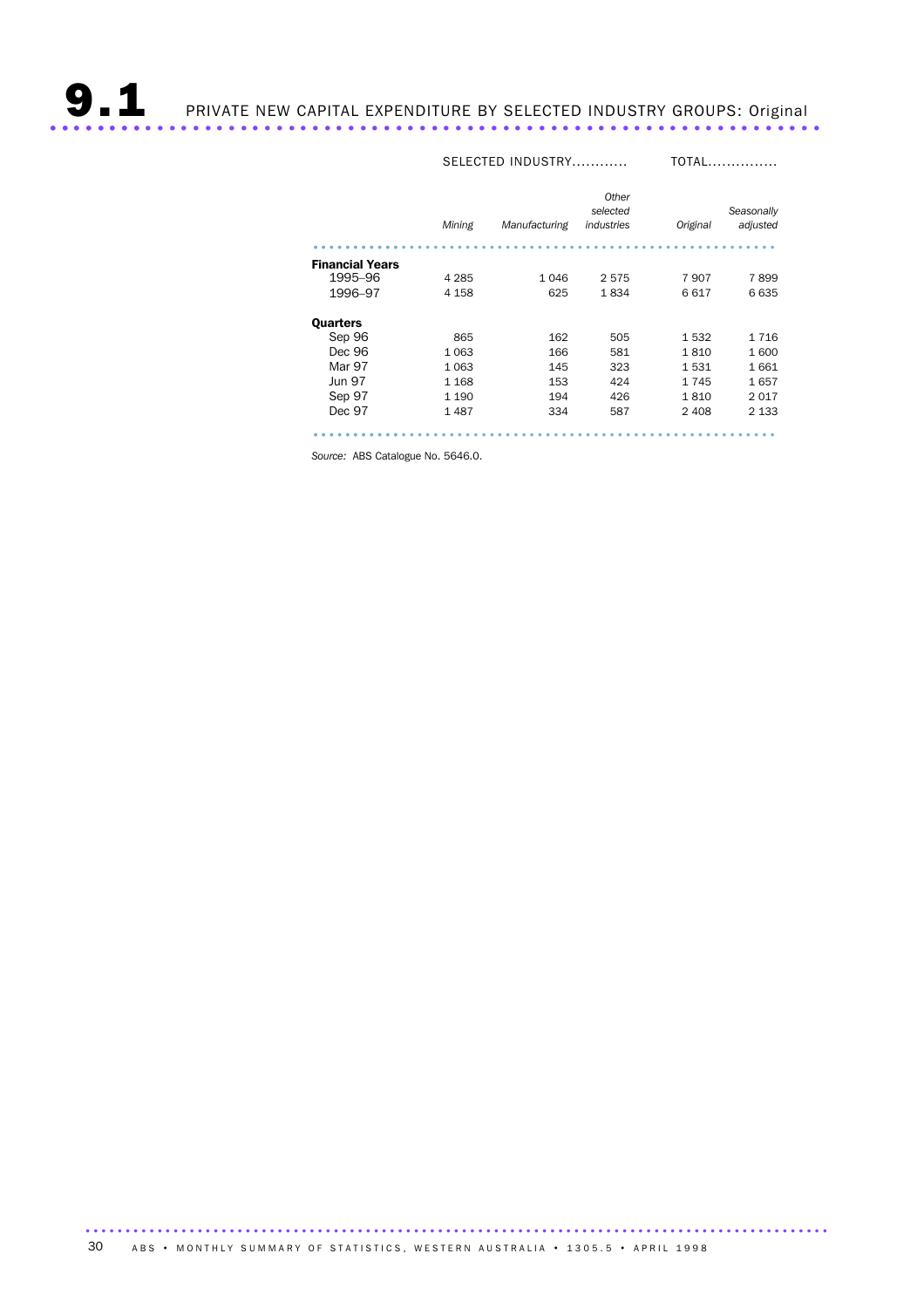|                                                  |              |           | Current    |                |                 |            | Change from |
|--------------------------------------------------|--------------|-----------|------------|----------------|-----------------|------------|-------------|
|                                                  |              |           | Australian |                | Change from     | Figure one | one year    |
| Indicator                                        | Period       | Unit      | figure     | Current figure | last period (%) | year ago   | ago(%)      |
|                                                  |              |           |            |                |                 |            |             |
| <b>Population</b>                                |              |           |            |                |                 |            |             |
| Estimated resident population                    | Sep qtr 97 p | '000      | 18 588.6   | 1805.4         | 0.4             | 1 773.2    | 1.8         |
| Natural increase                                 | Sep qtr 97 p | No.       | 26 045     | 2935           | $-23.8$         | 3 1 0 8    | $-5.6$      |
| <b>Tourism</b>                                   |              |           |            |                |                 |            |             |
| Hotels and motels, etc with facilities           |              |           |            |                |                 |            |             |
| Guest arrivals                                   | Dec qtr 97   | '000      | 8 2 8 5.4  | 616.1          | 0.1             | 619.6      | $-0.6$      |
| Guest rooms available                            | Dec qtr 97   | No.       | 180 797    | 16 29 6        | 0.1             | 15 996     | 1.9         |
| Room occupancy rates                             | Dec qtr 97   | $\%$      | 58.2       | 58.7           | 1.4             | 60.3       | $-2.7$      |
| Overseas visitors                                |              |           |            |                |                 |            |             |
| Short-term arrivals                              | Dec 97       | No.       | 448 280    | 49 380         | 30.5            | 49 430     | $-0.1$      |
| Long-term arrivals                               | Dec 97       | No.       | 4 5 8 0    | 590            | $-4.8$          | 490        | 20.4        |
| <b>Resident Departures</b>                       |              |           |            |                |                 |            |             |
| Short-term departures                            | Dec 97       | No.       | 300 720    | 33 360         | 18.0            | 35 260     | $-5.4$      |
| Long-term departures                             | Dec 97       | No.       | 6 1 8 0    | 710            | 22.4            | 730        | $-2.7$      |
| <b>Employment</b>                                |              |           |            |                |                 |            |             |
| <b>Employed persons</b>                          |              |           |            |                |                 |            |             |
| Trend                                            | Mar 98       | '000      | 8 5 28.7   | 871.1          | 0.0             | 851.1      | 2.4         |
| Unemployed persons                               |              |           |            |                |                 |            |             |
| Trend                                            | Mar 98       | '000      | 752.9      | 66.4           | 0.7             | 68.1       | $-2.5$      |
| Participation rate                               |              |           |            |                |                 |            |             |
| Trend                                            | Mar 98       | %         | 63.1       | 65.9           | 0.0             | 66.0       | $-0.1$      |
| Unemployment rate                                |              |           |            |                |                 |            |             |
| Trend                                            | Mar 98       | $\%$      | 8.1        | 7.1            | 0.1             | 7.3        | $-0.2$      |
| Full-time adult average weekly earnings<br>Trend |              |           |            |                |                 |            |             |
| Males                                            | Nov 97       | \$        | 815.10     | 839.80         | 1.1             | 804.60     | 4.4         |
| Females                                          | Nov 97       | \$        | 649.70     | 616.60         | 0.9             | 598.50     | 3.0         |
| Persons                                          | Nov 97       | \$        | 753.20     | 755.10         | 0.9             | 731.30     | 3.3         |
| <b>Retail</b>                                    |              |           |            |                |                 |            |             |
| Monthly retail turnover                          |              |           |            |                |                 |            |             |
| Original                                         | Feb 98       | \$m       | 9945.5     | 1 0 0 7.6      | $-11.4$         | 1 003.5    | 0.4         |
| Trend                                            | Feb 98       | \$m       | 11 276.4   | 1 1 3 0.2      | 0.0             | 1 111.6    | 1.7         |
| <b>Construction</b>                              |              |           |            |                |                 |            |             |
| <b>Building Approvals</b>                        |              |           |            |                |                 |            |             |
| <b>Dwelling Units</b>                            | Feb 98       | No        | 11 570     | 1444           | 25.0            | 1047       | 37.9        |
| Value of all building                            | Feb 98       | \$m       | 2 5 8 4.1  | 224.8          | 16.1            | 231.4      | $-2.9$      |
| House Price Indexes                              |              |           |            |                |                 |            |             |
| Materials used in house building                 | Dec qtr 97   | Index No. | 117.9      | 115.8          | $-0.2$          | 115.0      | 0.7         |
| <b>Established houses</b>                        | Dec qtr 97   | Index No. | 121.2      | 112.8          | 0.5             | 107.5      | 4.9         |
| Project homes                                    | Dec qtr 97   | Index No. | 110.0      | 101.4          | 0.1             | 101.4      | 0.0         |
| <b>Mineral Exploration</b>                       |              |           |            |                |                 |            |             |
| Gold                                             | Dec gtr 97   | \$m       | 163.9      | 109.6          | $-20.7$         | 147.9      | $-25.9$     |
| Other minerals                                   | Dec qtr 97   | \$m       | 118.1      | 52.7           | 18.4            | 39.8       | 32.4        |
| <b>Overseas Trade</b>                            |              |           |            |                |                 |            |             |
| <b>Imports</b>                                   | Mar 98       | \$m       | 8 201.8    | 838.5          | 20.1            | 484.0      | 73.2        |
| <b>Exports</b>                                   | Feb 98       | \$m       | 6 687.4    | 1825.2         | 1.2             | 1586.5     | 15.0        |
| <b>Transport</b>                                 |              |           |            |                |                 |            |             |
| Passenger vehicle registrations                  |              |           |            |                |                 |            |             |
| Original                                         | Feb 98       | No.       | 50 794     | 5 1 4 3        | 5.8             | 4 7 6 0    | 8.0         |
| Trend                                            | Feb 98       | No.       | 54 499     | 5 4 3 5        | $-0.7$          | 4761       | 14.2        |
| Total registrations                              |              |           |            |                |                 |            |             |
| Original                                         | Feb 98       | No.       | 60 218     | 6 2 9 0        | 7.3             | 5935       | 6.0         |
| Trend                                            | Feb 98       | No.       | 64 458     | 6612           | $-0.3$          | 5859       | 12.9        |
| <b>Finance</b>                                   |              |           |            |                |                 |            |             |
| Private New Capital Expenditure                  |              |           |            |                |                 |            |             |
| Original                                         | Dec qtr 97   | \$m\$     | 12 791     | 2 4 0 8        | 33.0            | 1810       | 33.0        |
| Seasonally adjusted                              | Dec qtr 97   | \$m       | 11813      | 2 1 3 3        | 5.8             | 1600       | 33.3        |

## WESTERN

AUSTRALIA......................................